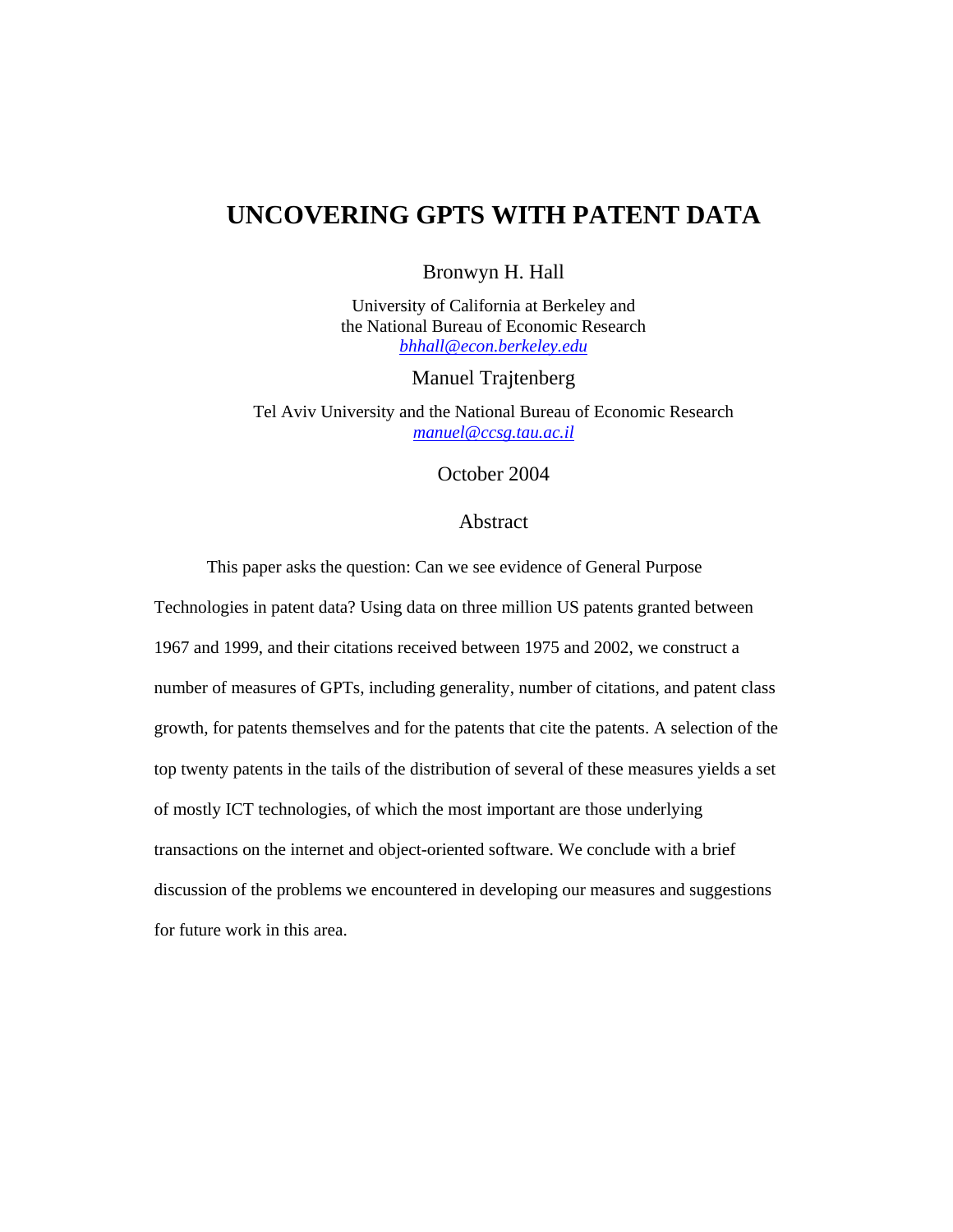# **Uncovering GPTs with Patent Data<sup>1</sup>**

Bronwyn H. Hall and Manuel Trajtenberg

### *1 Introduction*

In 'The Computer and the Dynamo,' Paul David makes a persuasive case for considering the process by which the electric dynamo spread throughout the economy during the turn of the last century and the process by which the use of information technology (specifically, computing technology) is currently being spread throughout different industries as similar manifestations of the diffusion of 'General Purpose Technologies,' a term introduced into the economics literature by Bresnahan and Trajtenberg (1995). All these authors, as well as Helpman and Trajtenberg (1998a,b), emphasize the singular contribution to economic growth made by this type of technology, because of its ability to transform the means and methods of production in a wide variety of industries.

At the same time and using historical data, David (1989, 1990), Rosenberg (1976), and others have argued that the diffusion of these technologies throughout the economy may take decades rather than years because of coordination problems and the need for complementary investments (both tangible and intangible) in using industries. For this reason it may take some time for the benefits of the technologies to be manifest in economic growth. On the theoretical side, Bresnahan and Trajtenberg (1995) have studied the non-optimality of innovation and diffusion when a decentralized market system is called upon to try to solve the coordination problem between technologyinnovating and technology-using industries. However there has been relatively little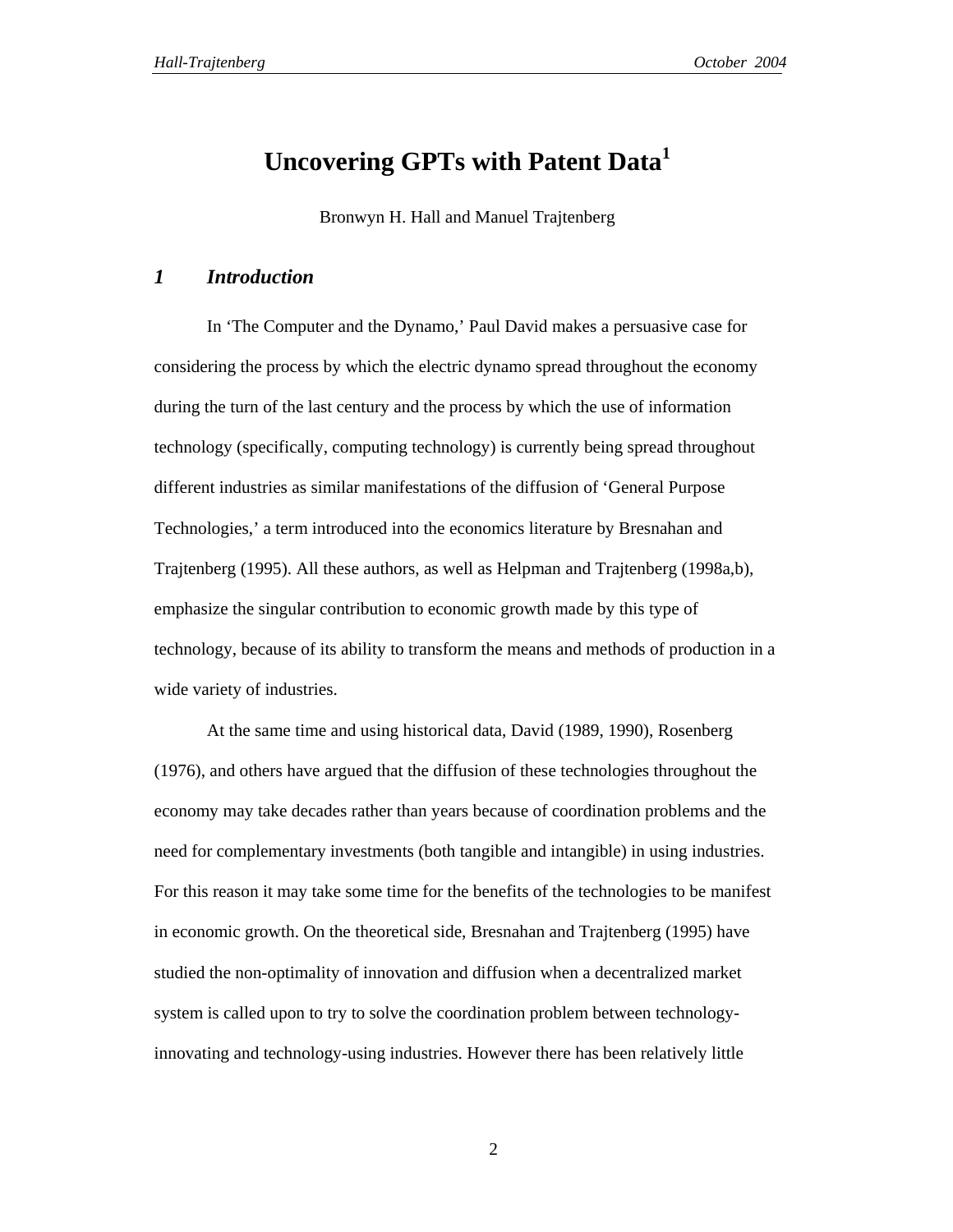empirical and econometric work that incorporates the insights of these various authors to analyze specific technologies.

Our modest goal in this paper is to see what might be learned about the existence and technological development of General Purpose Technologies (hereafter, GPTs) through the examination of patent data, including the citations made to other patents. Such measures would be useful both to help identify GPTs in their early stages of development and also as proxies for the various rates of technical change called for in a fully developed growth model such as that in Helpman and Trajtenberg (1998b). In doing this exploration we are also motivated by the observation that not all technologies, or indeed, R&D dollars are equal, but that economists too often ignore that fact, primarily because of data limitations. As has been pointed out by others before us, patenting measures have the potential to allow more detailed analysis of the 'direction' as well as the 'rate' of technical change.<sup>2</sup>

Although such an exploration might be made using data from a variety of countries, our focus here is on the use of US patent data, where the citations have a welldefined meaning and also where they have been computerized since 1977, enabling us to work with them relatively easily. Given the importance of the United States as a locus of technical change in the late twentieth century, we do not feel that this limitation to US patenting activity is a serious drawback for a preliminary investigation of this kind.

We begin with the definition (description) of GPTs offered by Helpman and Trajtenberg (1998a):

> 1. They are extremely pervasive and used in many sectors of the economy. Historical examples are the steam engine and the electric dynamo (the engine of electrification). Contemporary examples are the semiconductor and perhaps the internet.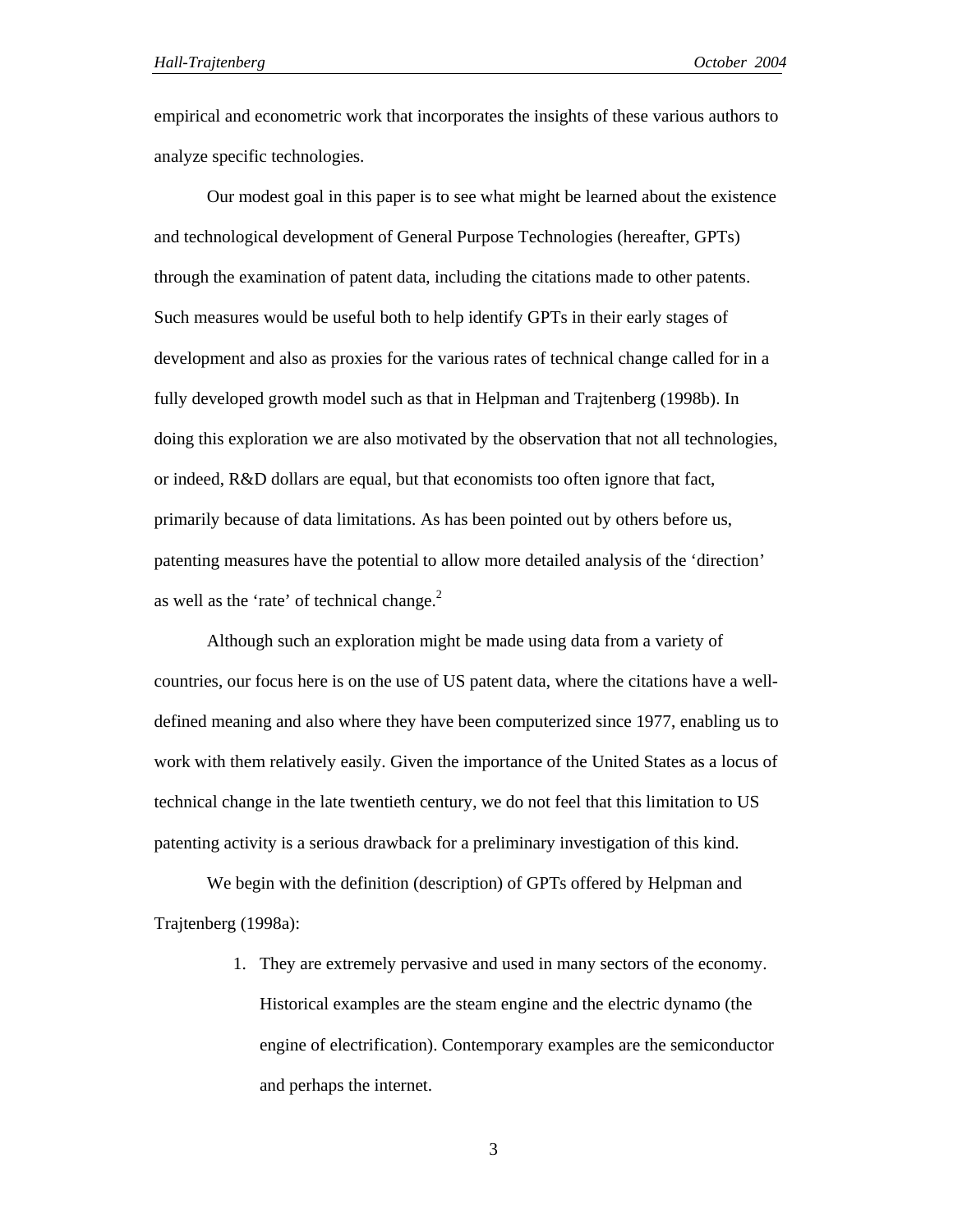- 2. Because they are pervasive and therefore important, they are subject to continuous technical advance after they are first introduced, with sustained performance improvements.
- 3. Effective use of these technologies requires complementary investment in the using sectors; at the same time, the GPT enhances the productivity of R&D in the downstream sector. It is these points that are emphasized by David.

Using this definition, the contribution of the effort described here is to define measures using patents and citations that quantify the insights of David and Trajtenberg and their co-authors.

Our study is subject to a variety of limitations, however: first, it is based on patent data, which provides imperfect coverage of innovative activity, as not all innovations are patented or patentable.<sup>3</sup> Second, it relies heavily on the US Patent Office classification system for technology, treating each three-digit patent class as roughly comparable in the 'size' of a technology. An examination of the classes suggests that this is unlikely to be strictly true (for example, the chemistry of inorganic compounds is a single class, whereas there are multiple optics classes). Making use of the subclasses to refine the class measures would be a formidable task, because subclasses are spawned within the three-digit class 'ad libidum' and may descend either from the main class or from another subclass. Thus some subclasses are more 'important' than others, but this fact has to be uncovered by a tedious search of the text on the USPTO website. Rather than attempting to construct our own classification system in this way, we chose to look at measures based on the primary IPC class of the patent.<sup>4</sup> Finally, because patent citation data is only available in computerized form in 1975, and because severe truncation due to the application-grant lag and the citation lag sets in by around 1995 our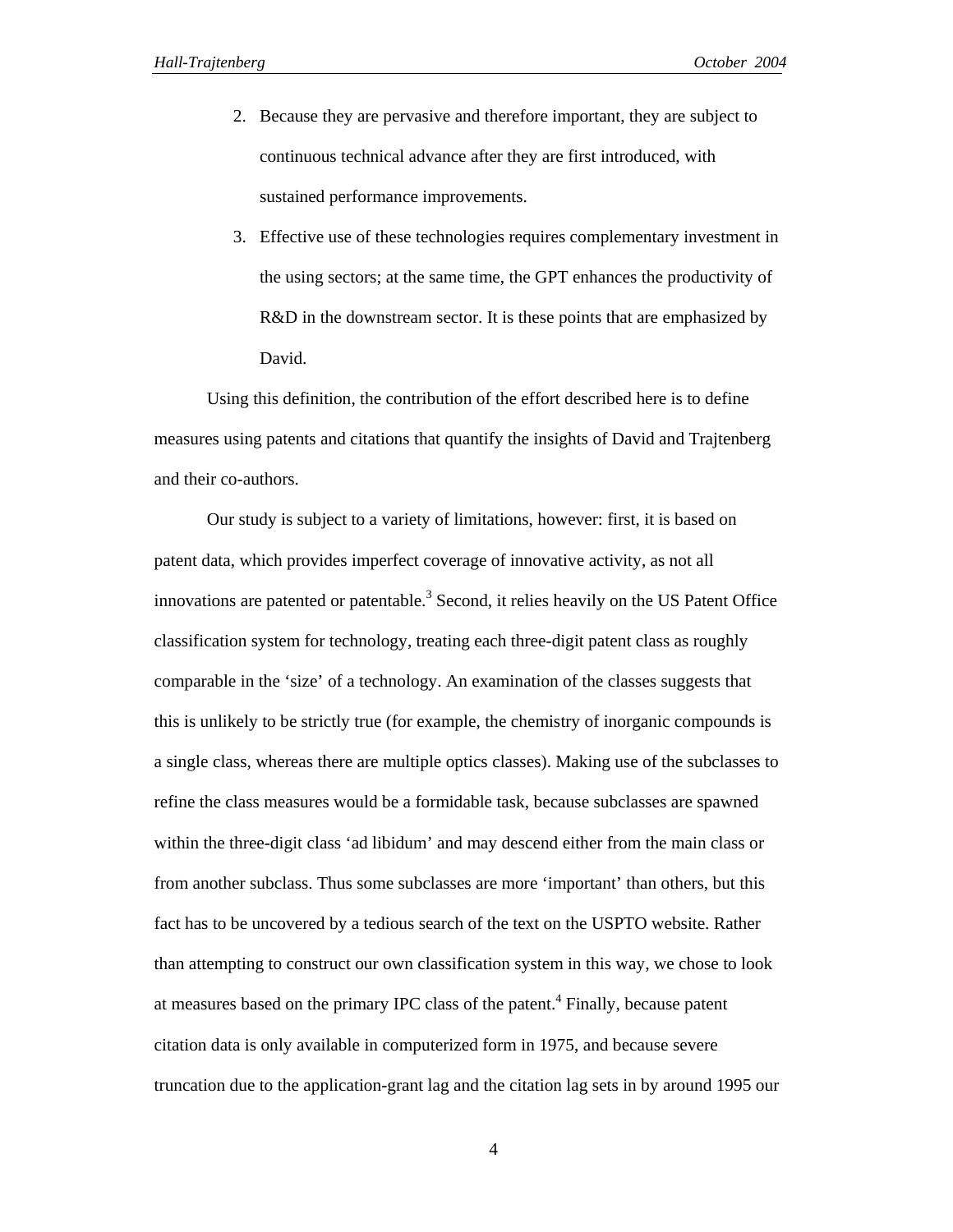period of study is necessarily fairly short and emphasizes the 1980s and 1990s. However, truncation in the later years means that we are unable (yet) to fully explore the implications of changes in information processing technology during the very recent past.

Because of time and resource constraints, we have focused the large part of our analysis on an extremely small subset of the nearly three million patents available to us, the 780 most highly cited patents that were granted between 1967 and 1999. There is considerable evidence that the value or importance distribution of patents is highly skewed, with most patents being unimportant and a few being highly valuable.<sup>5</sup> We expect that one reason for this finding is that true GPT patents are concentrated among the highly cited patents, so the current endeavour is centred on those patents, which represent the extreme tail of a very skew distribution.

In order to understand how patent data might help us identify GPTs and explore their development and diffusion, it is necessary first to understand something more about patent citations. This is the subject of the next section. We then discuss the GPT-related measures we have constructed from the patent data, and show how our sample of highlycited patents differs in various dimensions from the population as a whole.

### 2 *Patent citations*<sup>6</sup>

A key data item in the patent document is 'References Cited – US Patent Documents' (hereafter we refer to these just as 'citations'). Patent citations serve an important legal function, since they delimit the scope of the property rights awarded by the patent. Thus, if patent B cites patent A, it implies that patent A represents a piece of previously existing knowledge upon which patent B builds, and over which B cannot have a claim. The applicant has a legal duty to disclose any knowledge of the 'prior art,' but the decision regarding which patents to cite ultimately rests with the patent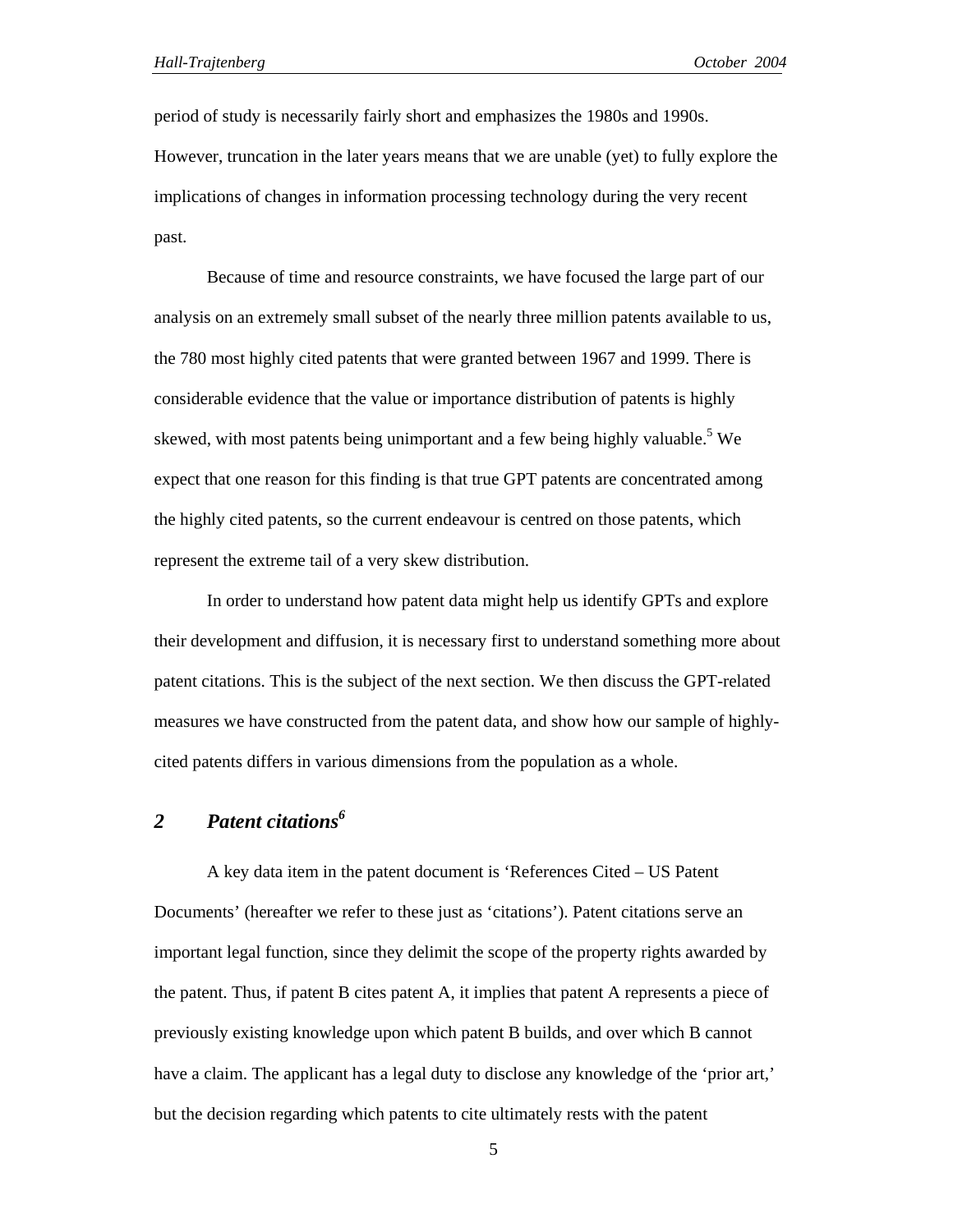examiner, who is supposed to be an expert in the area and hence to be able to identify relevant prior art that the applicant misses or conceals. The presumption is thus that citations are informative of links between patented innovations. First, citations made may constitute a 'paper trail' for spillovers, i.e. the fact that patent B cites patent A may be indicative of knowledge flowing from A to B; second, citations *received* may be telling of the 'importance' of the cited patent.<sup>7</sup> The following quote provides support for the latter presumption:

'..the examiner searches the…patent file. His purpose is to identify any prior disclosures of technology… which might be similar to the claimed invention and limit the scope of patent protection...or which, generally, reveal the state of the technology to which the invention is directed. If such documents are found...they are "cited"... if a single document is cited in numerous patents, the technology revealed in that document is apparently involved in many developmental efforts. Thus, the number of times a patent document is cited may be a measure of its technological significance.' (OTAF, 1976, p. 167)

The aspect of citations that is important for the present effort is that they provide a record of the link between the present invention and previous inventions. Thus they can tell us both the extent to which a particular line of technology is being developed (if they are made to patents in the same technology area) and whether a particular invention is used in wide variety of applications (if they are made to patents in different technology areas). In principle, given that we know which firm owns the relevant patents, it is possible to ask these question both using the technology field, which is a classification made by the US Patent Office, $<sup>8</sup>$  and using the industry in which the patent</sup> falls, as indicated by the firm to which it is assigned.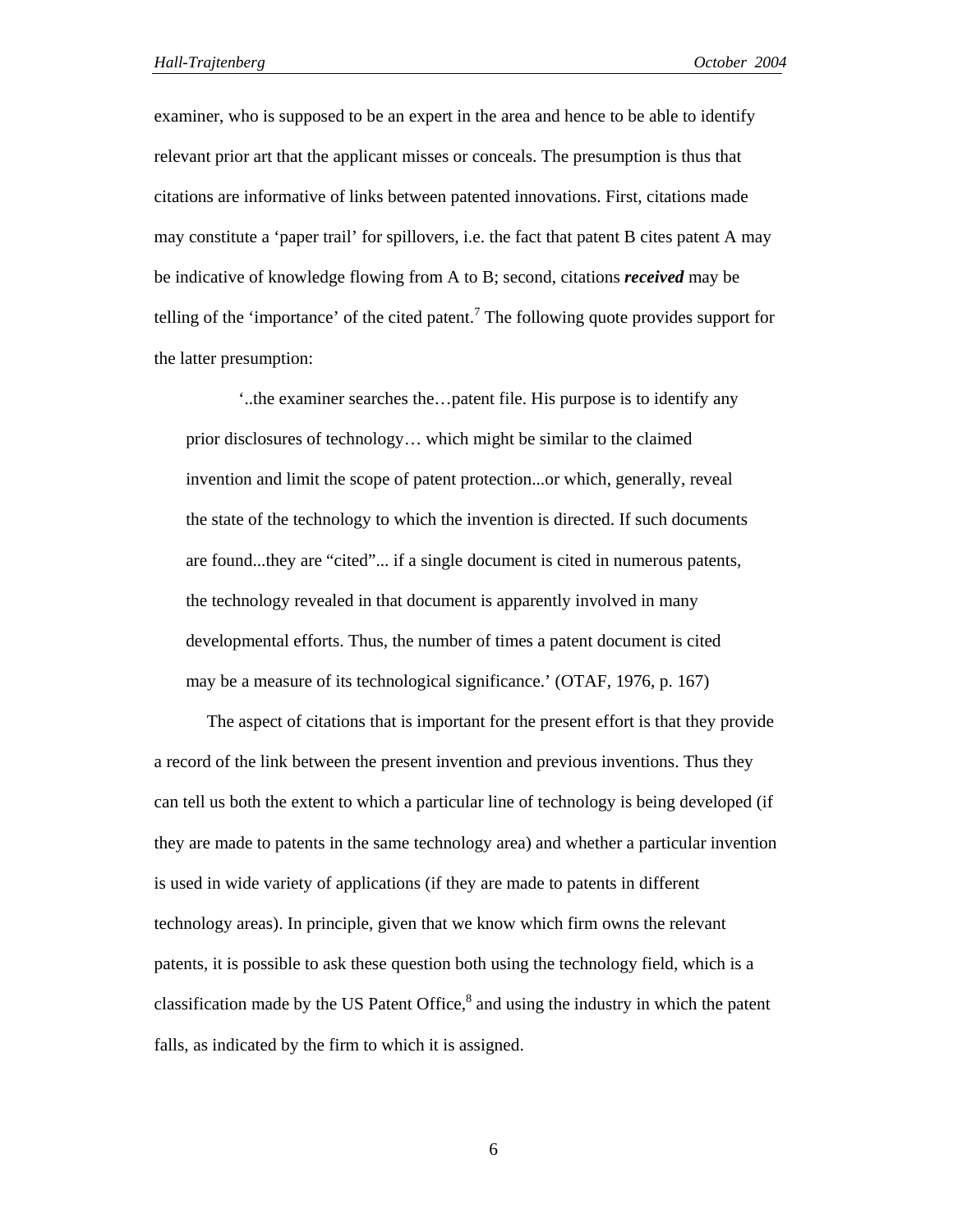### *3 Measures of GPTs*

The definition of GPTs paraphrased in the introduction suggests that the following characteristics apply to the patents associated with GPT innovations: 1) they will have many citations from outside their particular technology area or perhaps from industries outside the one in which the patented invention was made; 2) they will have many citations within their technology area, and the citations will indicate a pattern of cumulative innovation, or trace out a technology trajectory; 3) more speculatively, citing technologies will be subject to a burst of innovative activity as complementary goods are developed; and 4) given the length of time it takes for a GPT to pervade the economy, citation lags for patents in this area may be longer than average. In this section of the paper we report on the construction of a number of proxies for these characteristics. We use these proxies to identify patents that are in the extreme tail of the distribution of patent characteristics, in an effort to identify some candidate GPTs. Nor surprisingly, we find that looking at a single characteristics may be misleading, so in the later sections of the paper we use a more multivariate approach to refine the analysis.

It is well known that the distribution of patent values and patent citations is very skew with almost half of all patents receiving zero or one cite and less than 0.1 per cent receiving more than 100 cites (see Hall et al 2005 for evidence on both points). Observations (1) and (2) above also suggest that GPT patents are likely to be highly cited. Therefore we began our investigation by focusing on highly cited patents. We identified these patents by requiring that the number of citations the patent received be greater than three times the number received by the patent in the  $99<sup>th</sup>$  percentile of the distribution. The results of this selection process are shown in Table 1. It yielded 780 patents granted between 1967 and 1999 that were ultimately granted, together with the name and type of their assignee (owner), the three-digit patent classification, and similar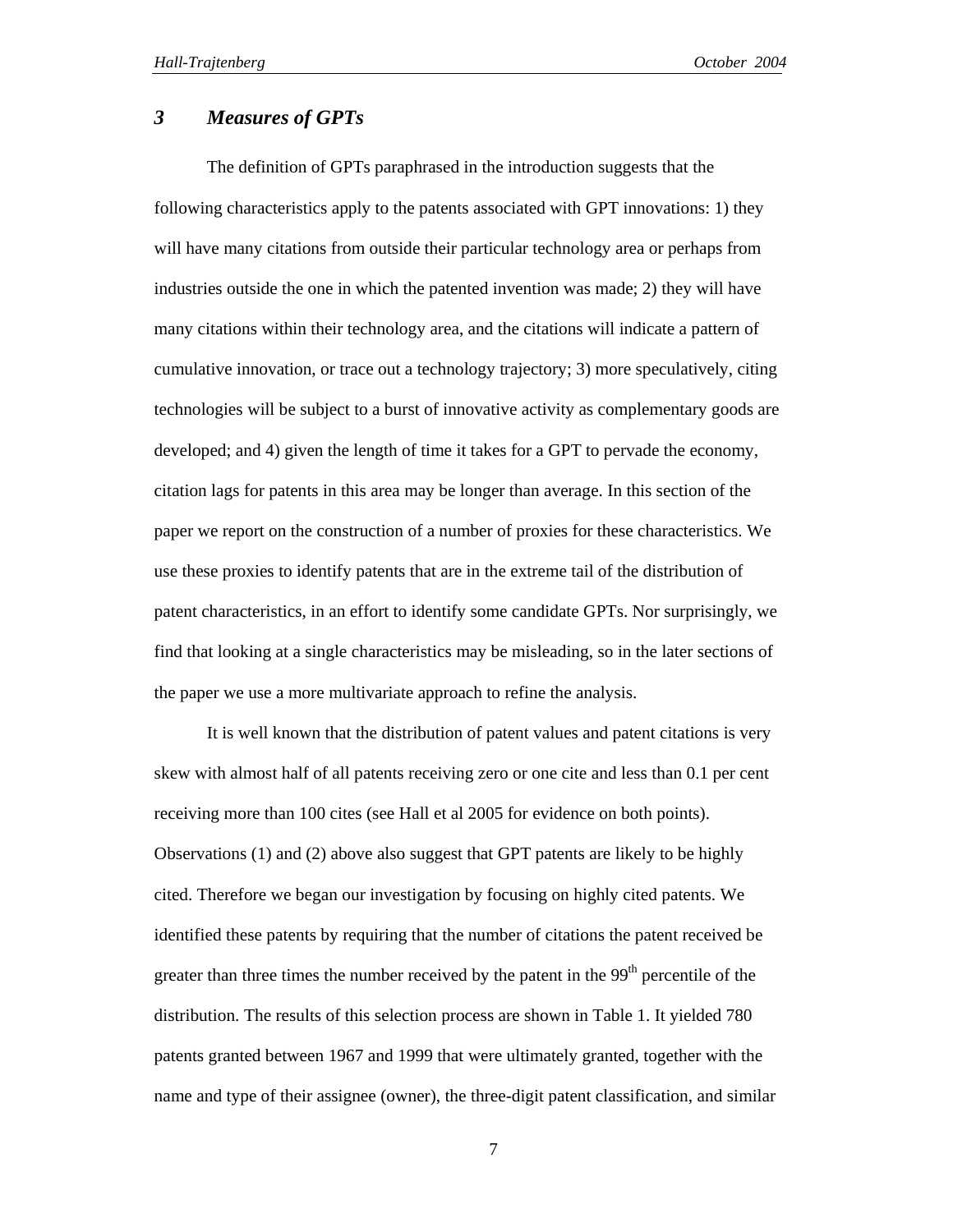information on ALL the patents issued between 1975 and 2002 that cited this patent, for a total of 159,822 citations. Table 1 also makes it clear how skew the citation distribution is: our sample of 780 patents is about one out of 3700 patents, whereas the 160 thousand citations are one out of 100 citations (there are sixteen million citations in all). Thus our patents are 37 times more likely to be cited than predicted by the average probability.

*Table 1 about here* 

#### **3.1 Generality**

Observation (1) above suggests the use of a measure that is similar to the Trajtenberg, Jaffe, and Henderson 'Generality' measure, which is defined in the following way:

$$
Generality \equiv G_i = 1 - \sum_{j}^{n_i} s_{ij}^2
$$

where  $s_{ij}$  denotes the percentage of citations received by patent *i* that belong to patent class *j*, out of *ni* patent classes (note that the sum is the Herfindahl concentration index). Thus, if a patent is cited by subsequent patents that belong to a wide range of fields the measure will be high, whereas if most citations are concentrated in a few fields it will be low (close to zero). $9$ 

Point (2) suggests that even if Generality is relatively high, the absolute number of citations should also be high, implying that there may still be a large number of citations in the patent's own technology class. It also suggests that 'second-generation' citations be examined. We implement this using two variables, the average number of citations to the citing patents, and the average generality of the citing patent.

In actual measurement, the preceding two predictions interact in ways which make our task a bit more complex. Like patents, citation counts are a discrete random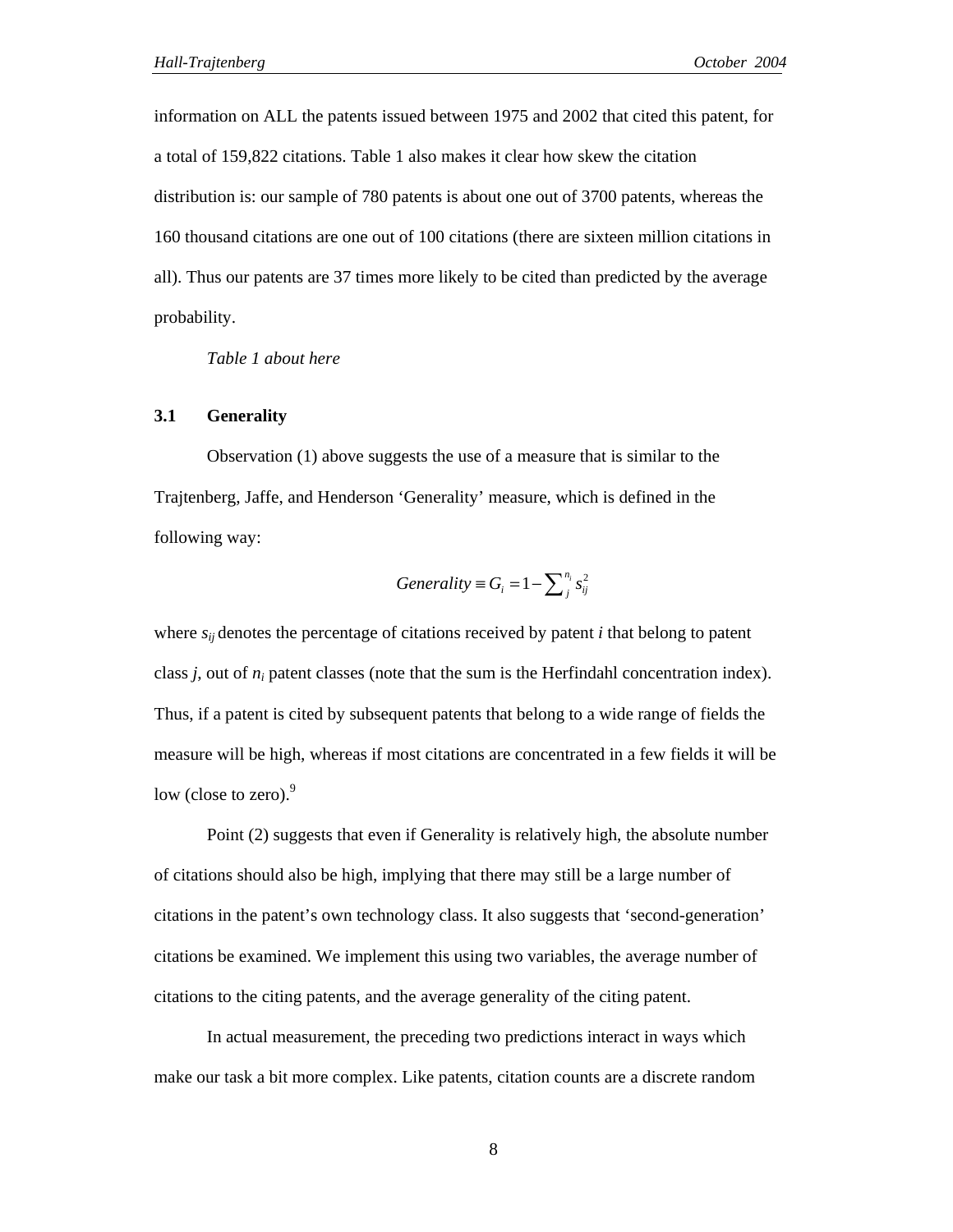variable bounded below by zero. This means that fewer citations in total imply that fewer classes will be observed to have citations than should be observed were the total number of citations larger. That is,  $n_i$  is biased downward by the fact that fractional citations are not observed, and Generality will tend to be lower when there are fewer citations. This is quite visible in the graph of average Generality over time shown in Figure 1, where we show two different versions of Generality, one based on US patent classes, and another based on the International Patent Classification, as assigned to these patents by the USPTO. Note that the average of either Generality measures begins to decline fairly steeply in 1993-95, at the same time as our measure of average citations per patent turns down sharply due to the effects of lag truncation (see Figure 2). In this case, this is a spurious rather than real decline in Generality, due to the fact that our patent grant data ends in 2002, and therefore our application-dated data around 1999, so that patents in the years after about 1994 have had less chance to receive citations.<sup>10</sup>

#### *Figures 1 and 2 about here*

Using a simple binomial model of the probability of observing a citation in a given cell, Hall (2002) shows that an unbiased estimate of the generality of the *i*th patent can be computed using the following correction:

$$
\tilde{G}_i = \frac{N_i}{N_i - 1} G_i
$$

where  $N_i$  is the number of citations observed. Note that this measure is not defined when  $N_i$  < 2 and will be fairly noisy when  $N_i$  is small. We have used this bias correction for the first three generality measures described below.

The US patent classification system has grown over time in ways that make it not ideal for the purpose we have in mind here. Generality measures essentially assume that all categories are equidistant from each other if they are to be compared, but this is not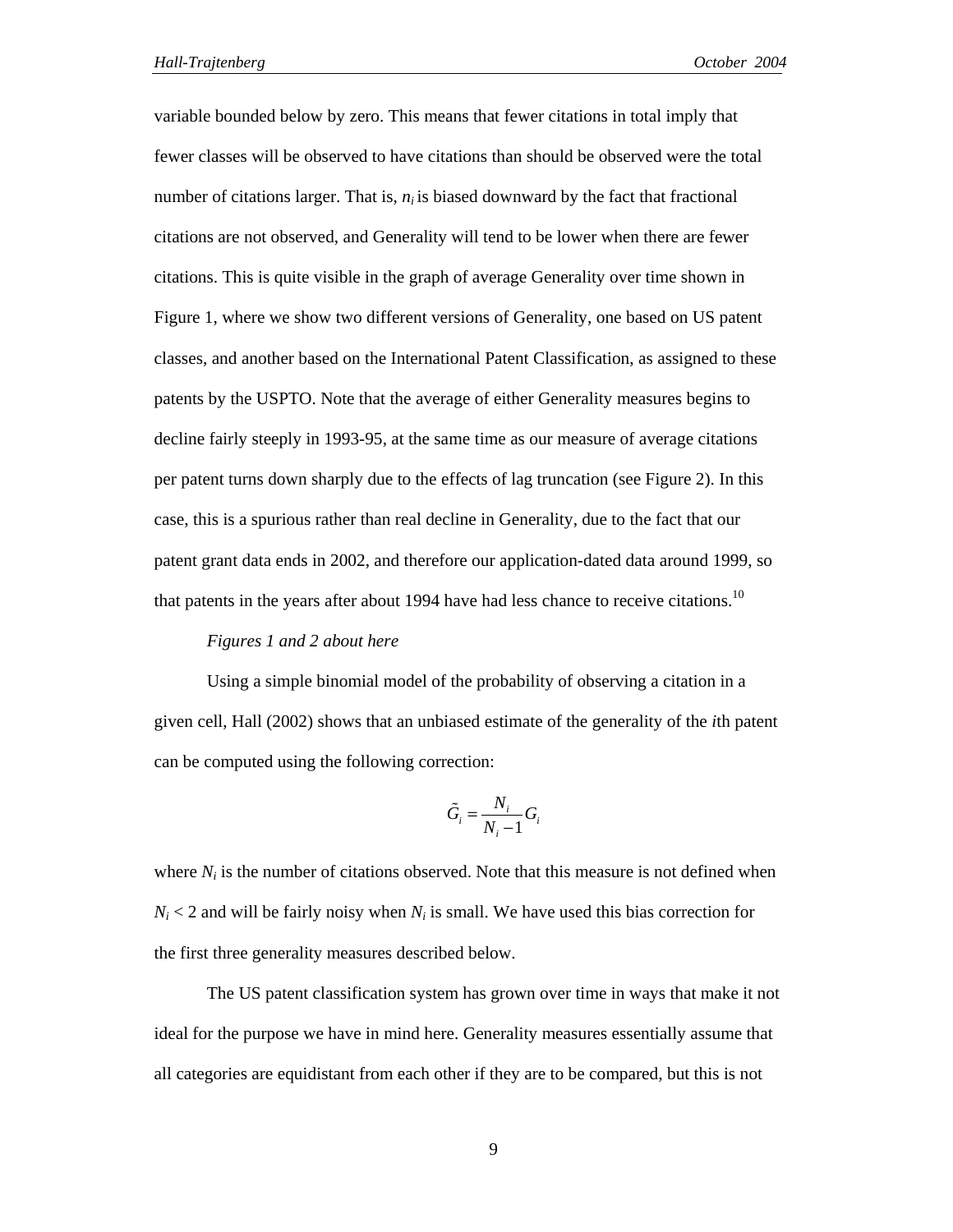the case for the US patent class system. Therefore, we explore the use of generality measures based on five different classification systems:

- 1. US patent class (approximately 400 cells).
- 2. Hall-Jaffe-Trajtenberg technology subcategories (36 cells).
- 3. Main International Patent Class (approximately 1200 cells).
- 4. Industry classification based on Silverman's IPC-SIC concordance (Silverman 2002) for industry of manufacture, aggregated to the Hall-Vopel (1997) level (37 cells).
- 5. Industry classification based on Silverman's IPC-SIC concordance for industry of use, aggregated to Hall-Vopel level (37 cells).

The rationales for these various choices are the following: First, in addition to using the US patent classification system (measure 1), we also constructed generality based on the more equal groupings of technologies constructed by Hall, Jaffe, and Trajtenberg (2002) from the patent classes (measure 2) and from the International Patent Classification system main four-digit classes (measure 3), which is more detailed that the US patent classification system.

Second, it could be argued that a GPT is not likely to manifest itself as a series of citations by patents in different technology classes, but rather as citations by firms in different industries. To consider this possibility, we would like to base a measure on the shares of citations that come from firms in different industries at the roughly two and one half-digit level. That is, our fourth measure is a Herfindahl for patent citation dispersion across industries rather than across technologies. Based on the discussion of GPT diffusion to using industries in the introduction, an industry-based measure would seem to be intrinsically preferred for this exercise. There are basically two ways to construct such a measure: the first uses the industry of ownership of the patents based on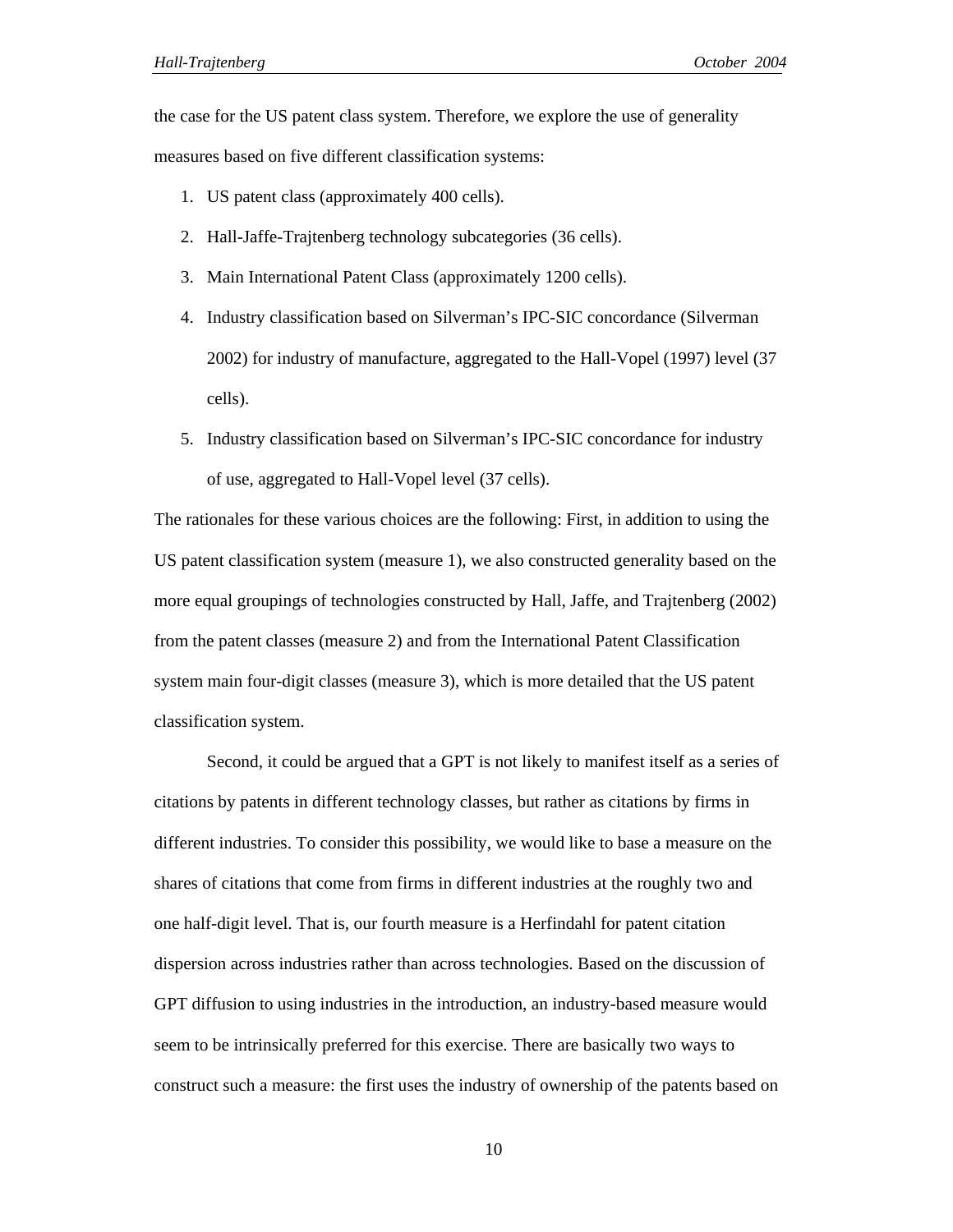identification of the patent assignees and the second determines the industry for each patent class/subclass from some type of industry-patent class concordance. The first approach is difficult to implement in practice, given the number of patents that are unassigned, and the number of assignees that are not identifiable, either because they are small firms or because they are foreign firms for which we do not yet have a match to other data sources.<sup>11</sup>

Therefore we used the SIC-technology class concordances of Silverman (2002) to assign these patents and their citations to industries of manufacture and of use. Then we collapsed the distribution of citations by SIC codes into a 37-element vector of industries using the SIC-industry correspondence given in Appendix Table 1, and used this vector to construct the generality measures 4 and 5. The computation of these measures was able to make use of all the patents rather than just those held by US industry.<sup>12</sup> One major drawback of using the Silverman concordance ought to be mentioned, especially in the light of our subsequent findings: it is based on assignments to industry of manufacture and use made by Canadian patent examiners between 1990 and 1993. This means that it will do a poor job on patents in technologies related to the growth of the internet and software, because there were unlikely to be many of these in the Canadian patent system prior to 1994.

Figures 3 and 4 show the distribution of two of the computed Generality indices for the highly cited patents, Figure 3 the US patent class index and Figure 4 the index based on Silverman's industry of manufacture map. As the figures show, these indices range from zero to one and the measure based on the industry of manufacture has a somewhat different distribution from that based on the US classification system. In Appendix Table A3, we show the correlation matrix for all 5 generality measures for our highly cited sample. Although they are generally fairly highly correlated, the industry of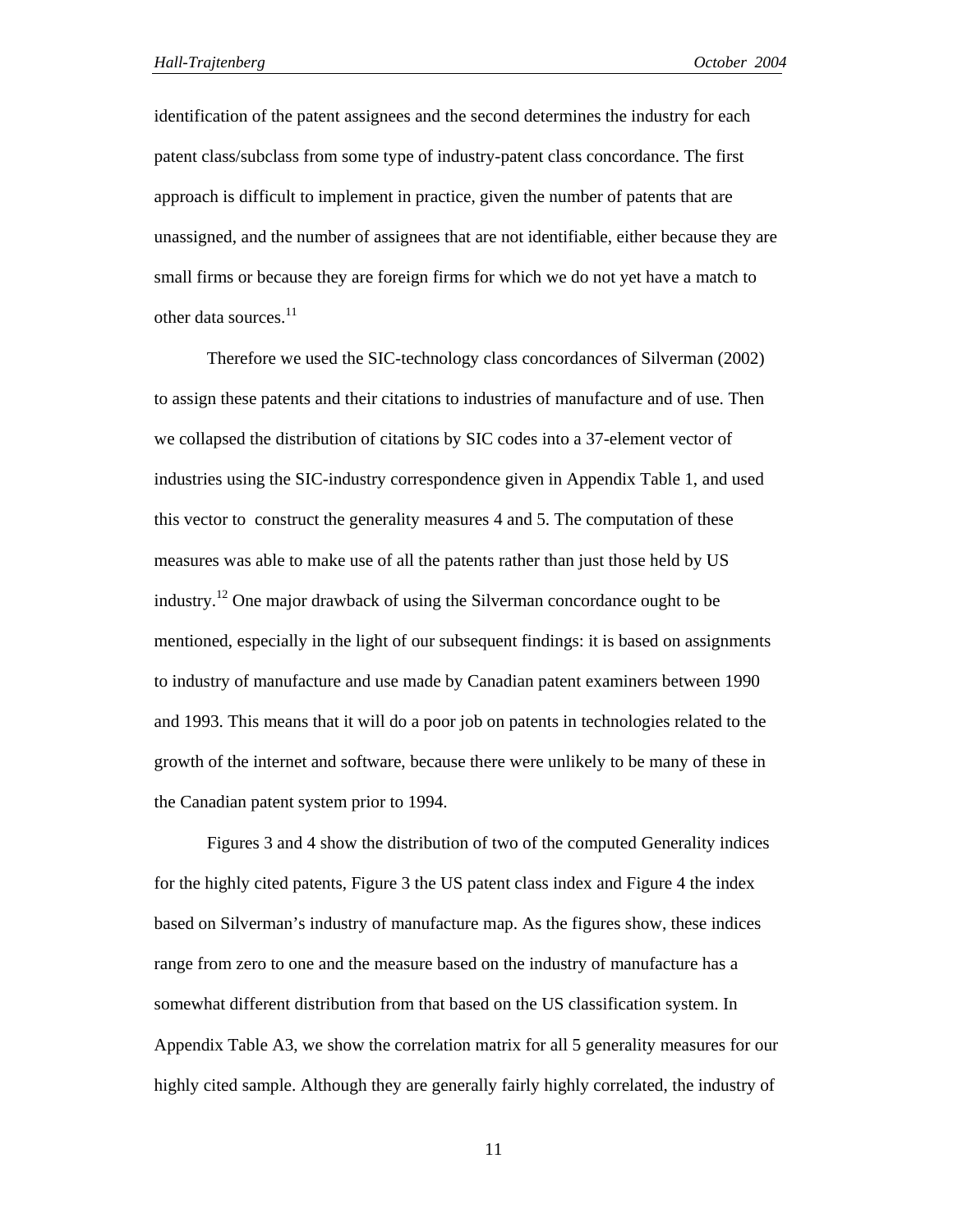use measure (5) is not very correlated with the US class-based measures (1 and 3), and the industry of manufacture (4) not very correlated with the US class measure (1).

#### *Figures 3 and 4 about here*

Table 2 shows the twenty highly cited patents which also have the highest generality, where generality is measured by each of the five measures. In general, the most general patents are those in chemicals, especially when we consider the industry of use. Looking at the industry of manufacture, those in other technologies seem to be the most general. However, looking by US class, we can see the drawback of this generality measure: there are a number of chemical classes that are all essentially the same large class (the series 532-570), whereas in the case of some of the physics-based classes, there is only a single class. This fact will tend bias the index toward generality in the chemicals case; however, the fact that the IPC classification produces a similar result is somewhat reassuring.

*Table 2 about here* 

#### **3.2 Patenting growth**

Observation (3) suggested that we look at patent classes with rapid growth in patenting. Using the entire patent database aggregated to patent class, we constructed three sub-periods (1975-83, 1984-92, and 1993-99) and computed the average growth within class for each of the periods.<sup>13</sup> The results are shown in Table 3. As might be expected, in all three periods, the patent classes with rapid growth are dominated by the information and data processing classes (395 and 7xx), with the addition of the new multicellular biotechnology class 800 in the latter two periods. Highly cited patents are slightly more common in rapidly growing classes, although only a few of these classes have significant numbers of highly cited patents and the difference may not be very significant. It does appear that the patent classes that are growing rapidly include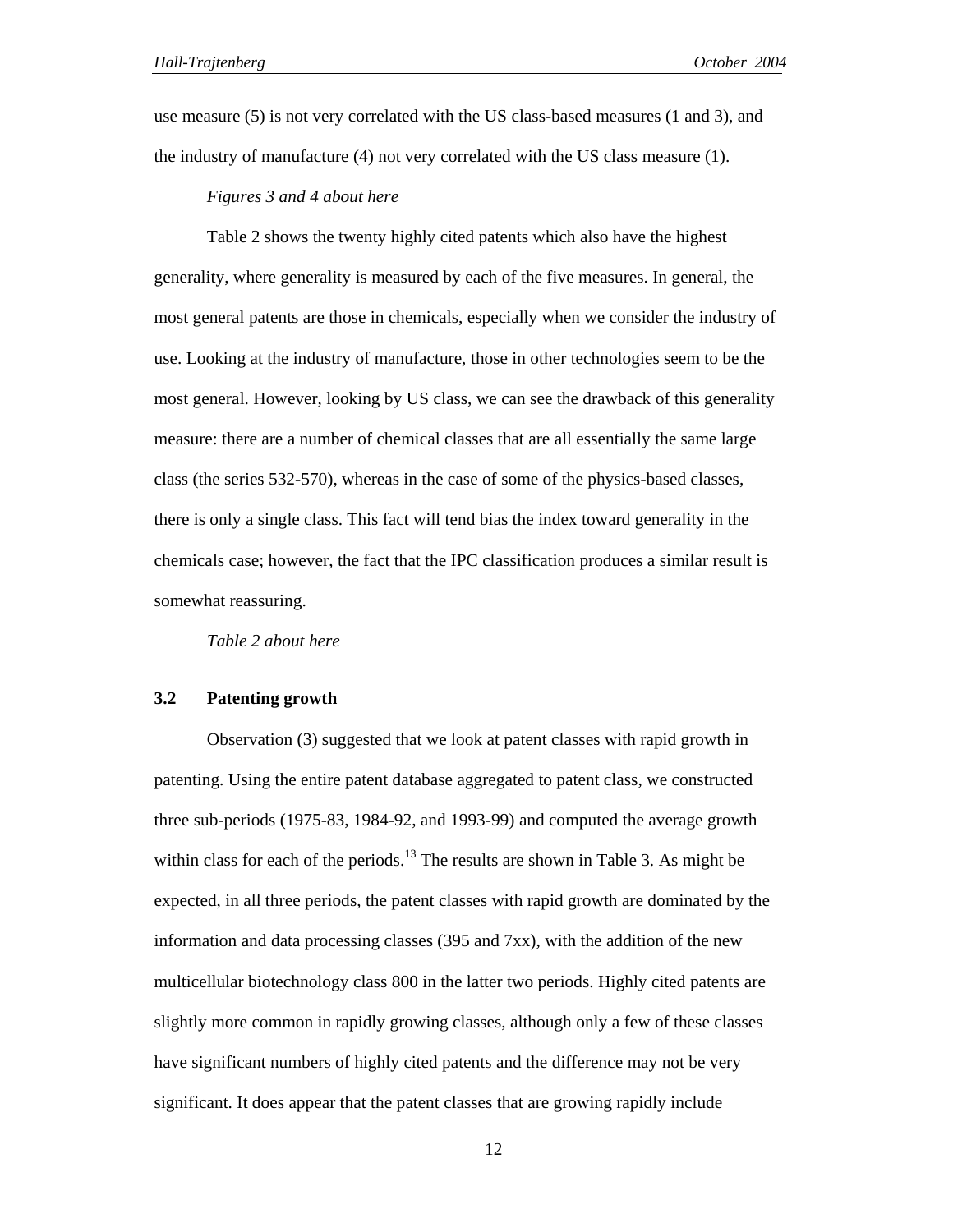technologies that have more of the character of what we think of as GPTs, but that although highly cited patents are two to three times more likely to be found in rapidly growing classes (as we might expect if citations tend to come from the same class), they do not seem to be disproportionate in these classes.

#### *Table 3 about here*

Another way of looking at the growth in patenting following the introduction of a GPT is to look at the growth of the patent classes that cite such a technology. The hypothesis is that innovations which build on a GPTlike innovation will themselves spawn many new innovations. Table 4 shows the patent classes for the top twenty patents in terms of the growth of their citing patent classes, both for the highly cited patents and for all patents, excluding those that are highly cited. The message is clear: using this measure, almost all the patent classes identified are in computing and communications technology, and most are in data processing technologies more narrowly defined.

*Table 4 about here* 

#### **3.3 Citation lags**

Finally, observation (4) suggested that the average citation lag to GPT patents might be longer. Of course, citations to patent data for a fixed time period such as ours (1967-1999) are always subject to truncation. For this reason, we look at mean citation lags that are large relative to the average citation lag for patents applied for in the same year.

Table 5 shows that the twenty highly cited patents with long lags (greater than 70 per cent of the average citation lag) are typically in older technologies. It is noteworthy that there are none in the chemicals or electrical industries and only five in computing and drugs, most of which are to surgical innovations. The only highly cited computing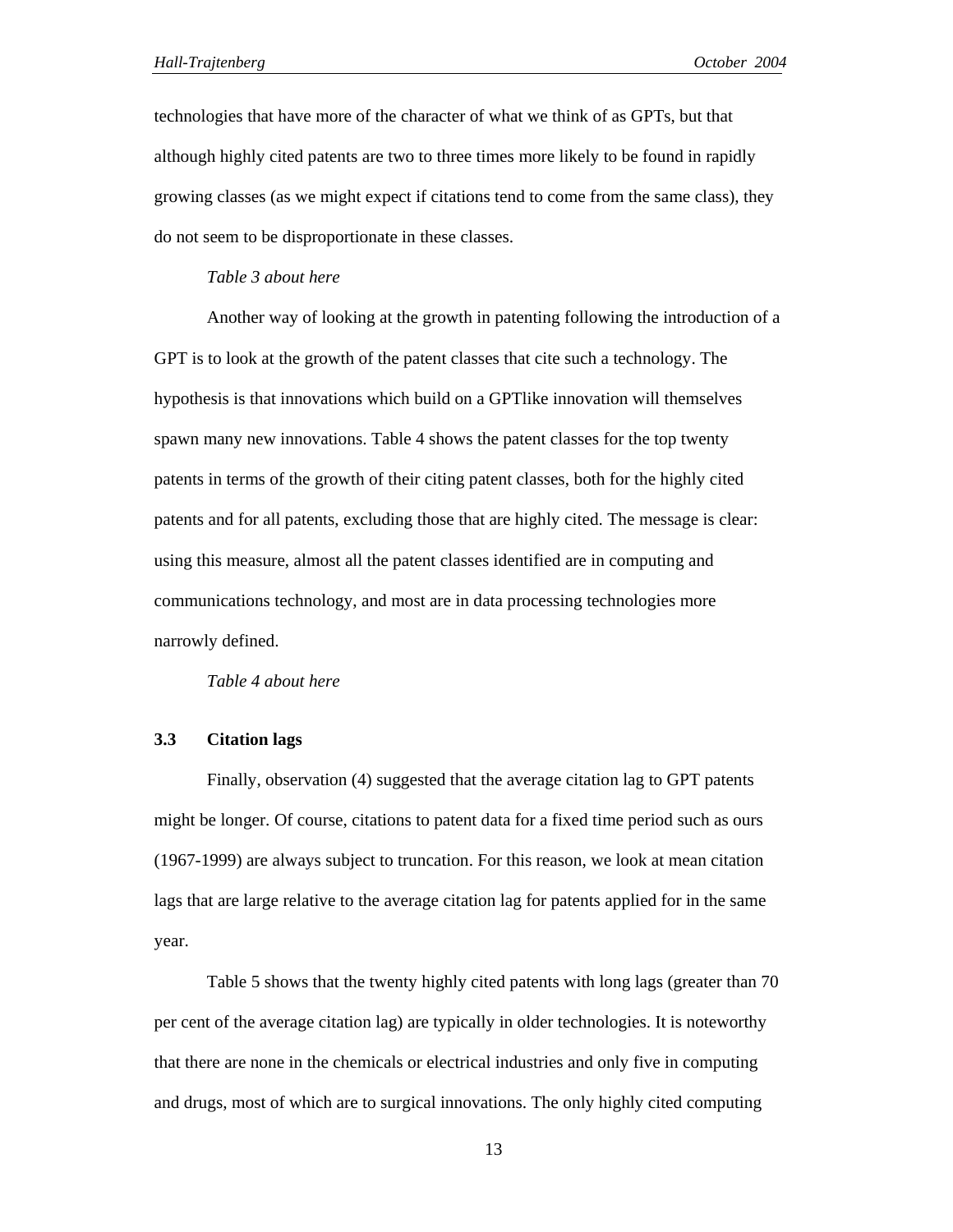patent with long citation lags is a patent on an aspect of computer architecture taken out by Siemens in 1976; this patent has a mean citation lag of 23 years and is noteworthy because it is has essentially no citations until after it expired in 1994. It now has over 200. In general, given the fact that long lags by themselves often simply identify older and slower-moving technologies such as packaging, we will want to use this indicator in combination with our other indicators when looking for GPTs.

*Table 5 about here* 

#### **3.4 Summary**

The GPT measures we have identified (the five generality indexes, the generality of citing patents, within class growth in patenting, growth in citing patent classes, and the average citation lag) are promising, but clearly give contradictory messages when taken separately. The goal is to combine them in a reasonable way to give an indication of the types of evidence GPTs leave in the patent statistics. We explore solutions to this problem in section 5 of this paper, but first we summarize the relationship between them and the probability that a patent is highly cited.

### *4 Highly cited patents*

Table 6 shows that the highly cited patents differ in almost all respects from the population of all patents, and also from a four per cent sample of patents with at least one cite that we will use later as a control sample. They take longer to be issued, they have about twice as many claims, they are more likely to have a US origin, and more likely to be assigned to a US corporation, more likely to have multiple assignees, and have higher citation lags on average.<sup>14</sup> They also have higher generality, no matter how generality is measured, and are in patent classes that are growing faster than average.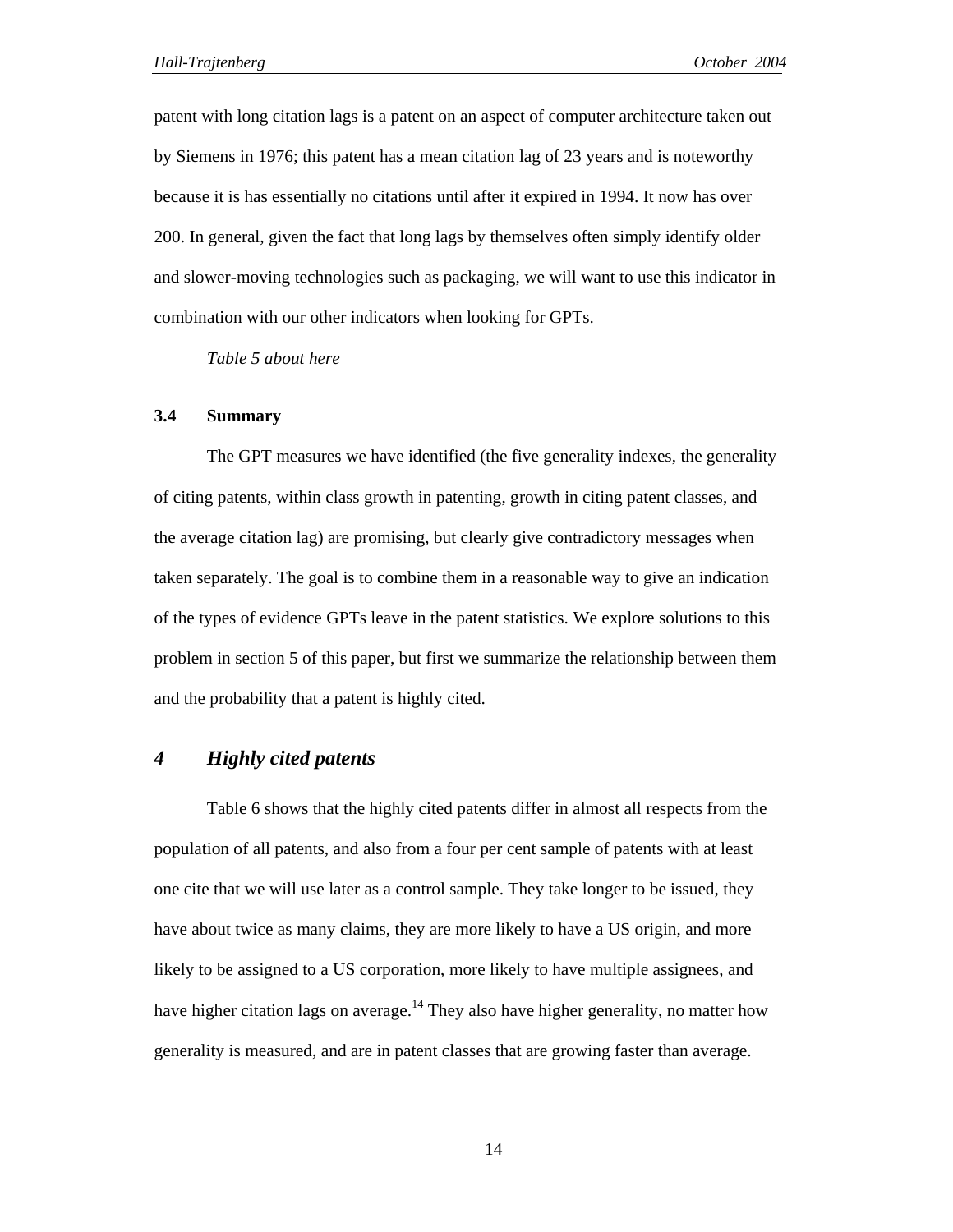Although the patents that cite them more likely to be cited themselves, they have only slightly higher generality than citing patents in general.

#### *Table 6 about here*

More than half of the highly cited patents are in two of our six main technology classes: computing hardware and software, and drugs and medical instruments. Of course, these are indeed the technology classes where we expect to find modern day GPTs. In Appendix Table A2, we broke this down, in order to identify the important technologies more precisely. Highly cited patents are more than twice as likely to be found in computer hardware and software, computer peripherals, surgery and medical instruments, genetic technologies, miscellaneous drugs, and semiconductors.

Table 7 shows a series of probit estimations for the probability that a patent with at least one cite will be highly cited, in order to provide a multivariate summary of the data in Table  $6<sup>15</sup>$ . The table shows the derivative of the probability with respect to the independent variable that are implied by the coefficient estimates. In the case of dummy variables, it shows the change in probability when the variable changes from zero to one. Because the probability of being one of the highly cited patents in the sample is very small (0.77 per cent), the values in the table are small. Taking the grant lag as an example, the interpretation is that an additional year between application and grant increases the probability of being highly cited by 0.06 per cent, or from 0.77 per cent to 0.83 per cent at the mean. Being a patent in the drugs and medical category increases the probability by 2.9 per cent, which is a very large change at the mean probability.

#### *Table 7 about here*

The table confirms the univariate differences between highly cited and all patents. In addition, this table shows that variations over time in the probability of high citation do not greatly affect the coefficients (compare column 4 to column 2). The only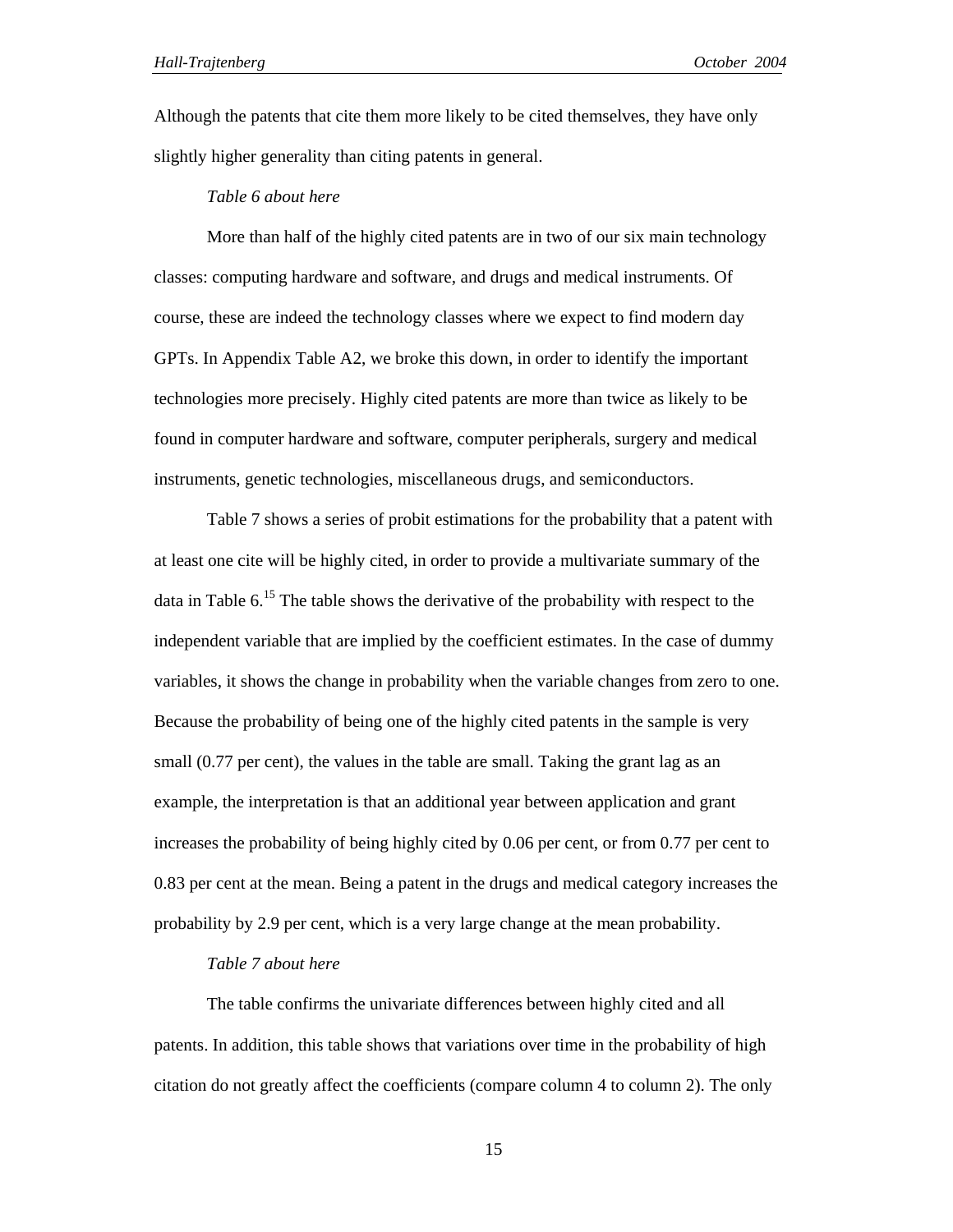generality measure that enters significantly and positively in this regression is that based on the US class; the others were all insignificant (IPC, technology subcategory, and industry of use) or slightly negative (industry of manufacture). Also note that highly cited patents are far more likely to be cited by patents that are themselves cited by patents in many technology classes, once we control for the other differences between highly cited and other patents.

## *5 Identifying GPT patents*

It is not obvious how to combine these measures to choose a sample of GPT patents. In this first investigation of the topic, we have chosen simply to look for patents that are outliers in several of the categories, on the grounds that such patents are likely to give us an idea of the technologies that have given birth to the most subsequent inventive activity in the largest number of technological areas. Accordingly, we began with the 780 highly cites patents and then we chose a set of patents that fell in the top twenty per cent of these patents according to generality, citing patent generality, and the subsequent five year growth of the patent's class. We performed this exercise for each of the five generality measures in turn.

Table 8 shows the result: twenty patents out of the 780 were selected, many by several of the different criteria. Selection by each of the five generality measures is indicated by the presence of the measure in the table. Of these patents, all but two were in technologies related to information and communication technology (ICT). The remaining two are the oldest (applied for in 1970) and cover a process that is useful in the making of paper, and in sewage and waste treatment, and absorbable sutures for surgery. All but one of the patents cover US inventions, five from California, three from New Jersey, and the remainder from a number of other states. The sole exception comes from a Toronto-based company. All but one of the patents were assigned to corporations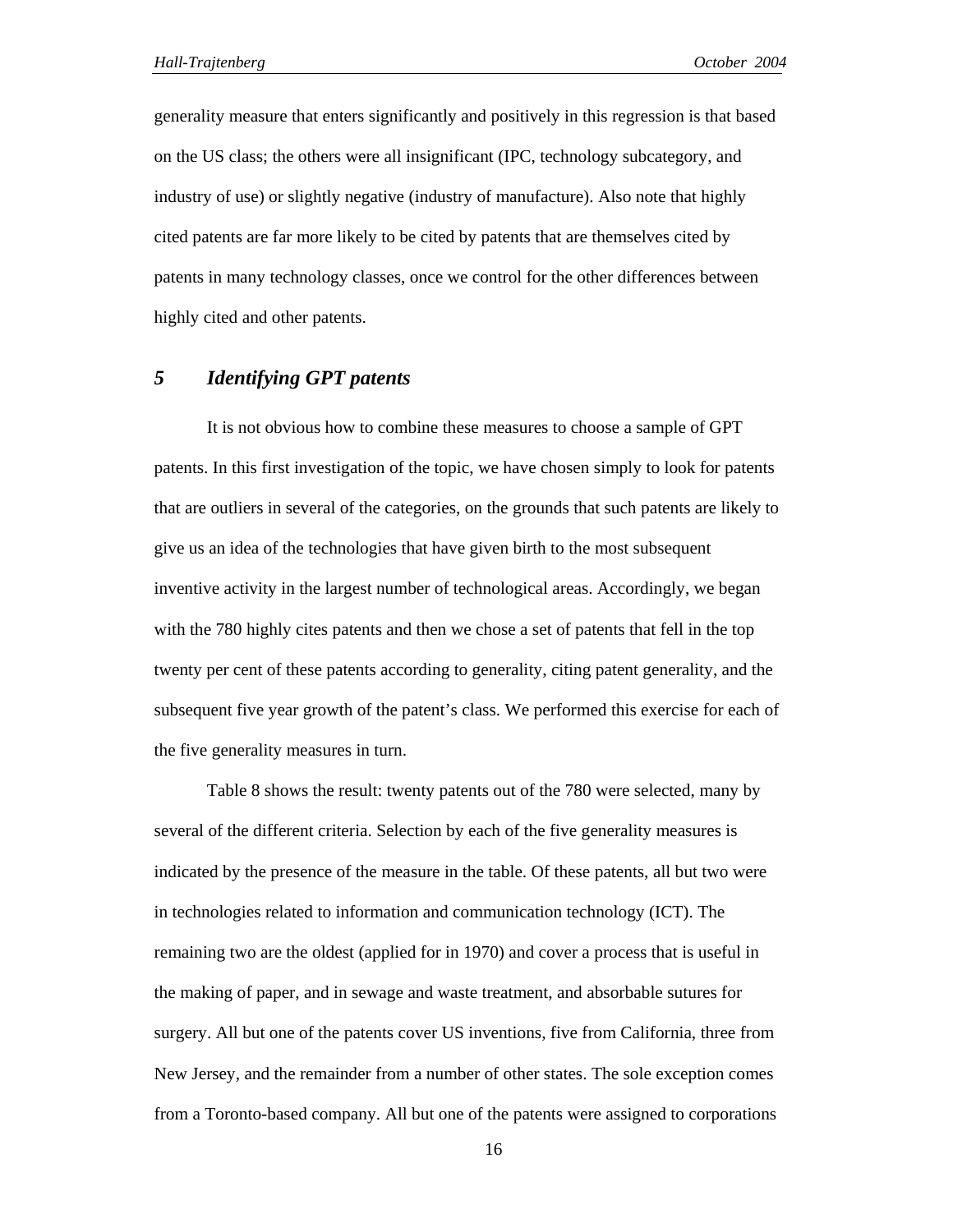at the time they were taken out; the exception was a patent for a method of compressing audio and video data for transmission.

#### *Table 8 about here*

The ICT–related patents cover a range of technologies: integrated circuit manufacturing, handheld computers, spread spectrum technology, and so forth. What is noteworthy is the number of patents that relate to internet transactions (e-commerce) and software development, especially object-oriented programming. Some of the ecommerce patents greatly precede the actual use of the technology. For example, the celebrated Freeny patent (US4528643, shown in Figure 5) was applied for in 1983 and issued in 1985, but has been successfully asserted against such corporations as Microsoft and Apple almost to the present day.<sup>16</sup> The fact that the original use for which this patent was contemplated is unlikely to have been internet-based e-commerce reminds us to be cautious in our interpretation of the results in the table: we do not argue that the patents we identify are necessarily the source of the GPT itself, but we do suggest that by identifying them via the subsequent growth and generality in their citing patents, we are observing the symptoms of the diffusion and development of a General Purpose Technology.

#### *Figure 5 about here*

Looking at the actual ICT patents in Table 8 (rather than at the classes in which they have been placed) yields the following summary: seven are related to objectoriented and windows-based software, four to internet commerce and communication, three to audio-video applications, two to handheld computing, and 1 each to telecommunications and semiconductor manufacturing. Thus the specific technologies identified as being both general and spawning rapid patenting growth are those related to the effective use of the computer, especially for interacting and transacting over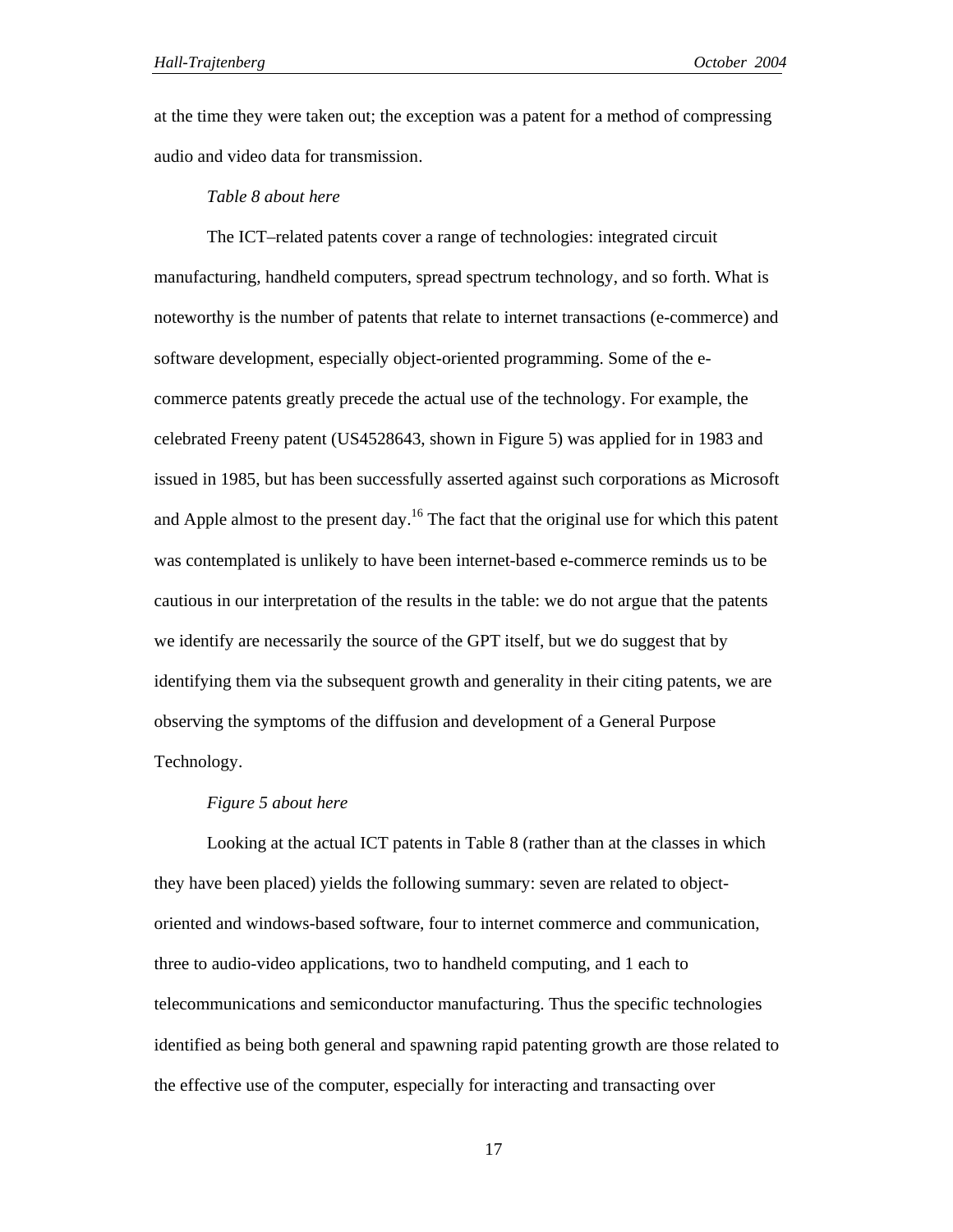distance. That is, they are not computing hardware patents per se, but patents on the technologies that allow a network of computers to operate together effectively, and to interact with the users of those computers. This seems to us to characterize the GPT of the 1980s and 1990s, and we would therefore declare our prospecting exercise a qualified success.<sup>17</sup>

### *6 Conclusions*

Many empirical papers close with interpretive cautions and calls for further research. This paper is no exception, but the caution and the call are stronger than usual. For reasons of limited time and computing power we have not been able to explore the validity and use of the measures we have constructed as much as we would like and we encourage further work in this area. In particular, all of the generality measures suffer from the fact that they treat technologies that are closely related but not in the same class in the same way that they treat very distant technologies. This inevitably means that generality may be overestimated in some cases and underestimated in others. One suggestion for future research would be to construct a weighted generality measure, where the weights are inversely related to the overall probability that one class cites another class.

 A second area of concern has to do with changes in the strategic uses of patents during the two decades we have studied. These changes are not unrelated to the growth in importance of ICT technologies but they may also have had an distorting impact on some of the measure we have used. In particular, as Hall and Ziedonis (2001) have shown, one reason for rapid growth in semiconductor patenting after the mid-1980s is a conscious decision on the part of some major firms to build up their patent portfolios in order to fend off litigation and negotiate cross-licensing agreements. This type of strategy has spread throughout the industry and the consequences for patenting by firms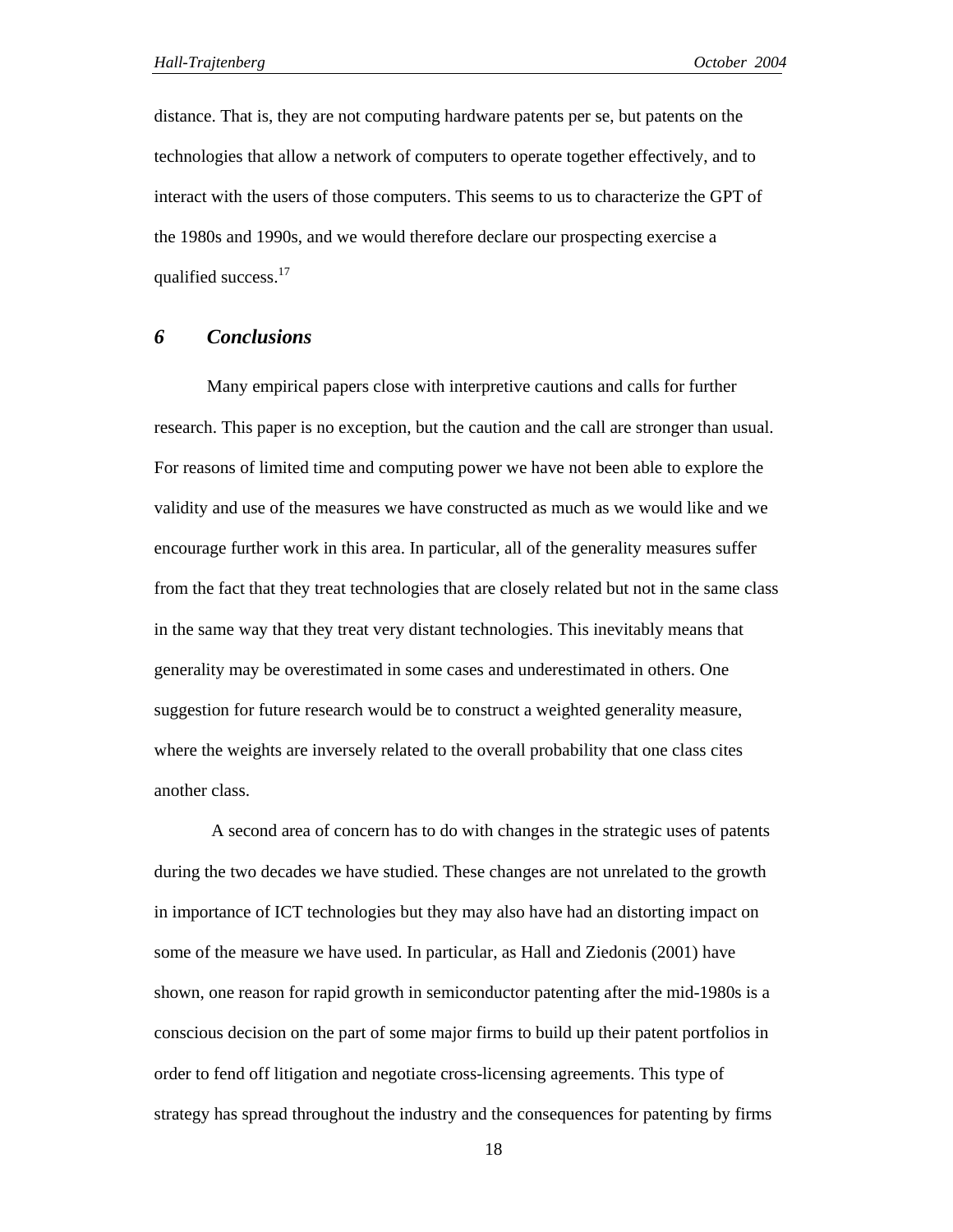such as IBM, Lucent, and Hewlett-Packard has been confirmed by Bessen and Hunt (2004) and Hall (2005). The implication is that citations to earlier patents in the ICT sector may be growing rapidly partly because of a strategic shift as well as because the underlying technology is growing in importance and diffusing throughout the economy. Sorting this out from our data will require more attention to the time series behaviour of the indicators, improved generality measures, and more detailed investigation of the firms involved. In the interim, this paper has demonstrated the potential validity of patent-based measures of GPTs and we hope it will spur further investigation into the use of patent data in this way.

#### **References**

Moses Abramovitz and Paul A. David (1996), 'Technological change, intangible investments and growth in the knowledge-based economy: The US historical perspective,' in D. Foray and B. A. Lundvall, *Employment and growth in the knowledge-based economy*, Paris: OECD.

Bessen, James and Robert M. Hunt, (2004), 'An Empirical Look At Software Patents,' Philadelphia: Federal Reserve Bank Working Paper No. 03-17/R

Bresnahan, Timothy J., and Manuel Trajtenberg (1995), 'General Purpose Technologies: 'Engines of Growth'?' *Journal of Econometrics* 95, 83-108.

David, Paul A. (1990), 'The Dynamo and the Computer: An Historical Perspective on the Modern Productivity Paradox,' *American Economic Review* 80, 355- 61.

David, Paul A (1991), Computer and Dynamo: The Modern Productivity Paradox in a Not-too-distant Mirror,' in *Technology and Productivity*, Paris: OECD. Also Stanford University: CEPR Discussion Paper No. 172 (1989).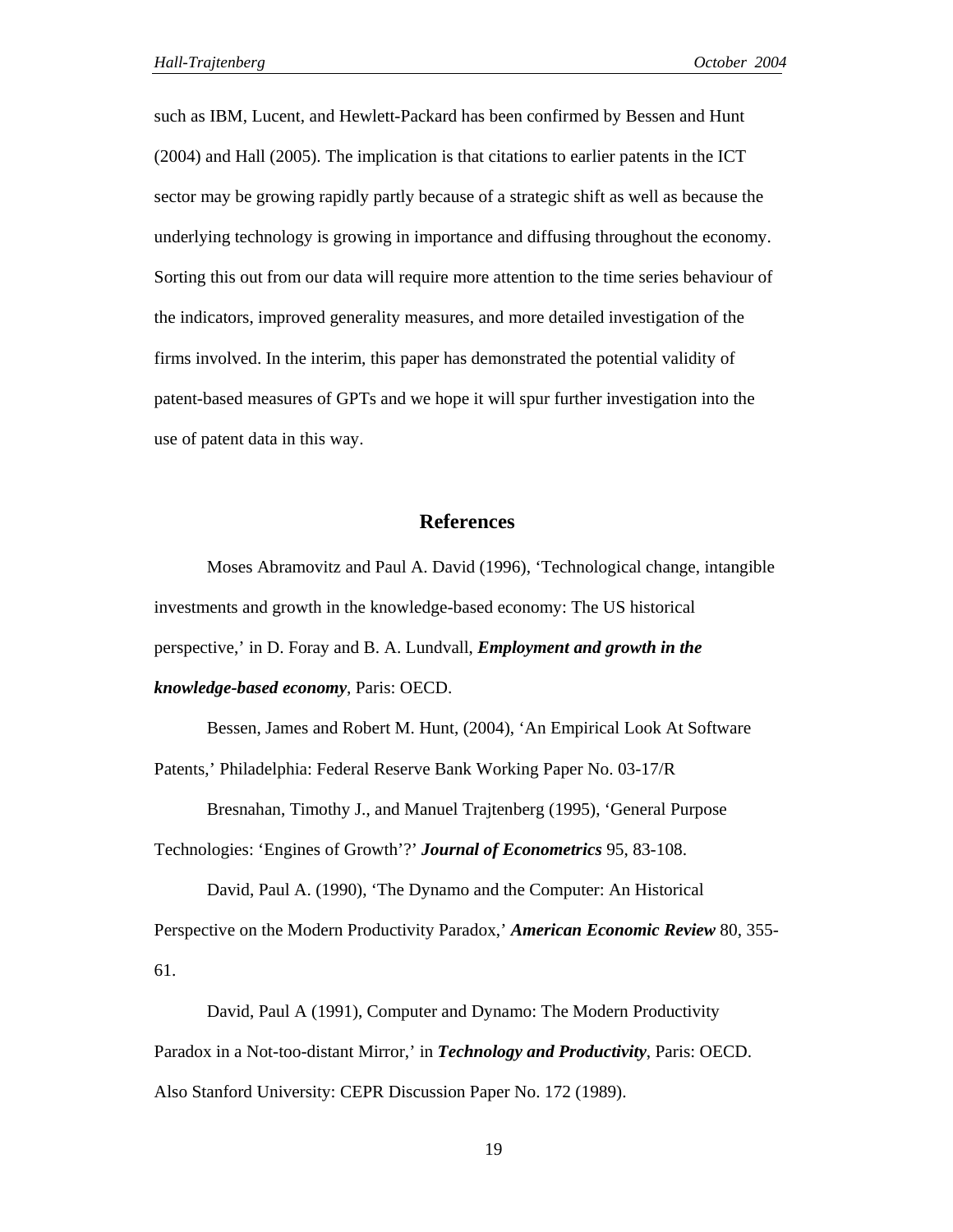David, Paul A., and Gavin Wright (2003), 'General Purpose Technologies and

Productivity Surges: Historical Reflections on the Future of the ICT Revolution,' in P.

A. David and M. Thomas (eds.), *The Economic Future in Historical Perspective*,

Oxford: Oxford University Press for the British Academy.

Griliches, Zvi (1990), 'Patent Statistics as Economic Indicators: A Survey,'

*Journal of Economic Literature* 28, 1661-1707.

Hall, Bronwyn H. (2005), 'Exploring the Patent Explosion,' *Journal of* 

*Technology Transfer* 30, 35-48.

Hall, Bronwyn H (2002), 'A Note on the Bias in the Herfindahl Based on Count Data,' in Jaffe, A. and M. Trajtenberg (eds.), *Patents, Citations, and Innovation*, Cambridge, MA: MIT Press.

Hall, Bronwyn H., and Katrin Vopel (1997), 'Market Value, Market Share, and Innovation,' NBER, the University of California at Berkeley, and the University of Mannheim. Industry classification available at

http://emlab.berkeley.edu/users/bhhall/index.html

Hall, Bronwyn H. and Rosemarie Ham Ziedonis (2001), 'The Determinants of Patenting in the U.S. Semiconductor Industry, 1980-1994,' *Rand Journal of Economics*  32, 101-128.

Hall, Bronwyn H., Adam Jaffe, and Manuel Trajtenberg (2002), 'The NBER Patent Citations Data File: Lessons, Insights and Methodological Tools,' in A. Jaffe and M. Trajtenberg (eds), *Patents, Citations and Innovations*, Cambridge, MA: The MIT Press. Also NBER Working Paper No. 8498 (October 2001).

Hall, Bronwyn H., Adam Jaffe, and Manuel Trajtenberg (2005), 'Market Value and Patent Citations' *Rand Journal of Economics*, Spring. Also NBER Working Paper No. 7741 (June 2000).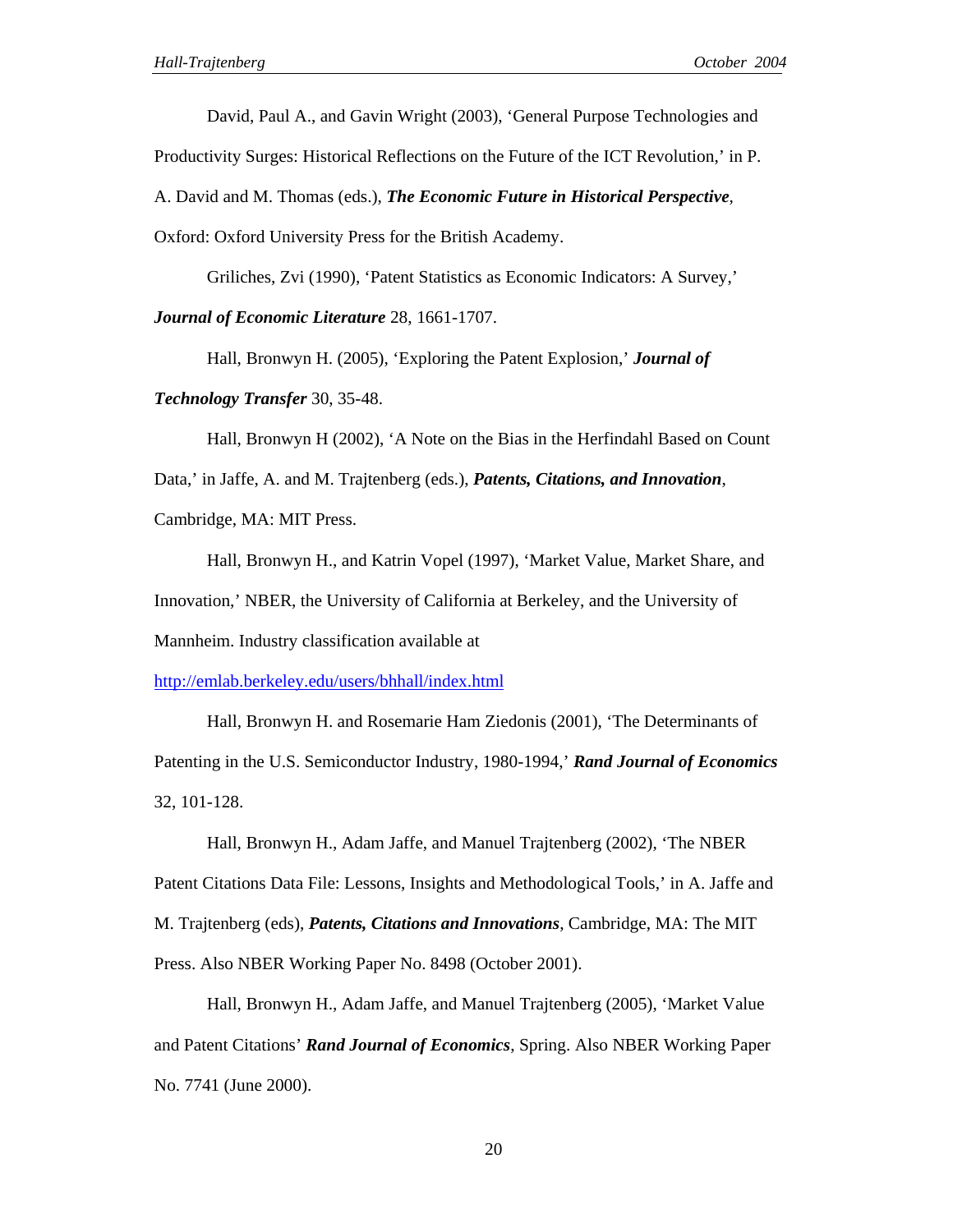Harhoff, Dietmar, Francis Narin, F.M. Scherer, and Katrin Vopel (1999),

''Citation Frequency and the Value of Patented Inventions,'' *The Review of Economics and Statistics* 81(3), 511-515.

Helpman, Elhanan and Trajtenberg, Manuel (1998a), 'Diffusion of General Purpose Technologies,' in Helpman, E. (ed.), *General Purpose Technologies and Economic Growth*, Cambridge: MIT Press, pp. 85-119.

Helpman, Elhanan and Trajtenberg, Manuel (1998b), 'A Time to Sow and a Time to Reap: Growth Based on General Purpose Technologies,' in Helpman, E. (ed.), *General Purpose Technologies and Economic Growth*, Cambridge: MIT Press, pp. 85- 119.

Jaffe, Adam., Manuel Trajtenberg, and Michael Fogarty (2000), 'Knowledge Spillovers and Patent Citations: Evidence from A Survey of Inventors,' *American Economic Review*, Papers and Proceedings (May), 215-218.

Office of Technology Assessment and Forecast (OTAF) (1976), *US Department* 

*of Commerce, Patent and Trademark Office, Sixth Report*, Washington, DC: US Government Printing Office.

Pavitt, Keith (1988), 'Uses and Abuses of Patent Statistics,' in A. F. J. van Raan *(ed.), Handbook of Quantitative Studies of Science and Technology*, Amsterdam: Elsevier Science Publishers, pp. 509-536.

Rosenberg, Nathan (1976), 'Technological Change in the Machine Tool Industry, 1840-1910,' in *Perspectives in Technology,* Cambridge: Cambridge University Press, pp. 9-31.

Sakakibara, Mariko and Lee G. Branstetter (2001), 'Do Stronger Patents Induce More Innovation? Evidence from the 1988 Japanese Patent Law Reforms,' *Rand Journal of Economics* 32 (1), 77-100.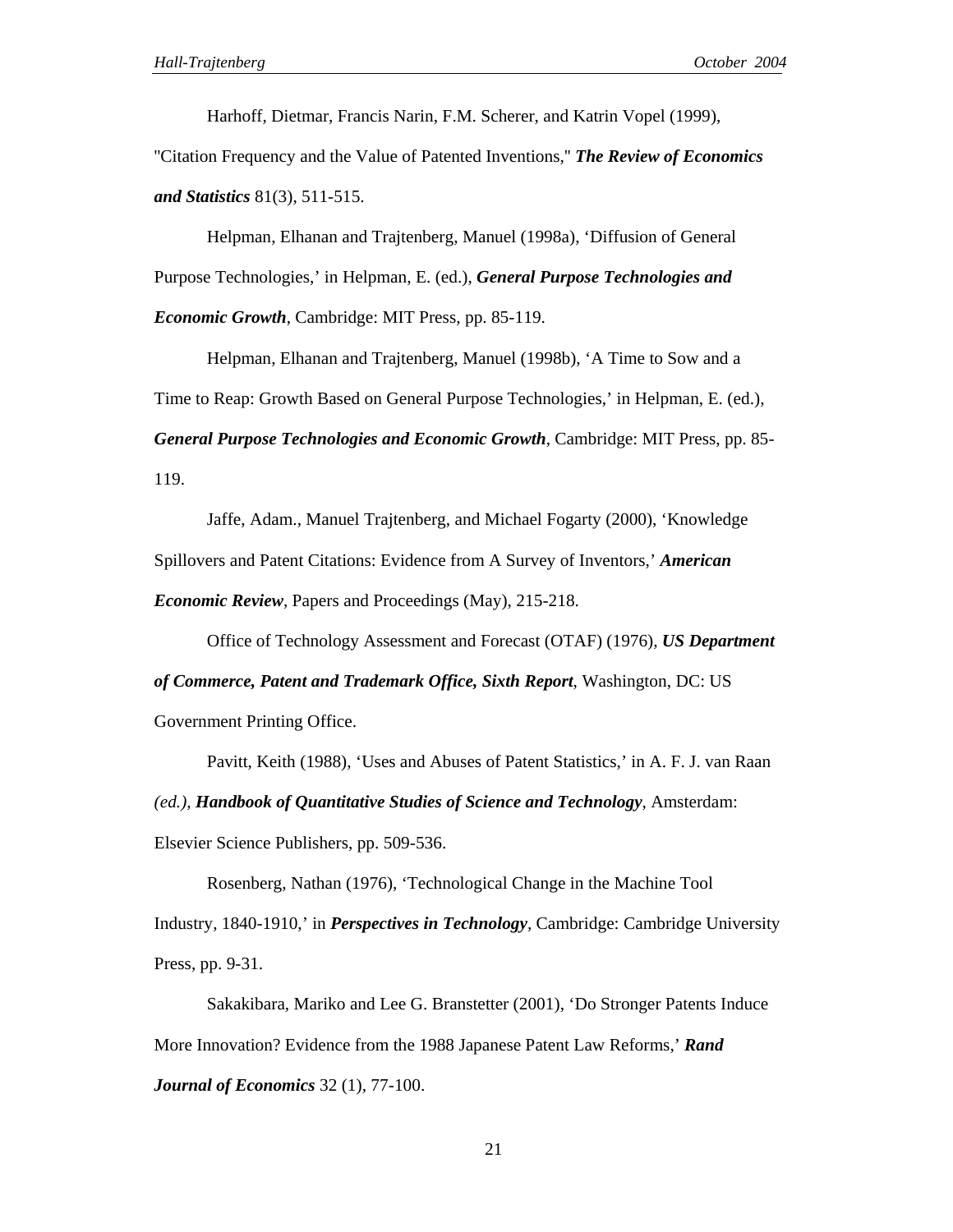Silverman, Brian (2002), 'International Patent Classification – US SIC

Concordance,' http://www.rotman.utoronto.ca/~silverman/ipcsic/ipcsicfiles.ZIP

Trajtenberg, Manuel, Adam Jaffe, and Rebecca Henderson (1997), 'University

versus Corporate Patents: A Window on the Basicness of Invention,' *Economics of* 

*Innovation and New Technology* 5 (1), 19-50.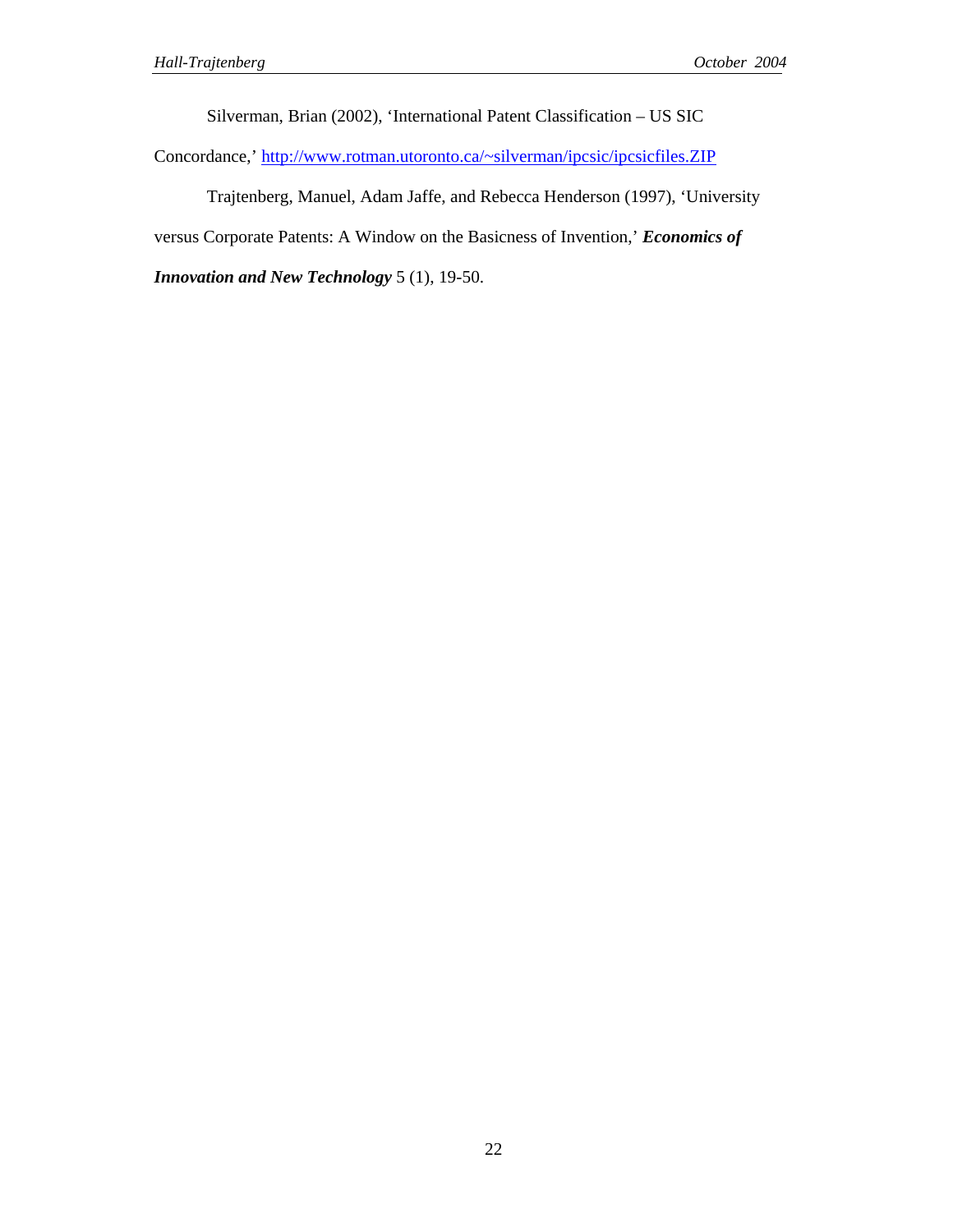

Figure 2 Citation Lag Distribution (1976-1994) Trajtenberg, Jaffe, and Henderson Methodology



Citation Lag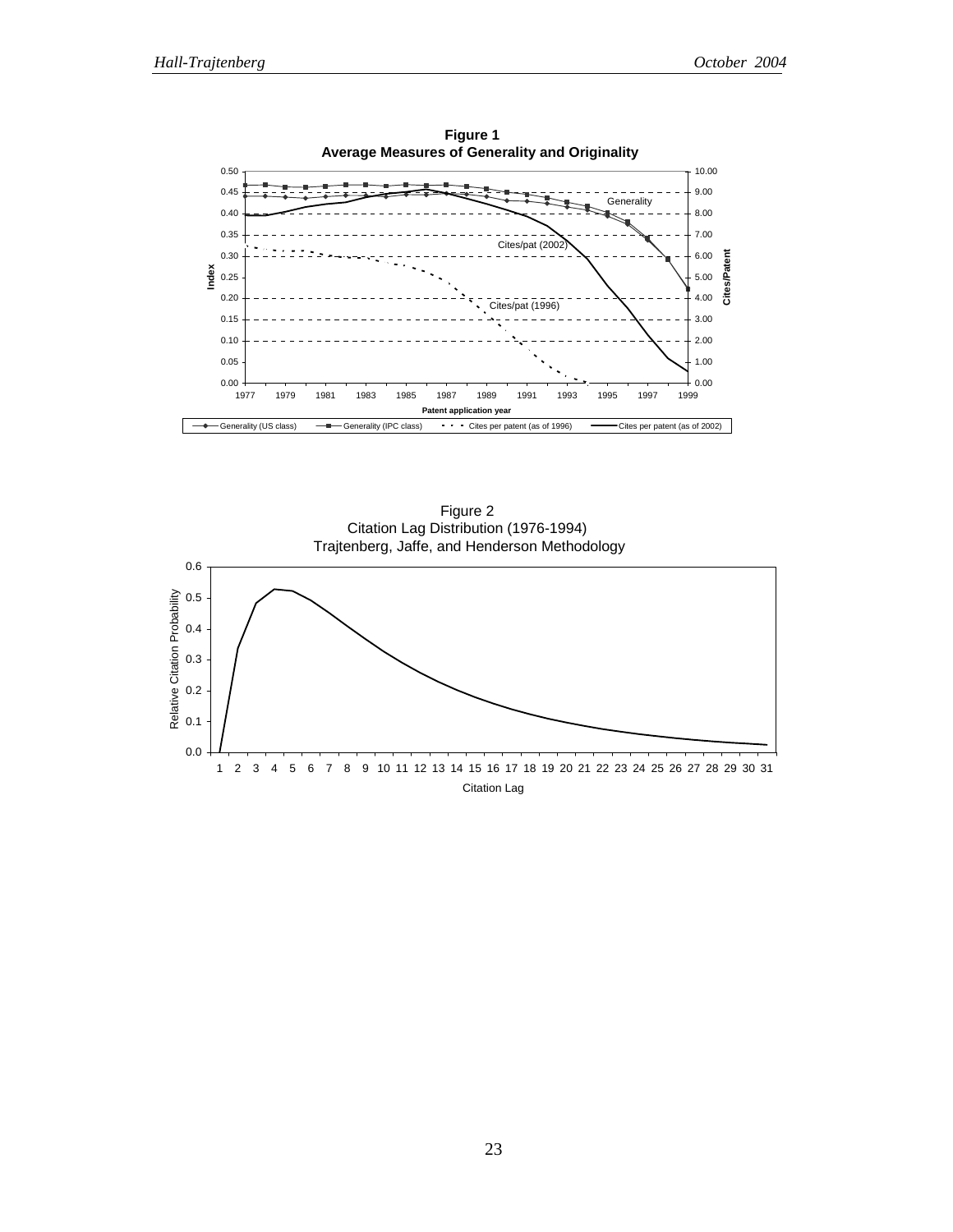

**Figure 4**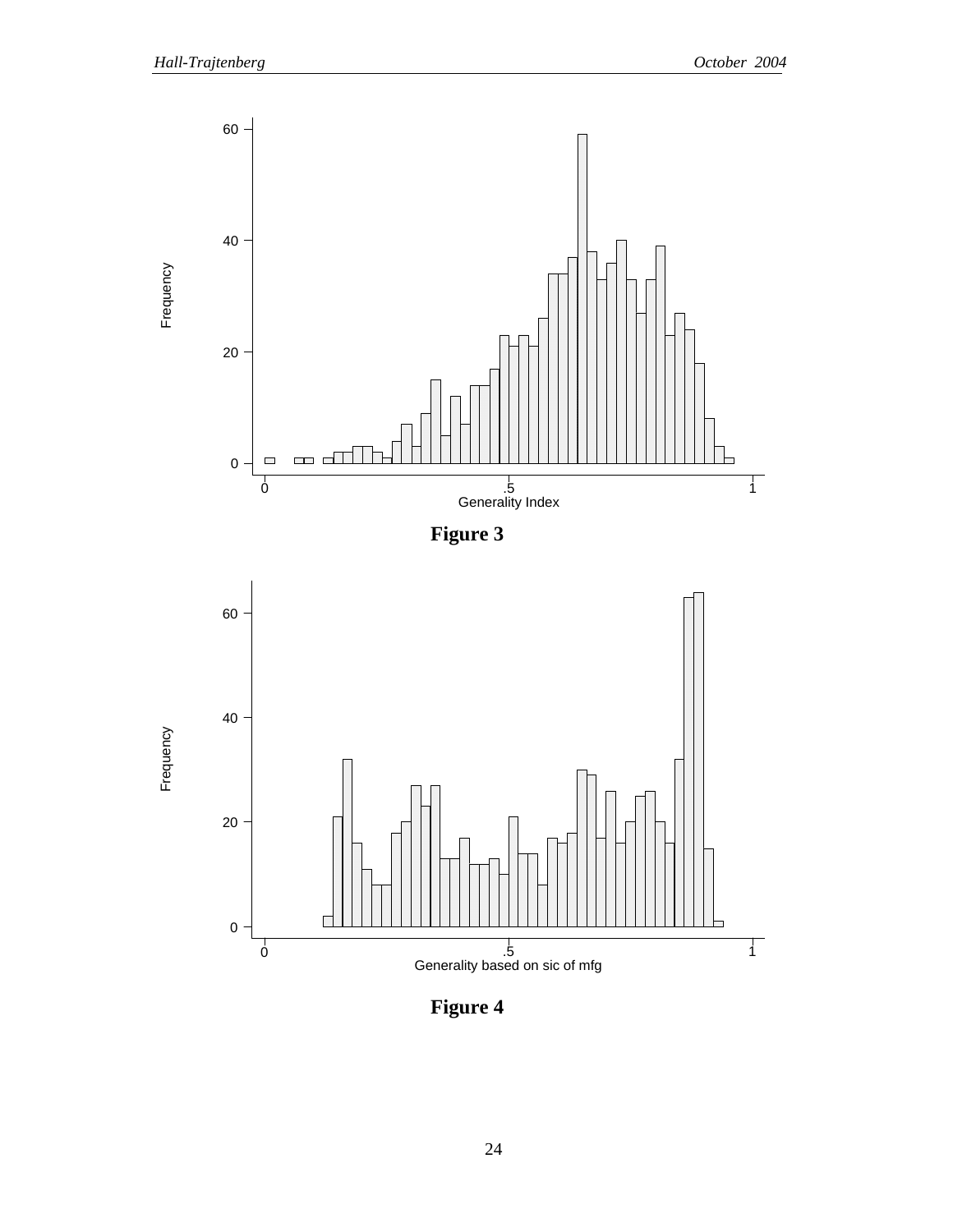## **Figure 5 The Freeny Patent (4528643)**

| <b>United States Patent</b> |  |
|-----------------------------|--|
| Freeny, Jr.                 |  |

**United States Patent** *4,528,643* **Freeny, Jr. July 9, 1985** 

System for reproducing information in material objects at a point of sale location

### **Abstract**

The present invention contemplates a system for reproducing information in material objects at a point of sale location wherein the information to be reproduced is provided at the point of sale location from a location remote with respect to the point of sale location, an owner authorization code is provided to the point of sale location in response to receiving a request code from the point of sale location requesting to reproducing predetermined information in a material object, and the predetermined information is reproduced in a material object at the point of sale location in response to receiving the owner authorization code.

Inventors: **Freeny, Jr.; Charles C.** (Fort Worth, TX) Assignee: **FPDC, Inc.** (Oklahoma City, OK) Appl. No.: **456730** Filed: **January 10, 1983** http://www.e-data.com/e-freeny.htm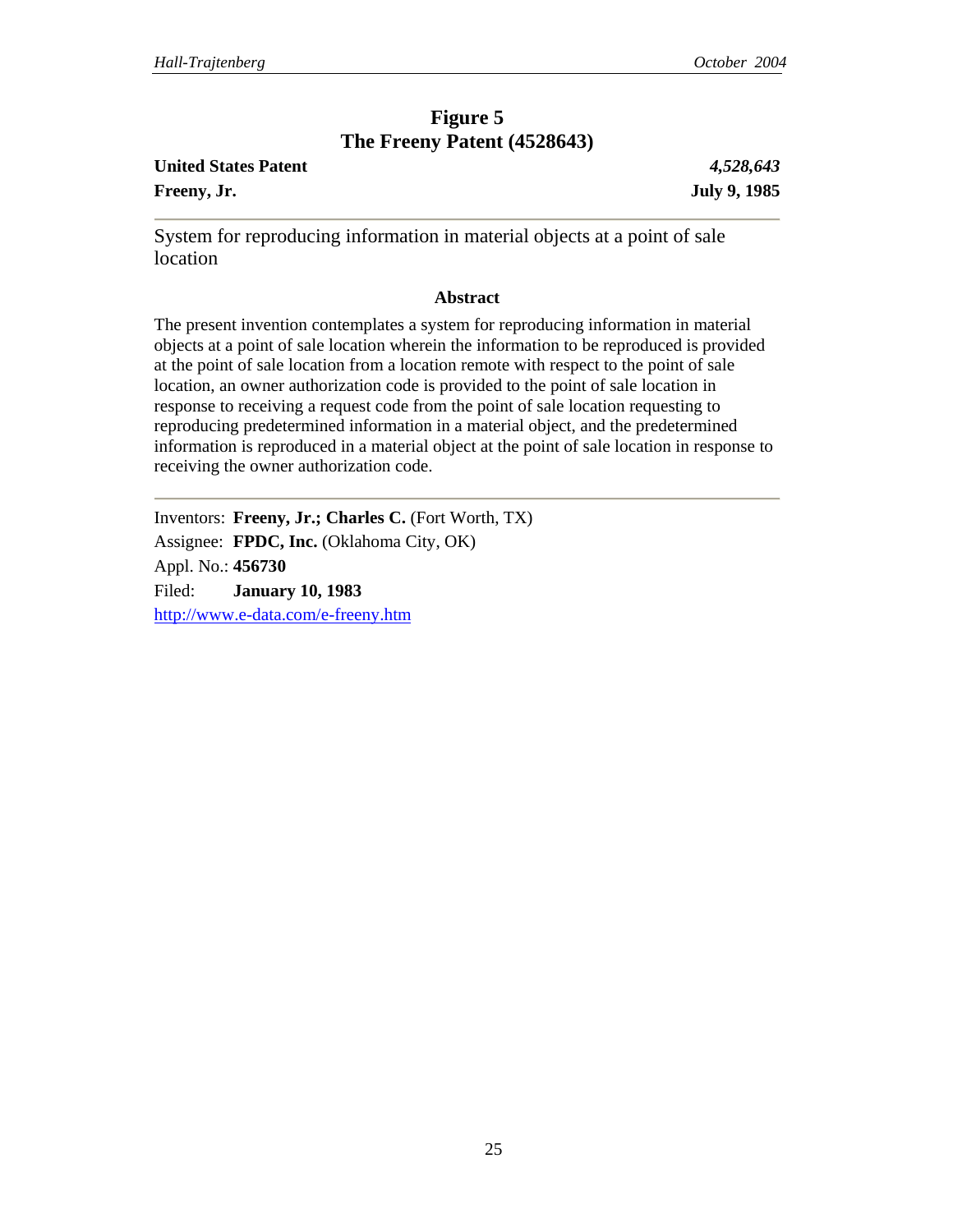| Grant     | Cutoff No. | <b>Highly Cited Patents</b> |                     | All Patents | Highly cited            |        |
|-----------|------------|-----------------------------|---------------------|-------------|-------------------------|--------|
| Year      | Citations  | Number                      | <b>Median Cites</b> | Number      | <b>Median Cites</b>     | Share  |
| 1967      | 78         | 20                          | 103                 | 65,652      | $\boldsymbol{2}$        | 0.030% |
| 1968      | 84         | 15                          | 131                 | 59,104      | $\overline{c}$          | 0.025% |
| 1969      | 87         | 28                          | 115                 | 67,559      | 3                       | 0.041% |
| 1970      | 93         | 19                          | 105                 | 64,429      | 3                       | 0.029% |
| 1971      | 99         | 22                          | 165                 | 78,317      | $\overline{3}$          | 0.028% |
| 1972      | 108        | 30                          | 136                 | 74,810      | $\overline{4}$          | 0.040% |
| 1973      | 111        | 25                          | 132                 | 74,143      | $\overline{4}$          | 0.034% |
| 1974      | 117        | 24                          | 136.5               | 76,278      | 5                       | 0.031% |
| 1975      | 126        | 19                          | 152                 | 73,690      | 5                       | 0.026% |
| 1976      | 132        | 22                          | 156.5               | 72,015      | 5                       | 0.031% |
| 1977      | 135        | 17                          | 182                 | 66,883      | 5                       | 0.025% |
| 1978      | 138        | 16                          | 179                 | 67,862      | 5                       | 0.024% |
| 1979      | 141        | $\boldsymbol{7}$            | 190                 | 50,177      | 5                       | 0.014% |
| 1980      | 144        | 26                          | 204.5               | 63,371      | 5                       | 0.041% |
| 1981      | 147        | 17                          | 177                 | 67,373      | $\overline{5}$          | 0.025% |
| 1982      | 150        | 19                          | 232                 | 59,462      | 5                       | 0.032% |
| 1983      | 156        | 20                          | 224.5               | 58,435      | 5                       | 0.034% |
| 1984      | 159        | 22                          | 188.5               | 69,338      | 5                       | 0.032% |
| 1985      | 159        | 25                          | 199                 | 73,824      | 5                       | 0.034% |
| 1986      | 168        | 21                          | 204                 | 72,977      | 6                       | 0.029% |
| 1987      | 180        | 29                          | 213                 | 85,522      | 6                       | 0.034% |
| 1988      | 177        | 29                          | 252                 | 80,345      | $\boldsymbol{6}$        | 0.036% |
| 1989      | 177        | 27                          | 258                 | 98,567      | 5                       | 0.027% |
| 1990      | 177        | $27\,$                      | 215                 | 93,290      | 5                       | 0.029% |
| 1991      | 171        | 38                          | 204.5               | 99,789      | 5                       | 0.038% |
| 1992      | 174        | 41                          | 218                 | 100,760     | 5                       | 0.041% |
| 1993      | 174        | 33                          | 231                 | 100,980     | $\overline{4}$          | 0.033% |
| 1994      | 171        | 26                          | 214.5               | 104,317     | $\overline{4}$          | 0.025% |
| 1995      | 156        | 21                          | 178                 | 104,091     | $\overline{4}$          | 0.020% |
| 1996      | 141        | 13                          | 171                 | 112832      | 3                       | 0.012% |
| 1997      | 114        | 28                          | 136                 | 115337      | $\overline{\mathbf{3}}$ | 0.024% |
| 1998      | 90         | 33                          | 103                 | 151745      | $\overline{c}$          | 0.022% |
| 1999      | 63         | 21                          | 69                  | 153486      | 1                       | 0.014% |
| All years |            | 780                         | 183                 | 2,756,760   | $\overline{3}$          | 0.028% |

**Table 1 Selecting the Sample of Highly Cited Patents**

\*Patents with zero cites 1975-2002 are excluded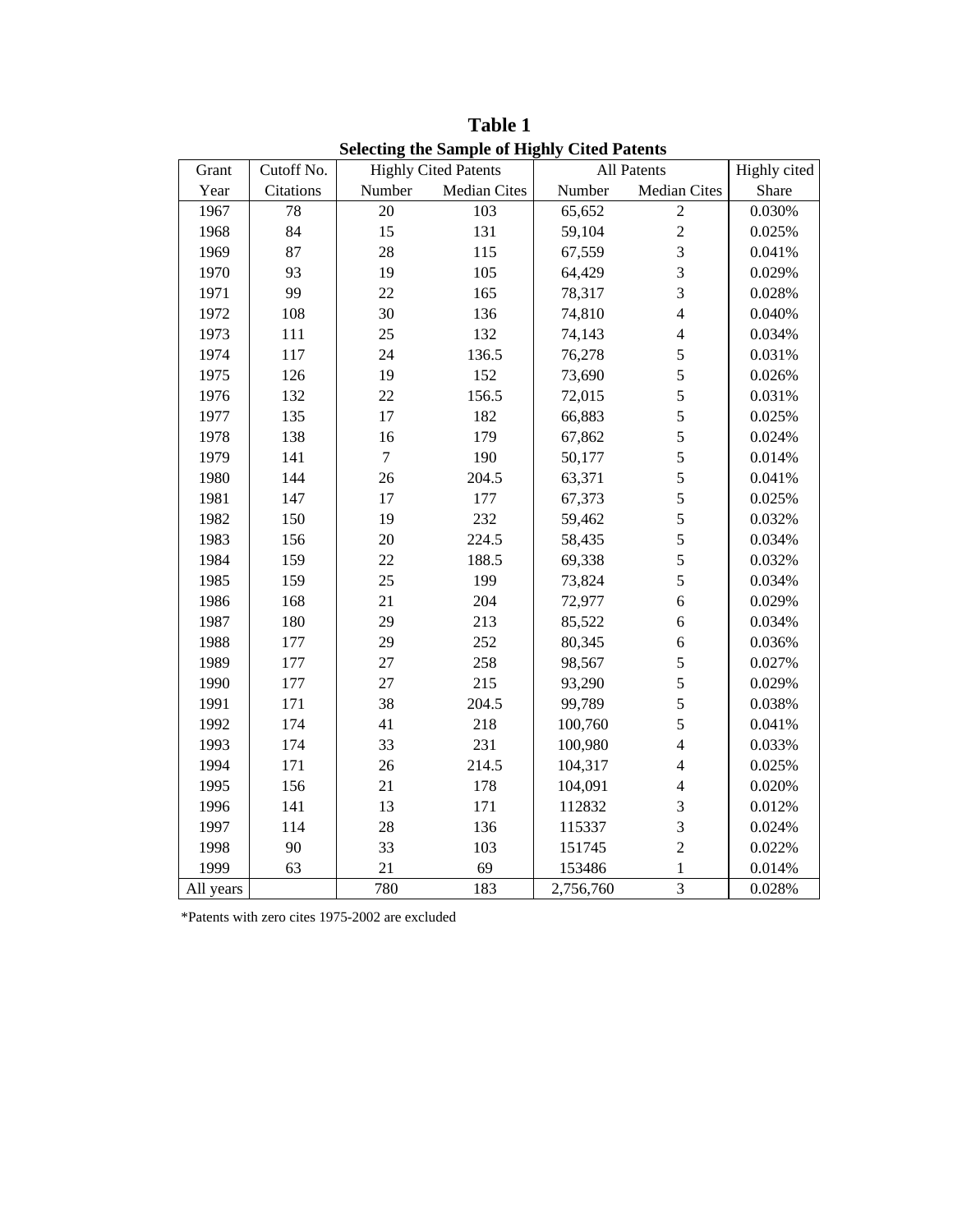|                 |             |                                                                                     |                         |                         | <b>Generality measure</b> |                         |                         |
|-----------------|-------------|-------------------------------------------------------------------------------------|-------------------------|-------------------------|---------------------------|-------------------------|-------------------------|
| <b>HJT Sub-</b> |             |                                                                                     |                         |                         | <b>US</b>                 | Industry of Industry of |                         |
|                 |             | category US patent class Class description                                          | <b>US</b> class         | <b>IPC</b>              |                           | subcategory manufacture | use                     |
| 11              | 442         | Textiles: Web or Sheet Containing Structurally De                                   | ∩                       | 1                       | $\Delta$                  |                         | 3                       |
| 12              |             | Coatings                                                                            |                         | $\theta$                |                           |                         |                         |
|                 | 106         | Compositions: Coating or Plastic                                                    |                         | 0                       | 0                         |                         |                         |
|                 | 118         | <b>Coating Apparatus</b>                                                            |                         | 0                       |                           |                         |                         |
| 14              | 540,556,568 | Organic Compounds -- Part of the Class 532-570 Series                               |                         |                         |                           |                         |                         |
| 15              |             | 521,523,524,528 Synthetic Resins or Natural Rubbers -- Part of the Class 520 Series |                         |                         |                           |                         |                         |
| 19              |             | Miscellaneous chemicals                                                             |                         | 0                       | 0                         |                         |                         |
|                 | 156         | Adhesive Bonding and Miscellaneous Chemicals                                        |                         | 0                       | 0                         |                         |                         |
|                 | 366         | Agitating                                                                           |                         | $\Omega$                | 0                         |                         |                         |
|                 | 430         | Radiation Imagery Chemistry: Process, Composition, or Product Thereof               | O                       | $\theta$                | $\Omega$                  |                         |                         |
|                 | 510         | Cleaning Compositions for Solid Surface                                             | $\Omega$                | $\boldsymbol{0}$        | $\theta$                  |                         |                         |
|                 |             | <b>Total chemicals</b>                                                              | 6                       | $\boldsymbol{9}$        | 6                         | 6                       | 10                      |
| 21              | 21          | Communications                                                                      | $\Omega$                | $\overline{2}$          |                           | $\mathbf{0}$            | $\theta$                |
|                 | 340         | Communications: Electrical                                                          | $\Omega$                | $\theta$                |                           | $\left($                |                         |
|                 | 342         | Communications: Directive Radio Wave Systems & Devices (e.g., Radar, Radio Na       | 0                       |                         | 0                         | $\left($                |                         |
|                 | 455         | Telecommunications                                                                  | $\overline{0}$          |                         | $\Omega$                  | $\Omega$                |                         |
| 23              | 345         | Selective Visual Display Systems                                                    |                         | $\boldsymbol{0}$        | $\Omega$                  | $\Omega$                |                         |
|                 |             | <b>Total computing</b>                                                              | $\mathbf{1}$            | $\overline{2}$          | $\mathbf{1}$              | $\bf{0}$                | $\bf{0}$                |
| 32              |             | Surgery & Med Inst.                                                                 | 3                       | $\overline{c}$          | $\overline{4}$            | $\overline{2}$          | 3                       |
|                 | 128         | Surgery                                                                             |                         | $\overline{c}$          | $\overline{2}$            | $\overline{2}$          |                         |
|                 | 604         | Surgery                                                                             | $\overline{2}$          | $\boldsymbol{0}$        | $\overline{c}$            | $\boldsymbol{0}$        | $\overline{2}$          |
|                 |             | Total drugs & medical instruments                                                   | $\overline{\mathbf{3}}$ | $\overline{2}$          | $\overline{\mathbf{4}}$   | $\overline{2}$          | 3                       |
| 41              | 174         | Electricity: Conductors and Insulators                                              |                         | 1                       |                           |                         |                         |
| 46              | 257         | Active Solid-State Devices (e.g., Transistors)                                      |                         |                         |                           | $\left($                |                         |
| 49              |             | Miscellaneous electrical                                                            |                         | 0                       | 0                         |                         |                         |
|                 | 348         | Television                                                                          |                         | $\overline{0}$          | $\Omega$                  | $\Omega$                |                         |
|                 | 386         | Television Signal Processing for Dynamic Recording or Reproducing                   |                         | $\boldsymbol{0}$        | $\theta$                  | $\boldsymbol{0}$        |                         |
|                 |             | <b>Total electrical</b>                                                             | 6                       | $\overline{2}$          | $\overline{2}$            | $\mathbf{1}$            | 1                       |
| 51              | 264         | Plastic and Nonmetallic Article Shaping                                             | 3                       | 3                       | $\overline{4}$            | $\overline{2}$          | $\mathbf{1}$            |
| 54              | 359         | Optics: Systems (including Communications)                                          | $\Omega$                | $\boldsymbol{0}$        | $\theta$                  | $\boldsymbol{0}$        |                         |
| 59              | 49          | Movable or Removable Closures                                                       | $\Omega$                |                         | $\theta$                  | $\theta$                | $\theta$                |
|                 |             | <b>Total mechanical</b>                                                             | $\overline{\mathbf{3}}$ | $\overline{\mathbf{4}}$ | $\overline{\mathbf{4}}$   | $\overline{2}$          | $\overline{\mathbf{3}}$ |
| 67              | 138         | Pipes and Tubular Conduits                                                          | $\Omega$                | $\boldsymbol{0}$        | 1                         |                         | $\theta$                |
| 68              | 53          | Package Making                                                                      |                         | 0                       | $\theta$                  |                         |                         |
| 69              | 248         | Supports                                                                            |                         |                         | $\mathfrak{D}$            | 6                       |                         |

**Number of Top 20 Highly Cited Patents Table 2**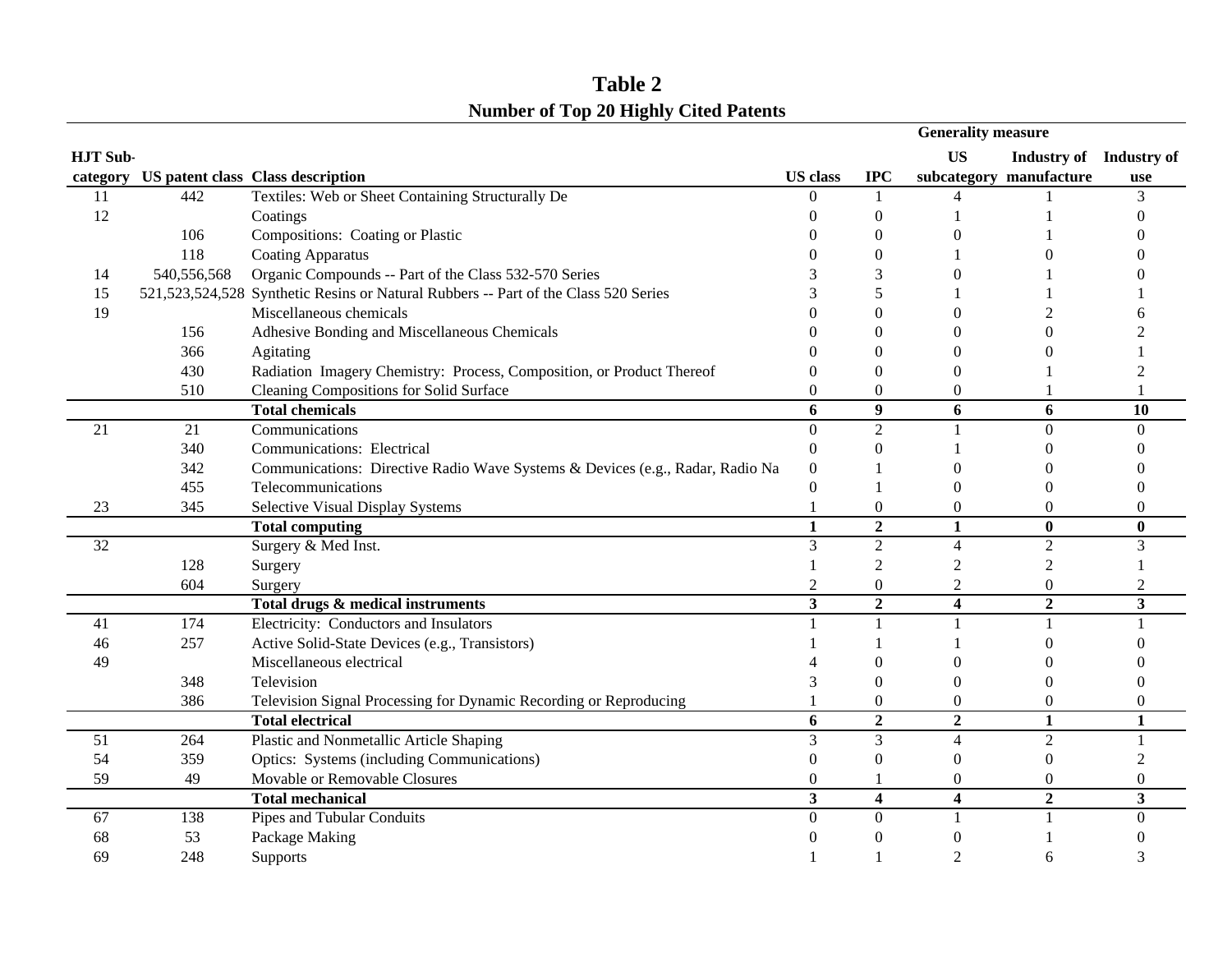| Fotal<br>. other |  |  |  |
|------------------|--|--|--|
|                  |  |  |  |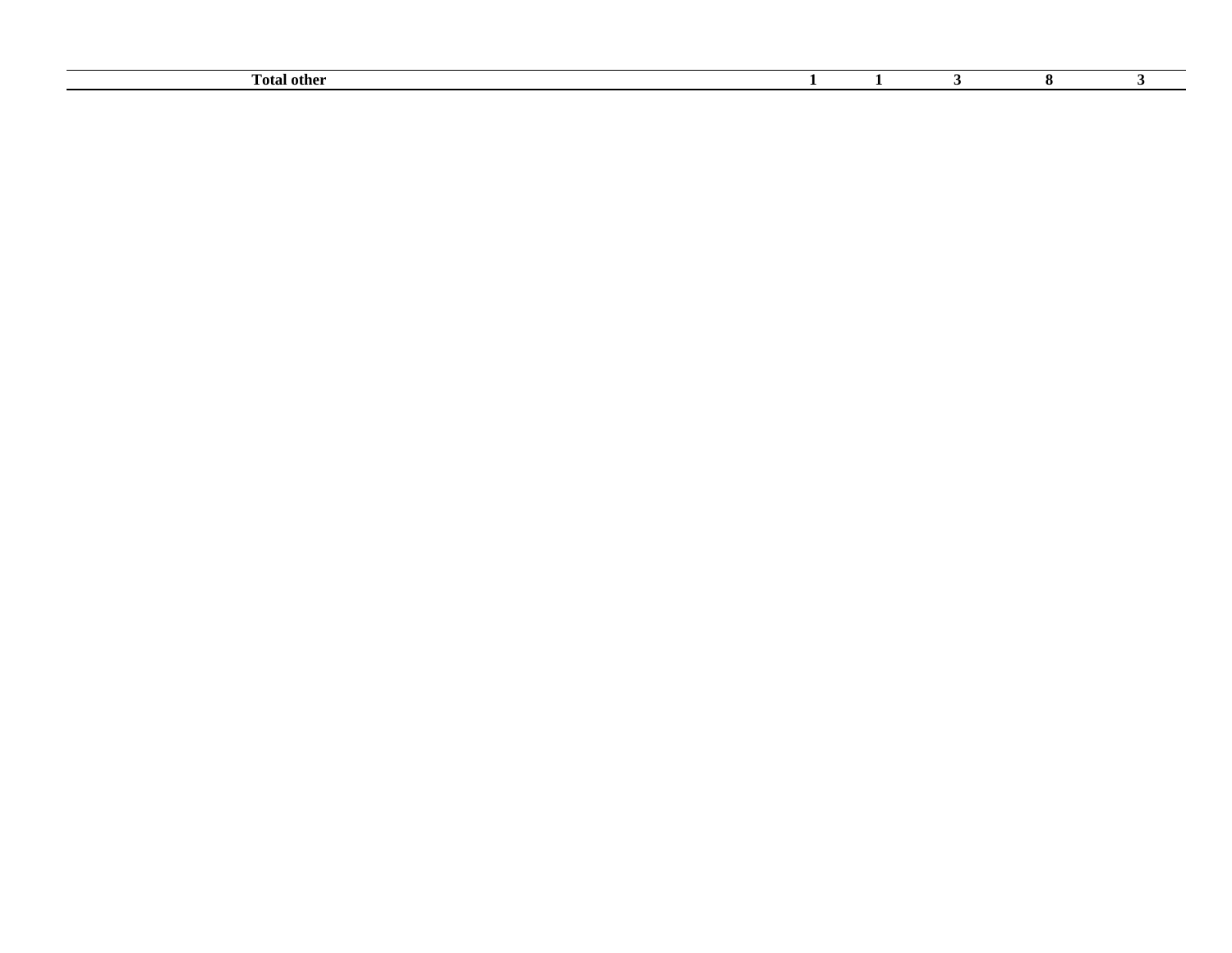| Table 3                               |
|---------------------------------------|
| U.S. Patent Classes with Rapid Growth |

| <b>Patents</b> in<br>1999 | <b>Highly cited patents 1993-</b><br>99 |               | Annual growth<br>1992-99 |                                                                                        |              |
|---------------------------|-----------------------------------------|---------------|--------------------------|----------------------------------------------------------------------------------------|--------------|
| <b>Number</b>             | <b>Number</b>                           | Share $(\% )$ | $(\%)$                   | <b>Class description</b>                                                               | <b>Class</b> |
| 335                       | $\theta$                                | 0.00%         | 22.2%                    | Data Processing: Design and Analysis of Circuit or Semiconductor Mask                  | 716          |
| 90                        | $\mathbf{0}$                            | 0.00%         | 22.2%                    | Interactive Video Distribution Systems                                                 | 725          |
| 311                       | $\mathbf{0}$                            | 0.00%         | 22.1%                    | Data Processing: Software Development, Installation, or Management                     | 717          |
| 152                       | 12                                      | 7.89%         | 21.6%                    | Data Processing: Structural Design, Modeling, Simulation, and Emulation                | 703          |
| 523                       | 7                                       | 1.34%         | 15.6%                    | Multicellular Living Organisms and Unmodified Parts Thereof and Related Processes      | 800          |
| 1061                      | $\boldsymbol{0}$                        | 0.00%         | 13.1%                    | Data Processing: Database and File Management, Data Structures, or Document Processing | 707          |
| 4742                      | $\boldsymbol{0}$                        | 0.00%         | 13.0%                    | Semiconductor Device Manufacturing: Process                                            | 438          |
| 255                       | $\boldsymbol{0}$                        | 0.00%         | 12.1%                    | <b>Amusement Devices: Games</b>                                                        | 463          |
| 37                        | $\boldsymbol{0}$                        | 0.00%         | 12.0%                    | <b>Foundation Garments</b>                                                             | 450          |
|                           |                                         |               |                          |                                                                                        |              |
| 42                        | $\boldsymbol{0}$                        | 0.00%         | 11.7%                    | Chemistry: Fischer-Torpsch Processes; or Purification or Recovery of Products Thereof  | 518          |
| 7548                      | 19                                      | 0.25%         |                          |                                                                                        |              |
| 146045                    | 148                                     | $0.10\%$      |                          | All classes                                                                            |              |
| <b>Patents</b> in         | <b>Highly cited patents 1984-</b>       |               | Annual growth            |                                                                                        |              |
| 1992                      | 92                                      |               | 1983-92 (%)              | <b>Class description</b>                                                               | <b>Class</b> |
| 240                       | $\boldsymbol{0}$                        | 0.00%         | 22.2%                    | Superconductor Technology: Apparatus, Material, Process                                | 505          |
| 204                       | $\boldsymbol{0}$                        | 0.00%         | 21.8%                    | Data Processing: Artificial Intelligence                                               | 706          |
| 91                        | $\boldsymbol{0}$                        | 0.00%         | 18.2%                    | Multicellular Living Organisms and Unmodified Parts Thereof and Related Processes      | 800          |
| 300                       | 4                                       | 1.33%         | 17.6%                    | Electrical Computers and Digital Processing Systems: Multiple Computer or Process      | 709          |
| 273                       | 4                                       | 1.47%         | 17.2%                    | Data Processing: Database and File Management, Data Structures, or Document Processing | 707          |
| 264                       | 4                                       | 1.52%         | 16.1%                    | <b>Information Processing System Organization</b>                                      | 395          |
| 18                        | $\boldsymbol{0}$                        | 0.00%         | 15.9%                    | Textiles: Cloth Finishing                                                              | 26           |
| 221                       | 4                                       | 1.81%         | 15.7%                    | Electrical Computers and Digital Processing Systems: Support                           | 713          |
| 32                        | $\boldsymbol{0}$                        | 0.00%         | 14.2%                    | Roll or Roller                                                                         | 492          |
| 27                        | $\boldsymbol{0}$                        | 0.00%         | 14.1%                    | Railway Switches and Signals                                                           | 246          |
| 1670                      | 16                                      | 0.96%         |                          | Total for selected classes                                                             |              |
| 106626                    | 259                                     | 0.24%         |                          | All classes                                                                            |              |
| <b>Patents</b> in         | Highly cited patents 1975-              |               | <b>Annual growth</b>     |                                                                                        |              |
| 1983                      | 83                                      |               | 1975-83 $(%$             | <b>Class description</b>                                                               | <b>Class</b> |
| 42                        | $\boldsymbol{0}$                        | 0.00%         | 18.8%                    | Information Processing System Organization                                             | 395          |
| 96                        | $\boldsymbol{0}$                        | 0.00%         | 13.7%                    | Data Processing: Speech Signal Processing, Linguistics, Language Translation, and      | 704          |
| 38                        | 1                                       | 2.63%         | 13.0%                    | Electrical Computers and Digital Processing Systems: Support                           | 713          |
| 75                        | 1                                       | 1.33%         | 12.1%                    | Electrical Computers and Digital Processing Systems: Processing Architectures and      | 712          |
| 126                       | 1                                       | 0.79%         | 11.6%                    | Data Processing: Vehicles, Navigation, and Relative Location                           | 701          |
| 223                       | $\mathbf{0}$                            | 0.00%         | 11.3%                    | Data Processing: Generic Control Systems or Specific Applications                      | 700          |
| 54                        | 3                                       | 5.56%         | 11.0%                    | Data Processing: Financial, Business Practice, Management, or Cost/Price Determination | 705          |
| 135                       | $\boldsymbol{0}$                        | 0.00%         | 10.9%                    | Data Processing: Measuring, Calibrating, or Testing                                    | 702          |
| 35                        | $\boldsymbol{0}$                        | 0.00%         | 10.7%                    | Electrical Computers and Digital Processing Systems: Multiple Computer or Process      | 709          |
| 257                       | $\boldsymbol{0}$                        | 0.00%         | 10.5%                    | Error Detection/Correction and Fault Detection/Recovery                                | 714          |
| 1081                      | $\sqrt{6}$                              | 0.56%         |                          | Total for selected classes                                                             |              |
| 63383                     | 322                                     | 0.51%         |                          | All classes                                                                            |              |

Patent classes with fewer than 10 patents at the end of each period have been omitted from the table.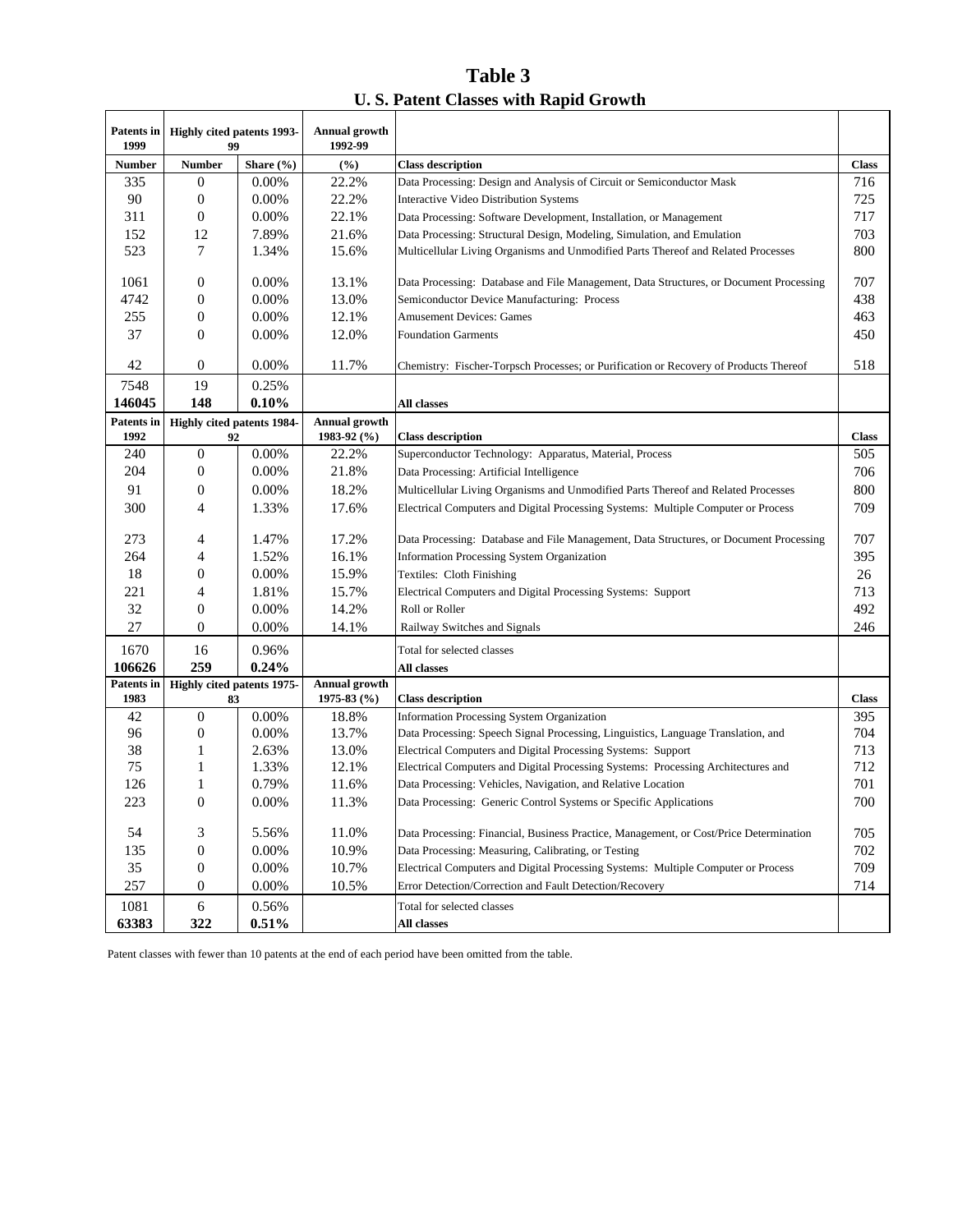| <b>HJT Sub- US patent</b> |       |                                                                    |              | Highly cited All patents excl. |
|---------------------------|-------|--------------------------------------------------------------------|--------------|--------------------------------|
| category                  | class | <b>Class description</b>                                           | patents      | highly cited                   |
|                           |       | <b>Total chemicals</b>                                             | $\bf{0}$     | 0                              |
| 21                        |       | Communications                                                     | 4            |                                |
|                           | 370   | <b>Multiplex Communications</b>                                    | 3            |                                |
|                           | 379   | Telephonic Communications                                          |              |                                |
| 22                        |       | Computer Hardware & Software                                       | 11           | 18                             |
|                           | 380   | Cryptography                                                       |              |                                |
|                           | 395   | Information Processing System Organization                         |              | 16                             |
|                           | 704   | Data Processing: Speech Signal Processing, Linguistics, Language   |              |                                |
|                           | 705   | Data Processing: Financial, Business Practice, Management, or      |              |                                |
|                           | 707   | Data Processing: Database and File Management, Data Structure      |              |                                |
|                           | 709   | Electrical Computers and Digital Processing Systems: Multiple      | 3            |                                |
|                           | 712   | Electrical Computers and Digital Processing Systems: Processimg    |              |                                |
|                           | 713   | Electrical Computers and Digital Processing Systems: Support       | 3            |                                |
|                           | 717   | Data Processing: Software Development, Installation, or Management |              |                                |
| 23                        | 345   | Selective Visual Display Systems                                   | 3            |                                |
|                           |       | <b>Total computing</b>                                             | 18           | 19                             |
| 33                        | 435   | Chemistry: Molecular Biology and Microbiology                      |              |                                |
|                           |       | Total drugs & medical instruments                                  | 1            | $\bf{0}$                       |
| 49                        |       | Miscellaneous electrical                                           |              |                                |
|                           | 348   | Television                                                         | 2            |                                |
|                           | 505   | Semiconductor technology: apparatus, etc                           |              |                                |
|                           |       | <b>Total electrical</b>                                            | $\mathbf{2}$ | $\mathbf{1}$                   |
|                           |       | <b>Total mechanical</b>                                            | $\bf{0}$     | $\bf{0}$                       |
|                           |       | <b>Total miscellaneous</b>                                         | $\bf{0}$     | $\bf{0}$                       |

**Patent classes with whose cited classes have high growth rates\* Table 4**

\*Classes for the top 20 patents in each category are shown. The average growth rate of the classes of the highly cited patents is above 28 per cent per annum; those for all patents above 52 per cent per annum.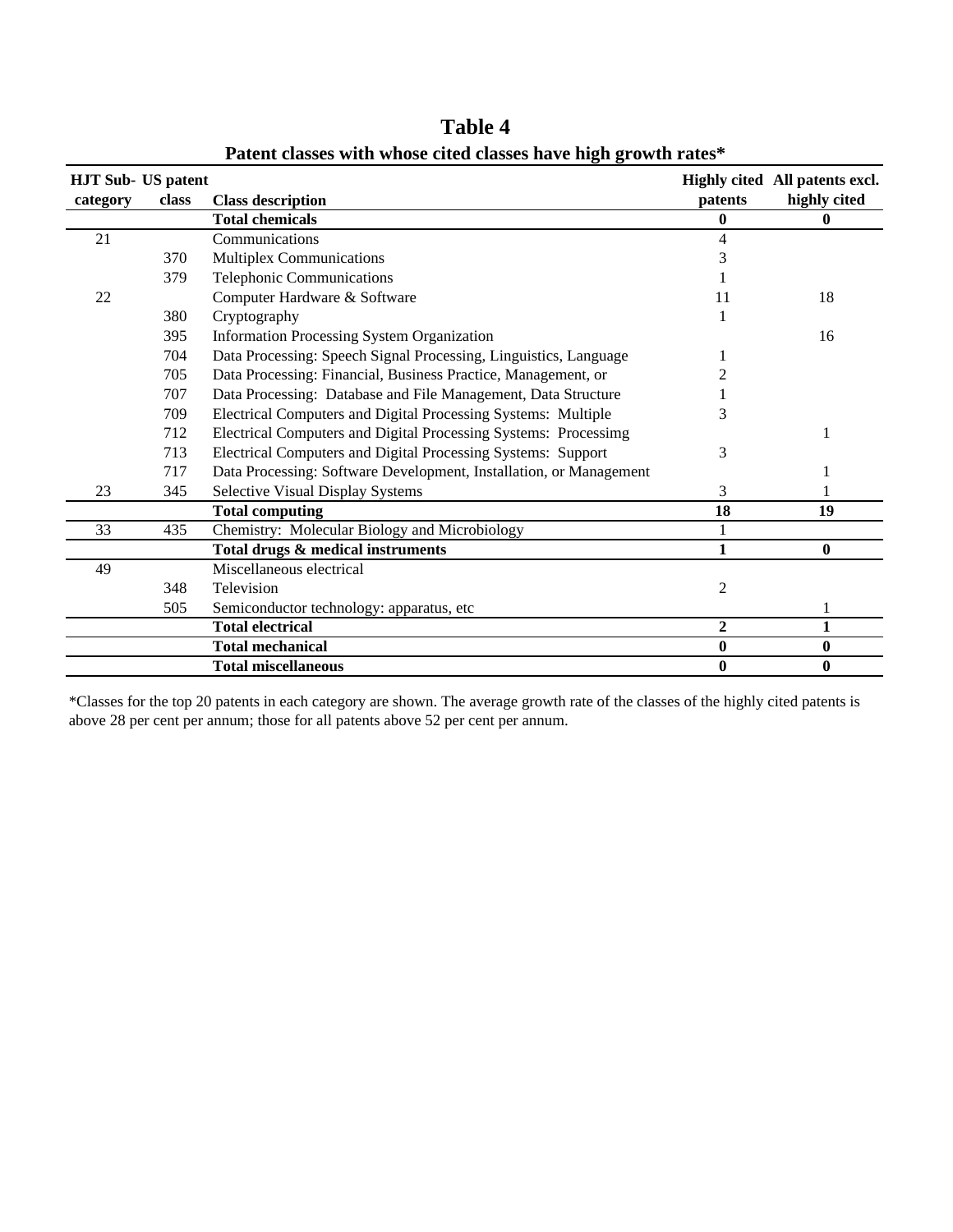| <b>HJT Sub-</b> | <b>US</b> patent | $P^{\text{max}}$ vive purchase ville in $\epsilon$              | Number of |
|-----------------|------------------|-----------------------------------------------------------------|-----------|
| category        | class            | <b>Class description</b>                                        | patents   |
|                 |                  | <b>Total chemicals</b>                                          | 0         |
| 24              | 365              | Static Information Storage and Retrieval                        |           |
|                 |                  | <b>Total computing</b>                                          |           |
| 32              | 604,606          | Surgery & Med Instruments                                       |           |
| 39              | 623              | Prosthesis (i.e., Artificial Body Members), Parts Thereof, or A |           |
|                 |                  | Total drugs & medical instruments                               |           |
|                 |                  | <b>Total electrical</b>                                         |           |
| 51              |                  | Mat. Proc & Handling                                            |           |
|                 | 264              | Plastic and Nonmetallic Article Shaping or Treating: Processes  |           |
|                 | 425              | Plastic Article or Earthenware Shaping or Treating: Apparatus   |           |
| 54              | 359              | Optics                                                          |           |
|                 |                  | <b>Total mechanical</b>                                         |           |
| 61              | 47               | Agriculture, Husbandry, Food                                    |           |
| 68              |                  | Receptacles                                                     |           |
|                 | 53               | Package Making                                                  |           |
|                 | 206              | Special Receptacle or Package                                   |           |
|                 | 383              | <b>Flexible Bags</b>                                            |           |
| 69              | 428              | <b>Stock Material or Miscellaneous Articles</b>                 |           |
|                 |                  | <b>Total miscellaneous</b>                                      | 11        |

**Patent classes with highly cited patents that have long cite lags Table 5**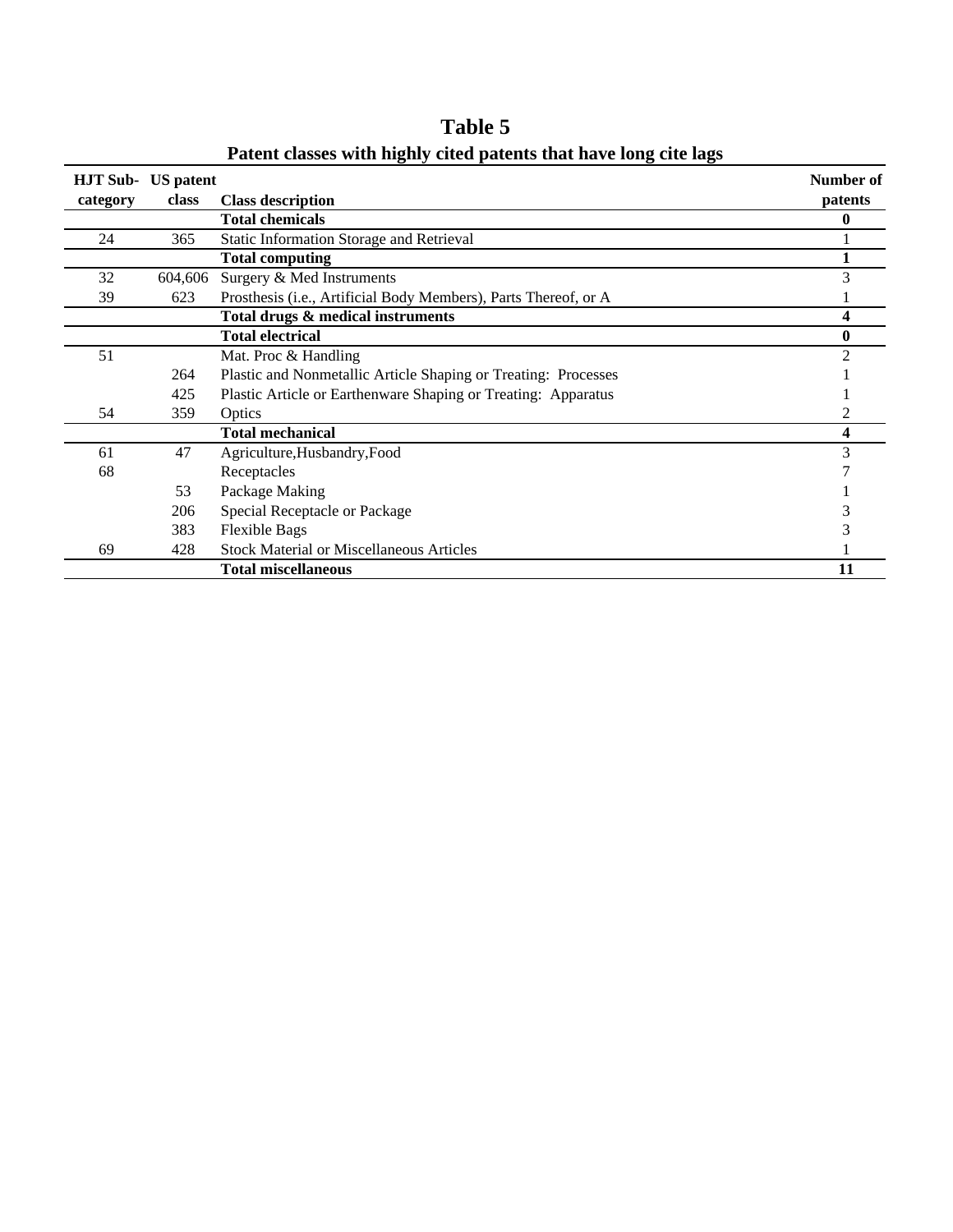|                                          |                                 | 4% sample of |                     |
|------------------------------------------|---------------------------------|--------------|---------------------|
|                                          |                                 | patterns (>1 | <b>Highly Cited</b> |
| <b>Statistic</b>                         | <b>All Patents</b>              | cite)        | <b>Patents</b>      |
| Number of patents                        | 2,768,011                       | 100,634      | 780                 |
| Year applied for                         | 1983.1                          | 1982.8       | 1981.6              |
| Year granted                             | 1984.6                          | 1984.8       | 1983.9              |
| Average grant lag (years)                | 1.5                             | 2.0          | 2.3                 |
| Number of claims                         | 12.1                            | 12.5         | 23.6                |
| Number of forward citations (to 2002)    | 6.72                            | 8.85         | 204.71              |
| Average citation lag                     | 8.73                            | 9.98         | 13.48               |
| Average class growth (5 years)           | NA                              | 2.98%        | 7.28%               |
| Share US origin                          | 59.9%                           | 61.2%        | 88.3%               |
| Share assigned to US corporations        | 46.5%                           | 47.7%        | 75.9%               |
| Share multiple assignees                 | 0.5%                            | 0.6%         | 1.0%                |
| Generality 1 (US class)                  | 0.3417                          | 0.5261       | 0.6416              |
| Generality 2 (IPC)                       | 0.3548                          | 0.5484       | 0.5716              |
| Generality 3 (US subcategory)            | 0.2711                          | 0.4167       | 0.4569              |
| Generality 4 (SIC of mfg-IPC)            | NA                              | <b>NA</b>    | 0.5856              |
| Generality 5 (SIC of use-IPC)            | <b>NA</b>                       | <b>NA</b>    | 0.6444              |
| Average cites to citing patents          | 4.02                            | 4.70         | 12.92               |
| Total cites to citing patents            | 46.5                            | 55.7         | 2663.9              |
| Average growth of citing patent classes* | <b>NA</b>                       | 3.57%        | 7.69%               |
| Average generality of citing patents     | 0.3094                          | 0.3487       | 0.3887              |
|                                          | <b>Broad technology classes</b> |              |                     |
| Chemicals                                | 20.8%                           | 19.2%        | 18.0%               |
| Computing                                | 10.2%                           | 11.4%        | 23.9%               |
| Drugs & medical                          | 7.3%                            | 7.0%         | 32.6%               |
| Electrical                               | 17.1%                           | 17.8%        | 9.7%                |
| Mechanical                               | 23.0%                           | 22.9%        | 6.1%                |
| Other                                    | 21.6%                           | 21.8%        | 9.7%                |
|                                          | <b>Type of Assignee</b>         |              |                     |
| US corporation                           | 1247030                         | 47975        | 596                 |
| non-US corporation                       | 885533                          | 31798        | 75                  |
| US individual                            | 378394                          | 14347        | 98                  |
| non-US individual                        | 135756                          | 4645         | 9                   |
| US government                            | 43048                           | 1499         | 6                   |
| non-US government                        | 9845                            | 370          | 1                   |

**Table 6 U. S. Patents Granted 1967-1999**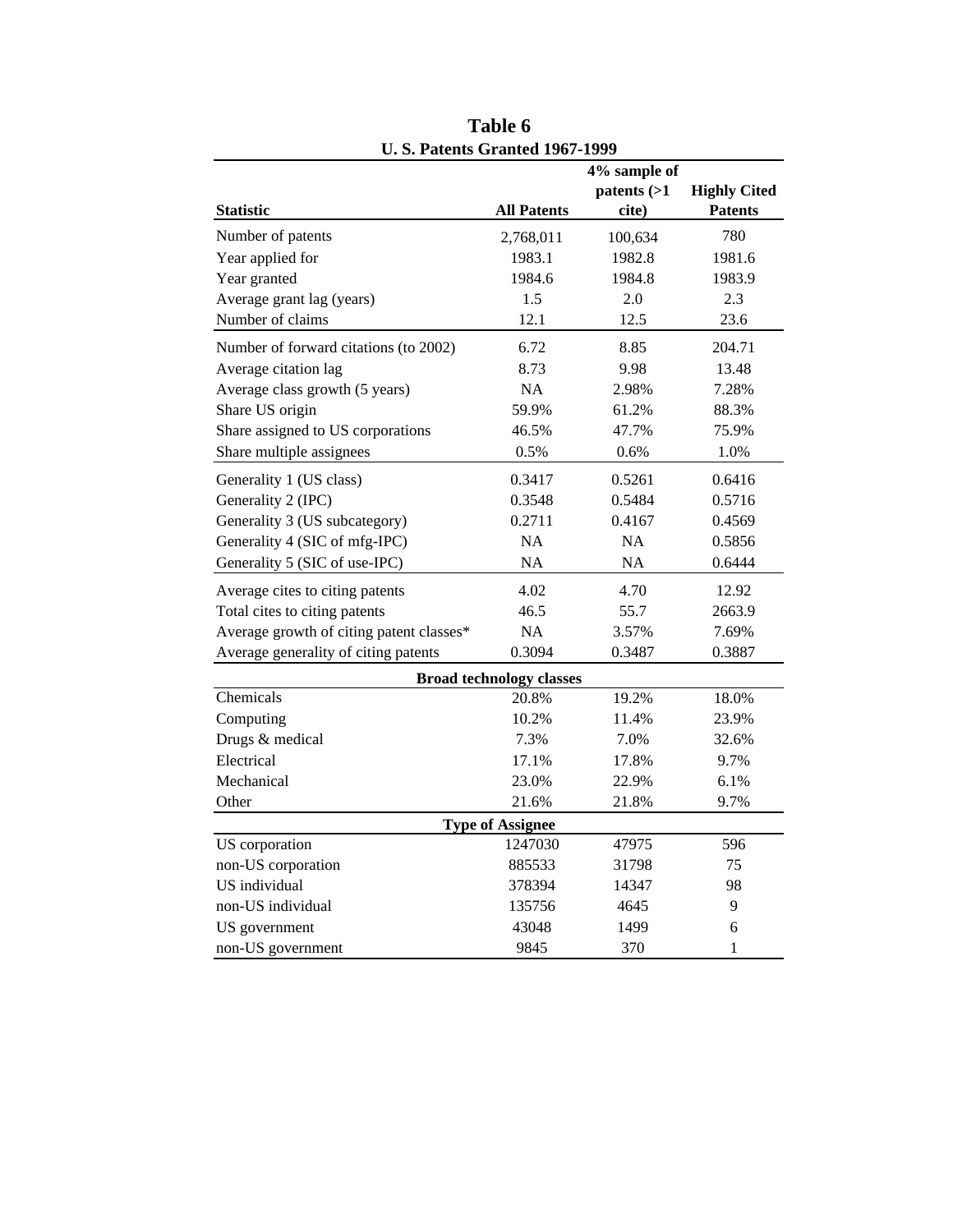| <b>Variable</b>                                 | <b>Cited patent</b><br>characteristics |          | Cited & citing<br>patent char.   |          |            | Cited & citing<br>patent char. | <b>Including year</b><br>dummies |          |
|-------------------------------------------------|----------------------------------------|----------|----------------------------------|----------|------------|--------------------------------|----------------------------------|----------|
|                                                 | dp/dx                                  | Std. err | dp/dx                            | Std. err | dp/dx      | Std. err                       | dp/dx                            | Std. err |
| Number of claims/10                             | 0.124%                                 | 0.011%   | 0.062%                           | 0.006%   | 0.076%     | 0.007%                         | 0.055%                           | 0.006%   |
| $D$ (claims missing)+                           | 0.400%                                 | 0.063%   | 0.033%                           | 0.025%   | 0.039%     | 0.029%                         | 0.508%                           | 0.452%   |
| Average grant lag (years)                       | 0.062%                                 | 0.015%   | 0.057%                           | 0.008%   | 0.066%     | 0.009%                         | 0.054%                           | 0.008%   |
| Dummy for US origin+                            | 0.397%                                 | 0.047%   | 0.146%                           | 0.025%   | 0.163%     | 0.028%                         | 0.137%                           | 0.023%   |
| Dummy for US corporation+                       | 0.210%                                 | 0.046%   | 0.147%                           | 0.026%   | 0.166%     | 0.029%                         | 0.132%                           | 0.024%   |
| Generality 1 (US class)                         |                                        |          | 0.226%                           | 0.032%   |            |                                | 0.202%                           | 0.030%   |
| Generality 5 (SIC of use)                       |                                        |          |                                  |          | $-0.096%$  | 0.063%                         |                                  |          |
| Average citation lag (relative to year average) |                                        |          | 0.068%                           | 0.005%   | 0.078%     | 0.005%                         | 0.066%                           | 0.005%   |
| Average generality of citing patents            |                                        |          | 0.331%                           | 0.044%   | 0.470%     | 0.050%                         | 0.334%                           | 0.044%   |
|                                                 |                                        |          | Dummies for technology classes** |          |            |                                |                                  |          |
| Chemicals+                                      | 0.308%                                 | 0.085%   | 0.201%                           | 0.052%   | 0.239%     | 0.060%                         | 0.191%                           | 0.049%   |
| Computing+                                      | 1.085%                                 | 0.162%   | 1.007%                           | 0.147%   | 1.005%     | 0.158%                         | 0.904%                           | 0.138%   |
| Drugs & medical+                                | 2.882%                                 | 0.318%   | 2.432%                           | 0.291%   | 2.454%     | 0.292%                         | 2.222%                           | 0.275%   |
| Electrical+                                     | 0.079%                                 | 0.072%   | 0.118%                           | 0.048%   | 0.119%     | 0.052%                         | 0.106%                           | 0.044%   |
| Mechanical+                                     | $-0.157%$                              | 0.057%   | $-0.077%$                        | 0.029%   | $-0.085\%$ | 0.033%                         | $-0.069%$                        | 0.027%   |
| Year dummies                                    |                                        | no       |                                  | no       | no         |                                | yes                              |          |
| Scaled R-squared                                |                                        | 0.130    |                                  | 0.222    | 0.217      |                                |                                  | 0.229    |
| Log likelihood                                  |                                        | -3980.69 | $-3556.96$                       |          |            | $-3583.02$                     | $-3528.15$                       |          |

**Table 7Probit Regression for Highly Cited Patents (101,414 observations; 780 highly cited)\***

*Coefficient estimates in italics are not significant at the one per cent level.*

\*The sample of non-highly-cited patents is a 10 per cent sample of all patents that have 2 or more citations. The average probability of being highly cited in the sample is 0.77%.

\*\*The excluded class is other technologies.

\*\*\*Estimated derivative of probability with respect to independent variable. For dummy variables (+), the discrete change in probability from 0 to 1.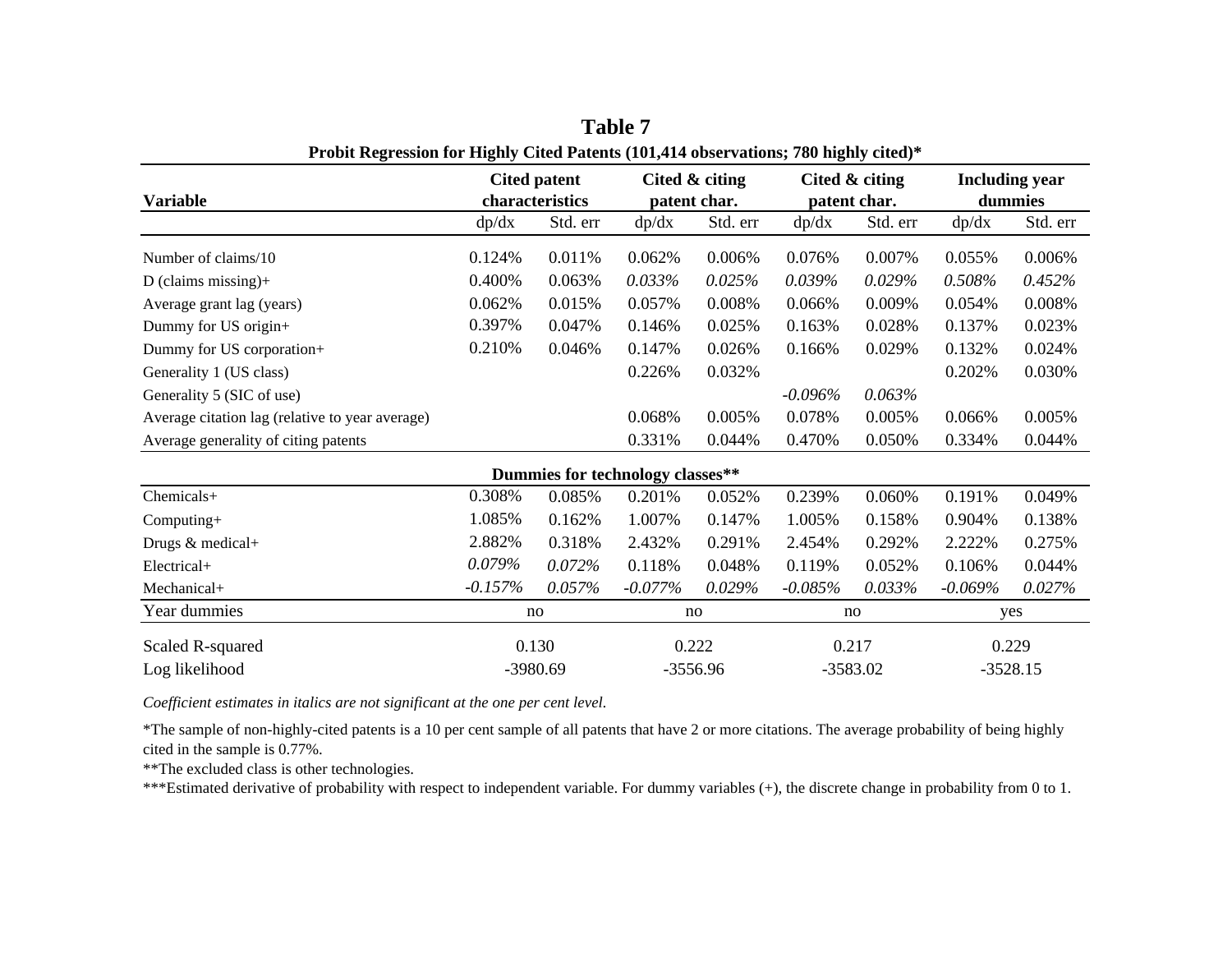|         |          |                 |              |                                 |                                                                                              |       |               |          | <b>Generality</b> |           |
|---------|----------|-----------------|--------------|---------------------------------|----------------------------------------------------------------------------------------------|-------|---------------|----------|-------------------|-----------|
|         |          |                 | Inventor     |                                 |                                                                                              |       |               | By tech  | By ind of         | <b>By</b> |
| Patent  |          | Number Applica- | state,       |                                 |                                                                                              | By US |               | sub-     | manu-             | industry  |
| number  | of Cites | tion year       | country      | <b>Assignee</b>                 | <b>Patent description</b>                                                                    | class | <b>By IPC</b> | category | facture           | of use    |
| 3624019 | 129      | 1970            | IL, US       | Nalco Chemical Company          | Process for Rapidily Dissolving Water-soluble<br>Polymers                                    | 0.846 | 0.907         | 0.659    | 0.856             | 0.798     |
| 3636956 | 181      | 1970            | DE, US       | Ethicon, Inc.                   | Polyactide sutures (absorbable)                                                              |       | 0.841         | 0.696    |                   | 0.825     |
| 3842194 | 125      | 1971            | NJ, US       | <b>RCA</b> Corporation          | Information records and recording playback system<br>therefore (video disc)                  |       | 0.843         | 0.730    |                   | 0.830     |
| 3956615 | 178      | 1974            | CA, US IBM   |                                 | Transaction execution system with secure data storage<br>and communications                  | 0.801 |               |          |                   |           |
| 4528643 | 186      | 1983            |              | TX, US FPDC (Freeny patent)     | System for reproducing information in material objects<br>in a point of sale location        | 0.880 | 0.797         | 0.696    |                   |           |
| 4558413 | 377      | 1983            | CA, US Xerox |                                 | Software version management system                                                           | 0.826 |               |          |                   |           |
| 4575621 | 186      | 1984            | PA, US       | Corpra Research Inc             | Portable electronic transaction device and system<br>therefor                                |       | 0.804         | 0.714    |                   |           |
| 4672658 | 200      | 1986            | NJ, US       | AT&T                            | Spread spectrum wireless PBX                                                                 |       | 0.844         |          |                   |           |
| 4783695 | 195      | 1986            |              | NY, US General Electric Co      | Multichip integrated circuit packaging configuration<br>and method                           | 0.824 |               | 0.674    |                   |           |
| 4821220 | 180      | 1986            |              | WA, US Tektronix                | System for animating program operation and displaying<br>time-based relationships            | 0.796 |               |          |                   |           |
| 4885717 | 183      | 1986            |              | OR, US Tektronix                | System for graphically representing operation of object-<br>oriented programs                | 0.816 |               |          |                   |           |
| 4916441 | 286      | 1988            |              | CO, US Clinicom Inc             | Portable handheld terminal                                                                   | 0.912 | 0.824         | 0.827    |                   |           |
| 4953080 | 181      | 1988            |              | CA, US Hewlett-Packard Co       | Object management facility for maintaining data in a<br>computer system                      | 0.794 |               |          |                   |           |
| 5133075 | 210      | 1988            | CA, US       | Hewlett-Packard Co              | Method of monitoring changes in attribute values of<br>object in an object-oriented database | 0.812 |               |          |                   |           |
| 5155847 | 224      | 1988            |              | ON, CA Minicom Data Corp        | Method and apparatus for updating software at remote<br>locations                            | 0.870 |               |          |                   |           |
| 5093914 | 217      | 1989            | IL, US       | AT&T                            | Method of controlling the execution of object-oriented<br>programs                           | 0.832 |               |          |                   |           |
| 5347632 | 255      | 1989            | NJ, US       | Prodigy Services Co             | Reception system for an interactive computer network<br>and method of operation              | 0.796 |               |          |                   |           |
| 5119475 | 200      | 1991            | TX, US       | Schlumberger Technology<br>Corp | Object-oriented framework for menu definition                                                | 0.810 |               |          |                   |           |
| 5132992 | 178      | 1991            | NY, US       | unassigned                      | Audio and video transmission and receiving system<br>(compression)                           | 0.856 |               | 0.764    |                   |           |
| 5307456 | 173      | 1992            |              | CA, US Sony Electronics Inc     | Integrated multi-media production and authoring system                                       |       |               | 0.682    |                   |           |

**Table 8 Highly Cited Patents with High Generality, Class Growth, and Citing Patent Generality**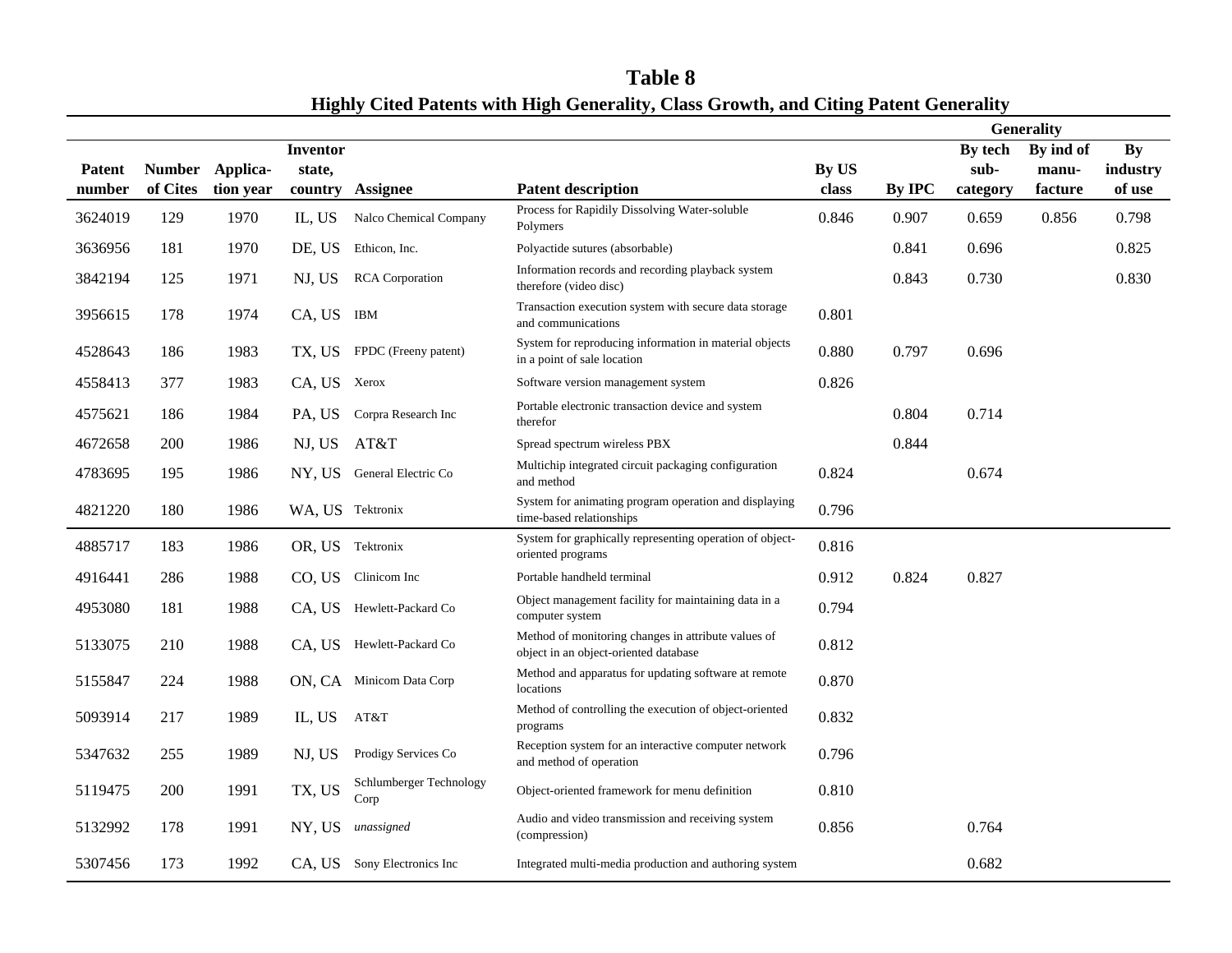|                          |                         |                         | Mean cite lag          |              |                 |                           |                                                                         |
|--------------------------|-------------------------|-------------------------|------------------------|--------------|-----------------|---------------------------|-------------------------------------------------------------------------|
| <b>Citing</b><br>patents | <b>Patent</b><br>number | <b>Mean cite</b><br>lag | relative to<br>average | Sub-category | <b>US</b> class | <b>Growth of</b><br>class | <b>Class description</b>                                                |
| 0.566                    | 3624019                 | 17.3                    | 1.9                    | 15           | 523             | 15.2%                     | Synthetic Resins or Natural Rubbers -- Part of the Class 520 Series     |
| 0.573                    | 3636956                 | 21.5                    | 6.1                    | 32           | 606             | 13.0%                     | Surgery                                                                 |
| 0.546                    | 3842194                 | 8.6                     | $-6.0$                 | 24           | 369             | 12.9%                     | Dynamic Information Storage or Retrieval                                |
| 0.658                    | 3956615                 | 18.2                    | 4.4                    | $22\,$       | 705             | 20.7%                     | Data Processing: Financial, Business Practice, Management, or Cost      |
| 0.616                    | 4528643                 | 14.6                    | 5.0                    | 22           | 705             | 14.7%                     | Data Processing: Financial, Business Practice, Management, or Cost      |
| 0.547                    | 4558413                 | 13.1                    | 3.5                    | 22           | 707             | 18.9%                     | Data Processing: Database and File Management, Data Structures          |
| 0.615                    | 4575621                 | 10.4                    | 1.2                    | 59           | 235             | 13.3%                     | Registers                                                               |
| 0.521                    | 4672658                 | 9.9                     | 1.4                    | 21           | 455             | 13.2%                     | Telecommunications                                                      |
| 0.609                    | 4783695                 | 9.9                     | 1.4                    | 46           | 257             | 20.1%                     | Active Solid-State Devices (e.g., Transistors, Solid-State Diodes)      |
| 0.570                    | 4821220                 | 8.8                     | 0.3                    | 22           | 395             | 19.9%                     | Information Processing System Organization                              |
| 0.581                    | 4885717                 | 9.1                     | 0.6                    | 22           | 395             | 19.9%                     | Information Processing System Organization                              |
| 0.539                    | 4916441                 | 9.2                     | 1.4                    | 23           | 345             | 15.1%                     | Selective Visual Display Systems                                        |
| 0.593                    | 4953080                 | 8.0                     | 0.2                    | 22           | 707             | 18.6%                     | Data Processing: Database and File Management, Data Structures          |
| 0.557                    | 5133075                 | 6.5                     | $-1.3$                 | $22\,$       | 707             | 18.6%                     | Data Processing: Database and File Management, Data Structures          |
| 0.541                    | 5155847                 | 8.3                     | 0.5                    | 22           | 709             | 30.2%                     | Electrical Computers and Digital Processing Systems: Multiple Computers |
| 0.593                    | 5093914                 | 6.6                     | $-0.7$                 | 22           | 395             | 18.6%                     | <b>Information Processing System Organization</b>                       |
| 0.542                    | 5347632                 | 6.5                     | $-0.9$                 | 22           | 709             | 24.1%                     | Electrical Computers and Digital Processing Systems: Multiple Computers |
| 0.566                    | 5119475                 | 6.5                     | 0.0                    | 23           | 345             | 26.5%                     | Selective Visual Display Systems                                        |
| 0.707                    | 5132992                 | 6.6                     | 0.1                    | 21           | 375             | 18.5%                     | Pulse or Digital Communications                                         |
| 0.539                    | 5307456                 | 5.9                     | $-0.1$                 | 23           | 345             | 23.7%                     | Selective Visual Display Systems                                        |

**Table 8 (cont.) Highly Cited Patents with High Generality, Class Growth, and Citing Patent Generality**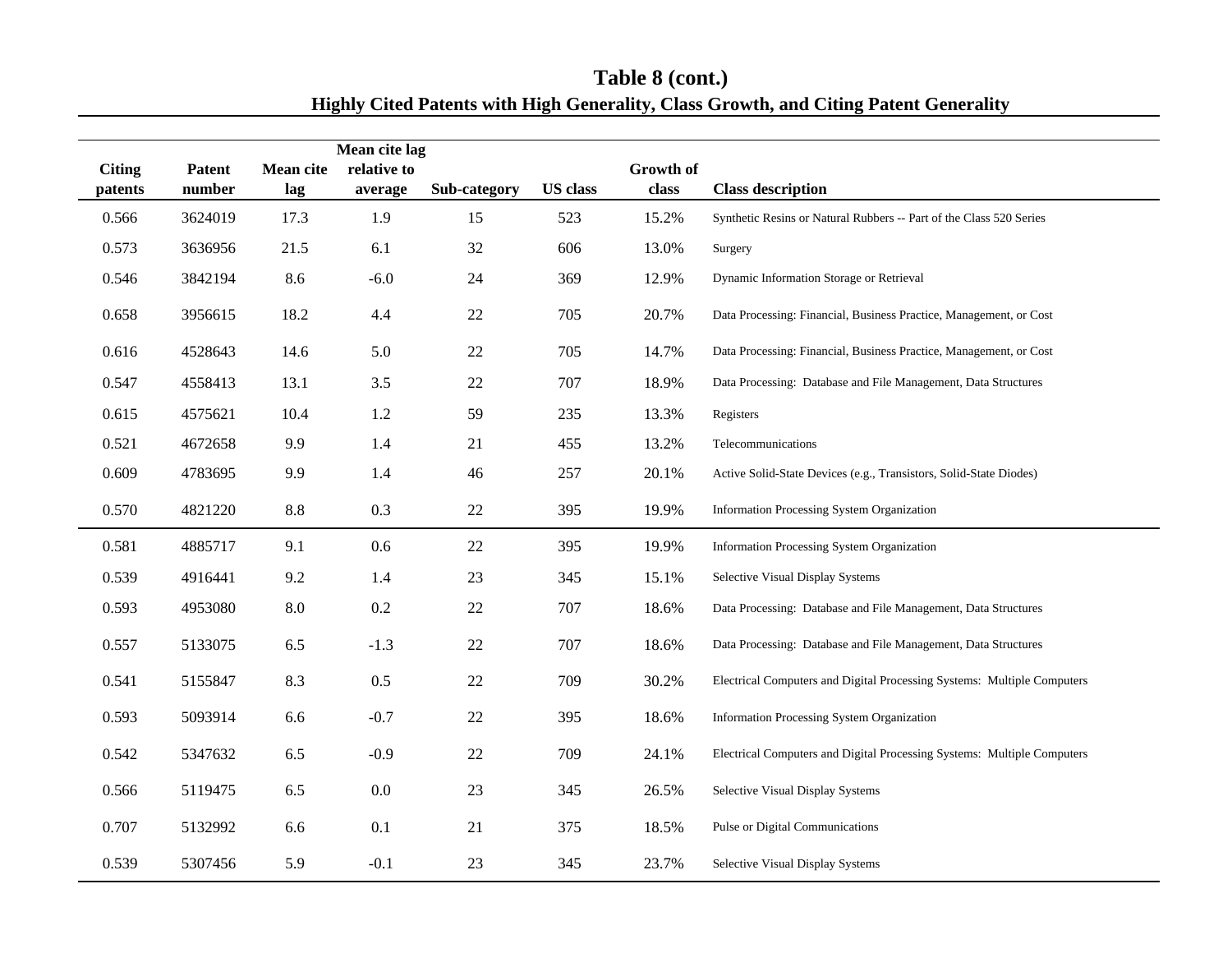l

<sup>1</sup>A preliminary version of this paper was presented at the conference 'New Frontiers in the Economics of Innovation and New Technology,' held in honour of Paul A. David at the Accademia delle Scienze, Torino, 20-21 May, 2000. We are grateful to participants in that conference, especially Paul David, John Cantwell, Giovanni Dosi, Ove Granstrand, and Ed Steinmueller, for comments on the earlier draft. The first author thanks the Centre for Business Research, Judge Institute of Management, University of Cambridge for hospitality while this version was being written.

<sup>2</sup> Griliches (1990); Pavitt (1988).

 $3$  In the United States environment, this statement is increasingly less true, although the converse, that not all patent subject matter is innovative, may be becoming more true.

<sup>4</sup> As a general rule, the USPTO does not classify patents individually into IPC classes, but relies on a map based on US classes and subclasses to determine them. This is not ideal, but does mean that they incorporate some subclass information.

 ${}^{5}$ For recent evidence on this point, see Harhoff et al (1999) for the results of a survey of patent owners, and Hall, Jaffe, and Trajtenberg (2000) for results showing that the market value-citation relationship is highly nonlinear, with firms owning highly cited patents subject to very large premia, as well as a graph showing the frequency distribution of patent citations.

<sup>6</sup> This description of the meaning of patent citations is drawn from Hall, Jaffe, and Trajtenberg (2002).

<sup>7</sup> See Jaffe, Trajtenberg and Fogarty (2000) for evidence from a survey of inventors on the role of citations in both senses.

<sup>8</sup> The USPTO has developed over the years a highly elaborate classification system for the technologies to which the patented inventions belong, consisting of about 400 main (three-digit) patent classes, and over 120,000 patent subclasses. This system is being updated continuously, reflecting the rapid changes in the technologies themselves. Trajtenberg, Jaffe, and Hall have developed a higher-level classification, by which the 400 classes are aggregated into 36 two-digit technological sub-categories, and these in turn are further aggregated into six main categories: Chemical, Computers and Communications (C&C), Drugs and Medical (D&M), Electrical and Electronics (E&E), Mechanical, and Others.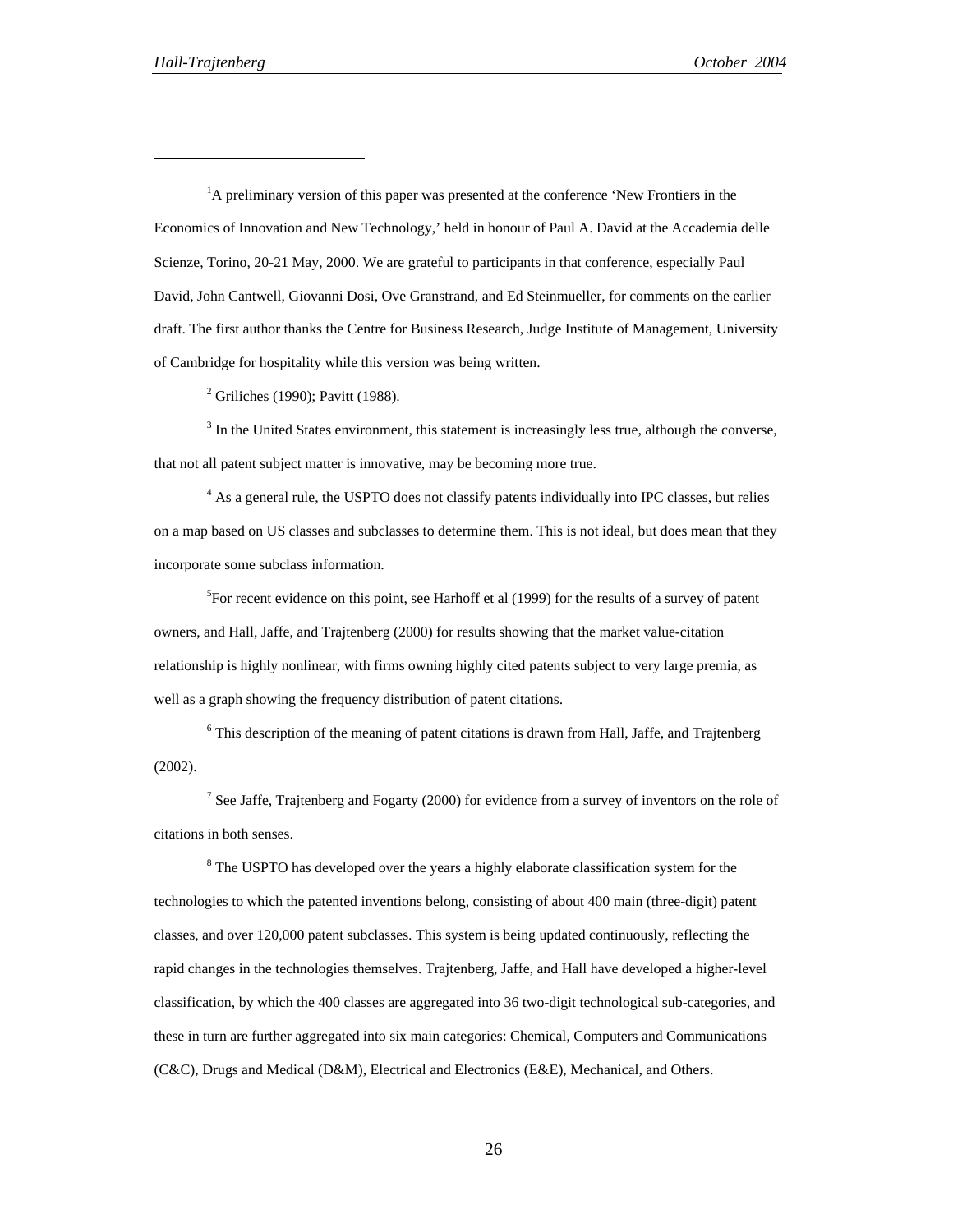$\overline{a}$ 

<sup>9</sup> Note that Generality is not defined if a patent receives no citations, and is zero by construction when a patent receives only one. We have omitted such patents in the tables and graphs shown in this paper. They comprise about one quarter of all patents in our sample.

 $10$  A typical citation lag distribution is shown in Figure 2. This curve was estimated from the observed data using the methodology of Trajtenberg, Jaffe, and Henderson (1997). See Appendix D of Hall, Jaffe, and Trajtenberg (2000) for details. From the graph it appears that over half the citations ever made are made in the first six years since the cited patent's application date.

 $11$  Slightly fewer than half the patents granted between 1967 and 1999 are assigned to US corporations that we can identify (see Hall et al 2002). However, many of these are in multiple industries so the primary industry assignment may not be relevant for the particular patent or citation that we are using.

<sup>12</sup>The actual industry classification we use was developed by Hall and Vopel (1997) from an earlier classification used by Levin and Reiss (1984). It is based on four-digit SICs aggregated up to a level that is coarse enough to include most, but not all, whole firms in the US manufacturing sector. We augmented this industry list with ten industries for the non-manufacturing sector. See Appendix Table A1 for details.

<sup>13</sup>We have omitted patent classes with fewer than 10 patents at the end of each period.

 $<sup>14</sup>$  Unlike the case of generality measures, the mean citation lag is linear in the citation counts and</sup> therefore not a biased estimate, conditional on the total number of citations. It is, however, truncated at the end of the period, but this truncation affects both highly cited and non-highly cited patents equally.

<sup>15</sup> The sample used is the 780 highly cited patents plus the four per cent random sample of patents with at least one cite shown in Table 2. The fact that we use a random sample rather than a population affects the constant term in this probit regression, so we do not report it. The other coefficient estimates will not be affected by this procedure, although the interpretation of the changes in probability will depend on the average probability in the sample used.

<sup>16</sup> This patent is currently owned by E-Data Corporation and was agreesively asserted by that company in the US beginning in 1996. http://www.prpnet.net/7604.html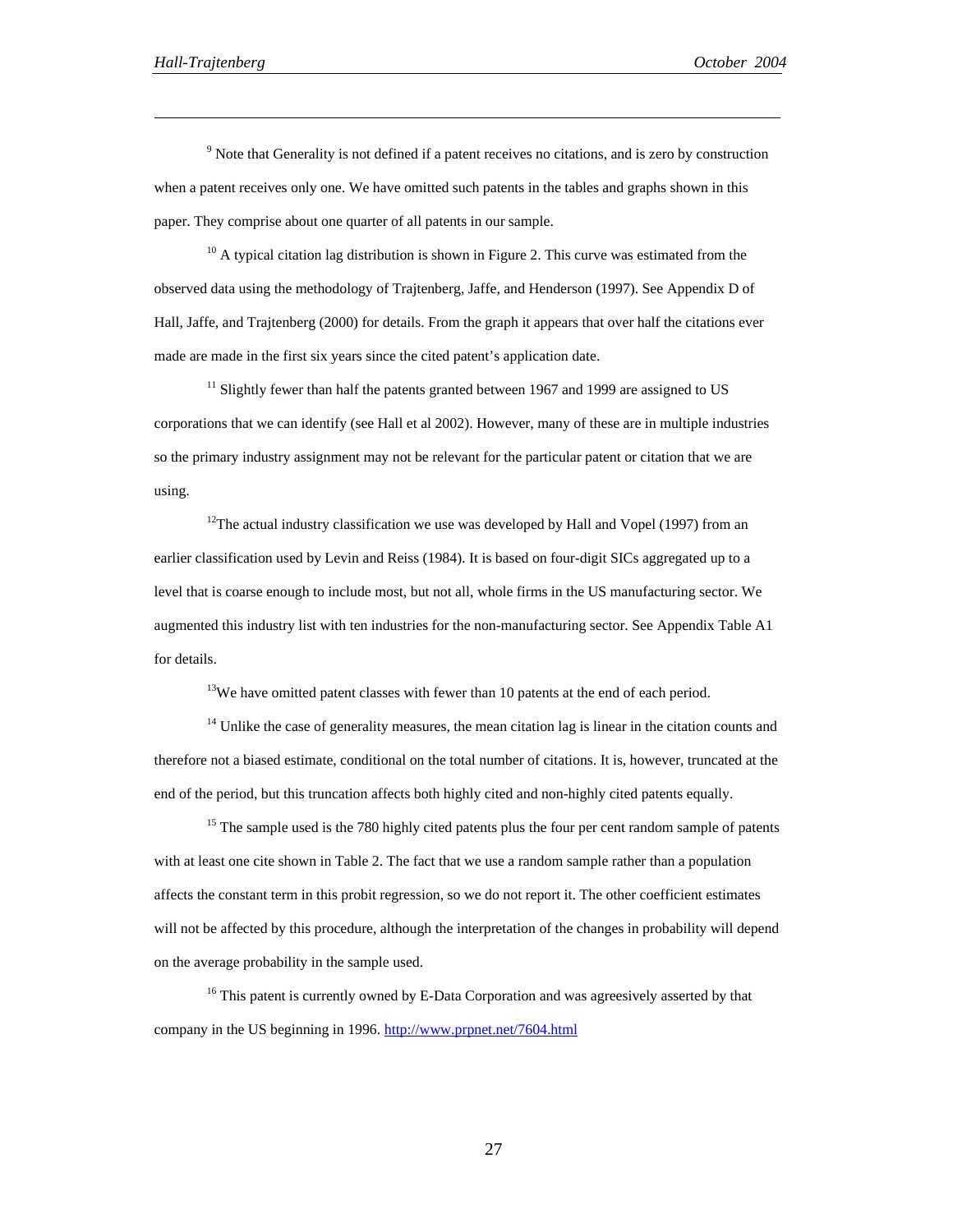$\overline{a}$ 

<sup>17</sup> Note that the industry of manufacture and industry of use measures do not identify the software and internet patents as GPTs, for reasons discussed earlier: they have been obtained using a concordance that did not really admit these as patentable areas.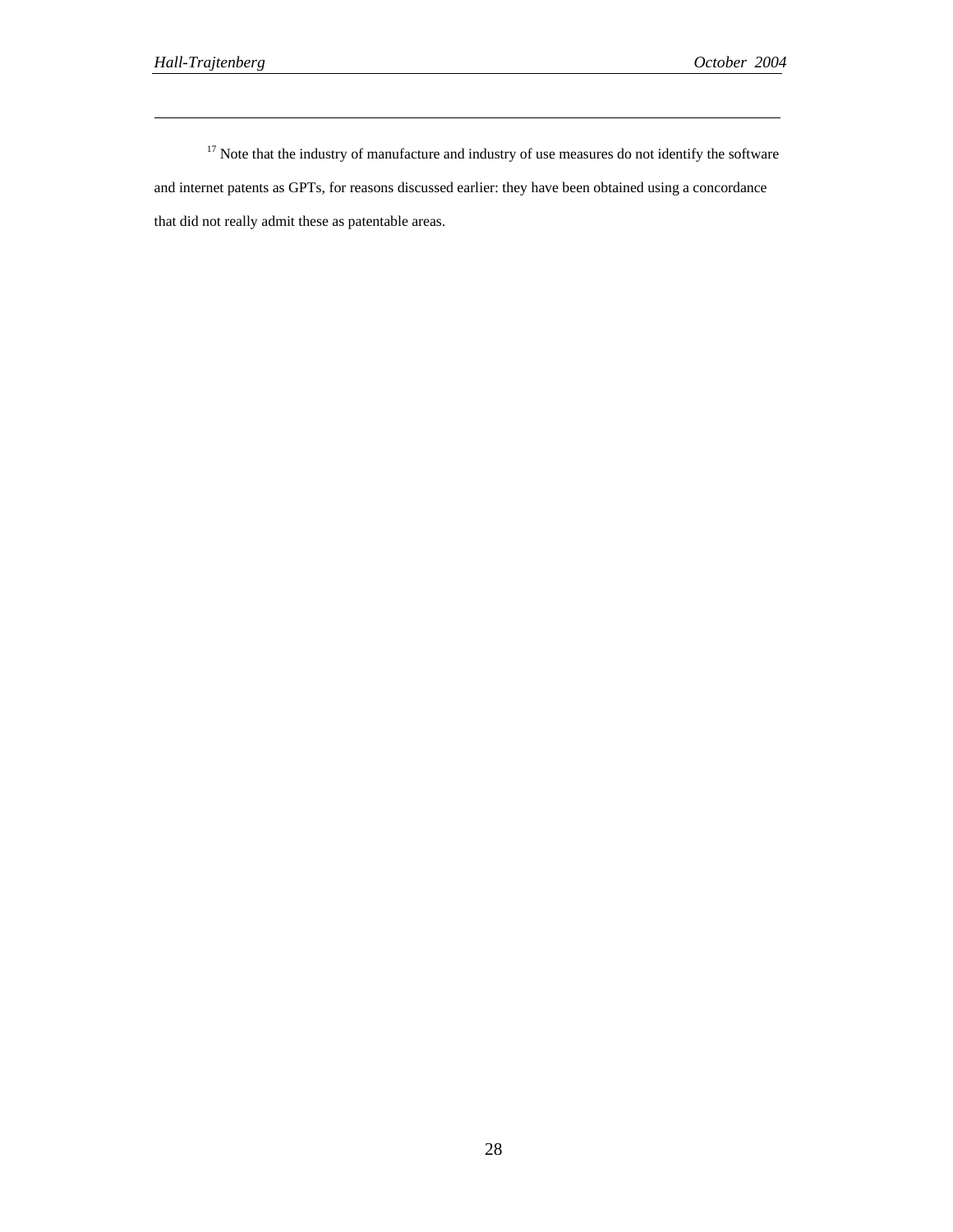| Hall-Vopel Quasi 2-digit Industry | <b>SIC Codes (1987)</b>                                                  |
|-----------------------------------|--------------------------------------------------------------------------|
| 01 Food & tobacco                 | 20xx, 21xx                                                               |
| 02 Textiles, apparel & footwear   | 22xx, 23xx, 31xx, 3021, 3961, 3965                                       |
| 03 Lumber & wood products         | 24xx                                                                     |
| 04 Furniture                      | 25xx                                                                     |
| 05 Paper & paper products         | 26xx                                                                     |
| 06 Printing & publishing          | 27xx                                                                     |
| 07 Chemical products              | 28xx, excl 283x, 284x                                                    |
| 08 Petroleum refining & prods     | 13xx, 29xx                                                               |
| 09 Plastics & rubber prods        | 30xx, excl 3021                                                          |
| 10 Stone, clay & glass            | 32xx                                                                     |
| 11 Primary metal products         | 33xx                                                                     |
| 12 Fabricated metal products      | 34xx                                                                     |
| 13 Machinery & engines            | 35xx, excl 357x, 358x, 3524                                              |
| 14 Computers & comp. equip.       | 357x                                                                     |
| 15 Electrical machinery           | 358x, 3596, 360x, 361x, 362x, 363x, 364x, 3677, 369x excl. 3690, 3695    |
| 16 Electronic inst. & comm. eq.   | 3651, 3652, 366x, 367x excl 3677, 3678; 3690, 3695, 381x, 382x excl 3827 |
| 17 Transportation equipment       | 372x, 373x, 374x, 376x-379x, excl 3790, 3792, 3799                       |
| 18 Motor vehicles                 | 371x, excl 3714; 375x, 3790, 3792, 3799                                  |
| 19 Optical & medical instruments  | 3827, 384x, 386x                                                         |
| 20 Pharmaceuticals                | 283x, 3851                                                               |
| 21 Misc. manufacturing            | 387x, 39xx, excl 3961, 3965                                              |
| 22 Soap & toiletries              | 284x                                                                     |
| 23 Auto parts                     | 3714                                                                     |
| 24 Computing software             | 737x                                                                     |
| 25 Telecommunications             | 48xx                                                                     |
| 26 Wholesale trade                | 50xx                                                                     |
| 27 Business services              | 73xx, excl 737x                                                          |
| 28 Agriculture                    | 01xx-09xx                                                                |
| 29 Mining                         | 10xx, 11xx, 12xx, 14xx                                                   |
| 30 Construction                   | 15xx-19xx                                                                |
| 31 Transportation services        | 40xx-47xx                                                                |
| 32 Utilities                      | 49xx                                                                     |
| 33 Trade                          | 51xx-59xx                                                                |
| 34 Fire, Insurance, Real Estate   | 60xx-69xx                                                                |
| 35 Health services                | 80xx                                                                     |
| 36 Engineering services           | 87xx                                                                     |
| 37 Other services                 | 70xx-99xx and not 73xx, 80xx, 87xx                                       |

**Table A1 SIC-Industry Correspondence for Generality Indices**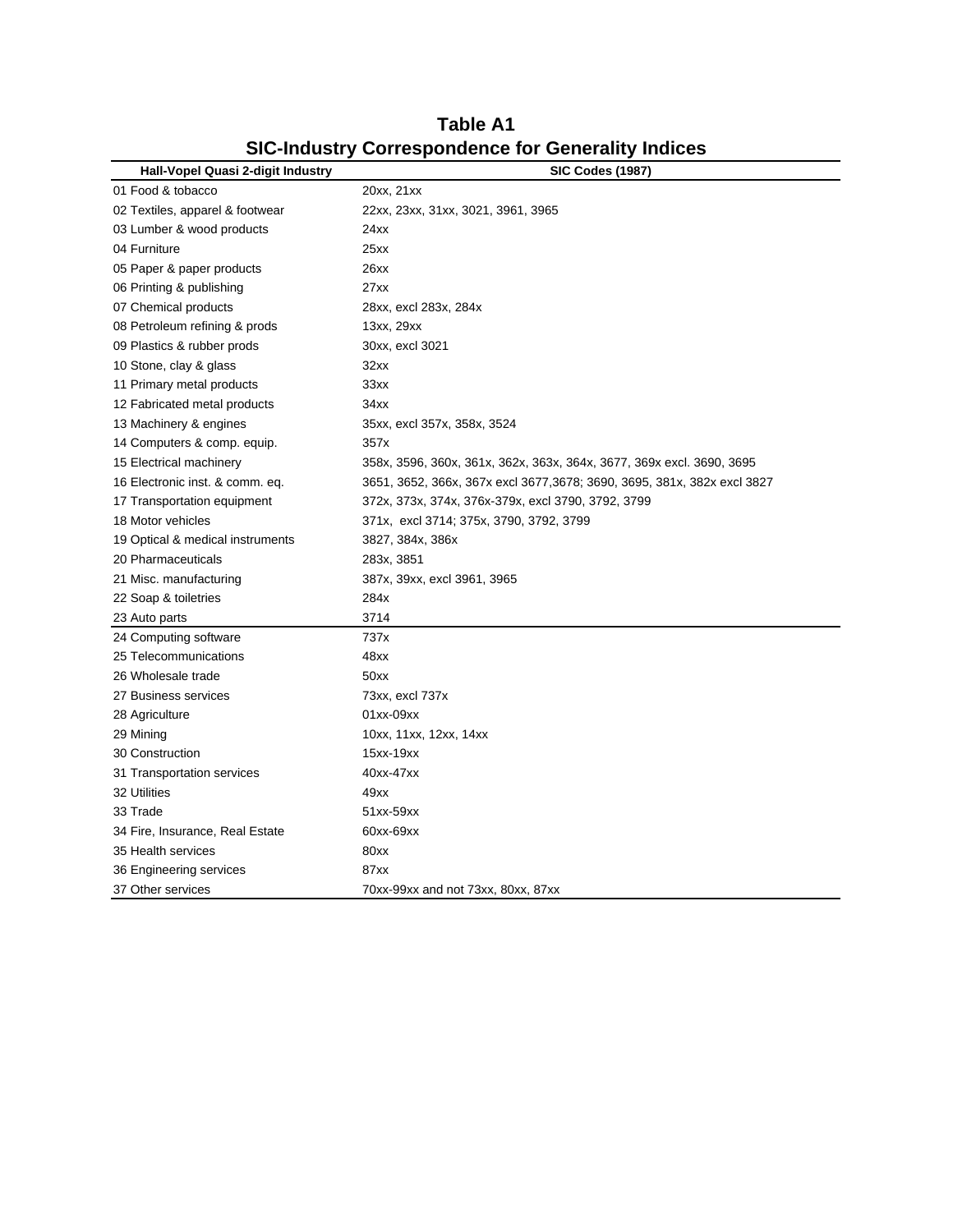|                                | <b>All Patents</b> |              | <b>Highly Cited Patents</b> |              |       |
|--------------------------------|--------------------|--------------|-----------------------------|--------------|-------|
| <b>Subcategory</b>             | <b>Number</b>      | <b>Share</b> | <b>Number</b>               | <b>Share</b> | Ratio |
| Agriculture, Food, Textiles    | 24,134             | 0.9%         | 8                           | 1.0%         | 1.17  |
| Coating                        | 42,235             | 1.5%         | 7                           | 0.9%         | 0.58  |
| Gas                            | 13,614             | 0.5%         | $\overline{4}$              | 0.5%         | 1.04  |
| Organic Compounds              | 116,334            | 4.2%         | 13                          | 1.7%         | 0.39  |
| Resins                         | 96,948             | 3.5%         | 40                          | 5.1%         | 1.45  |
| Miscellaneous                  | 282,717            | 10.2%        | 69                          | 8.8%         | 0.86  |
| <b>Chemical technologies</b>   | 575,982            | 20.8%        | 141                         | 18.0%        | 0.86  |
| Communications                 | 118,316            | 4.3%         | 51                          | 6.5%         | 1.52  |
| Computer Hardware & Software   | 90,326             | 3.3%         | 93                          | 11.8%        | 3.63  |
| <b>Computer Peripherials</b>   | 24,147             | 0.9%         | 28                          | 3.6%         | 4.09  |
| <b>Information Storage</b>     | 49,963             | 1.8%         | 16                          | 2.0%         | 1.13  |
| Computer hardware & software   | 282,752            | 10.2%        | 188                         | 23.9%        | 2.34  |
| Drugs                          | 83,410             | 3.0%         | 35                          | 4.5%         | 1.48  |
| Surgery & Med Instruments      | 69,344             | 2.5%         | 164                         | 20.9%        | 8.34  |
| Genetics                       | 31,794             | 1.1%         | 24                          | 3.1%         | 2.66  |
| Miscellaneous                  | 16,312             | 0.6%         | 33                          | 4.2%         | 7.13  |
| Drugs & med. instruments       | 200,860            | 7.3%         | 256                         | 32.6%        | 4.49  |
| <b>Electrical Devices</b>      | 92,508             | 3.3%         | 1                           | 0.1%         | 0.04  |
| <b>Electrical Lighting</b>     | 44,738             | 1.6%         | $\epsilon$                  | 0.8%         | 0.47  |
| Measuring & Testing            | 80,315             | 2.9%         | $\overline{2}$              | 0.3%         | 0.09  |
| Nuclear & X-rays               | 40,746             | 1.5%         | $\overline{4}$              | 0.5%         | 0.35  |
| Power Systems                  | 97,739             | 3.5%         | $\overline{4}$              | 0.5%         | 0.14  |
| <b>Semiconductor Devices</b>   | 51,950             | 1.9%         | 38                          | 4.8%         | 2.58  |
| Miscellaneous                  | 66,440             | 2.4%         | 21                          | 2.7%         | 1.11  |
| <b>Electrical technologies</b> | 474,436            | 17.1%        | 76                          | 9.7%         | 0.56  |
| Mat. Proc & Handling           | 155,200            | 5.6%         | 16                          | 2.0%         | 0.36  |
| Metal Working                  | 88,661             | 3.2%         | 11                          | 1.4%         | 0.44  |
| Motors $&$ Engines + Parts     | 102,504            | 3.7%         | $\mathbf{1}$                | 0.1%         | 0.03  |
| Optics                         | 62,832             | 2.3%         | $\overline{4}$              | 0.5%         | 0.22  |
| Transportation                 | 82,854             | 3.0%         | $\boldsymbol{0}$            | 0.0%         | 0.00  |
| Miscellaneous                  | 143,849            | 5.2%         | 16                          | 2.0%         | 0.39  |
| <b>Mechanical technologies</b> | 635,900            | 23.0%        | 48                          | $6.1\%$      | 0.27  |
| Agriculture, Husbandry, Food   | 59,793             | 2.2%         | 19                          | 2.4%         | 1.12  |
| <b>Amusement Devices</b>       | 28,095             | 1.0%         | $\boldsymbol{0}$            | 0.0%         | 0.00  |
| Apparel & Textile              | 50,477             | 1.8%         | $\boldsymbol{0}$            | 0.0%         | 0.00  |
| Earth Working & Wells          | 40,857             | 1.5%         | $\boldsymbol{0}$            | 0.0%         | 0.00  |
| Furniture, House Fixtures      | 57,362             | 2.1%         | $\boldsymbol{0}$            | 0.0%         | 0.00  |
| Heating                        | 38,146             | 1.4%         | $\boldsymbol{0}$            | 0.0%         | 0.00  |
| Pipes & Joints                 | 25,198             | 0.9%         | $\mathfrak{Z}$              | 0.4%         | 0.42  |
| Receptacles                    | 58,616             | 2.1%         | 32                          | 4.1%         | 1.93  |
| Miscellaneous                  | 239,537            | 8.7%         | 22                          | 2.8%         | 0.32  |
| Other technologies             | 598,081            | 21.6%        | 76                          | $9.7\%$      | 0.45  |
|                                |                    |              |                             |              |       |
| All technologies               | 2,768,011          | 100.0%       | 785                         | 100.0%       | 1.00  |

**Table A2 Breakdown by Technology Subcategory**